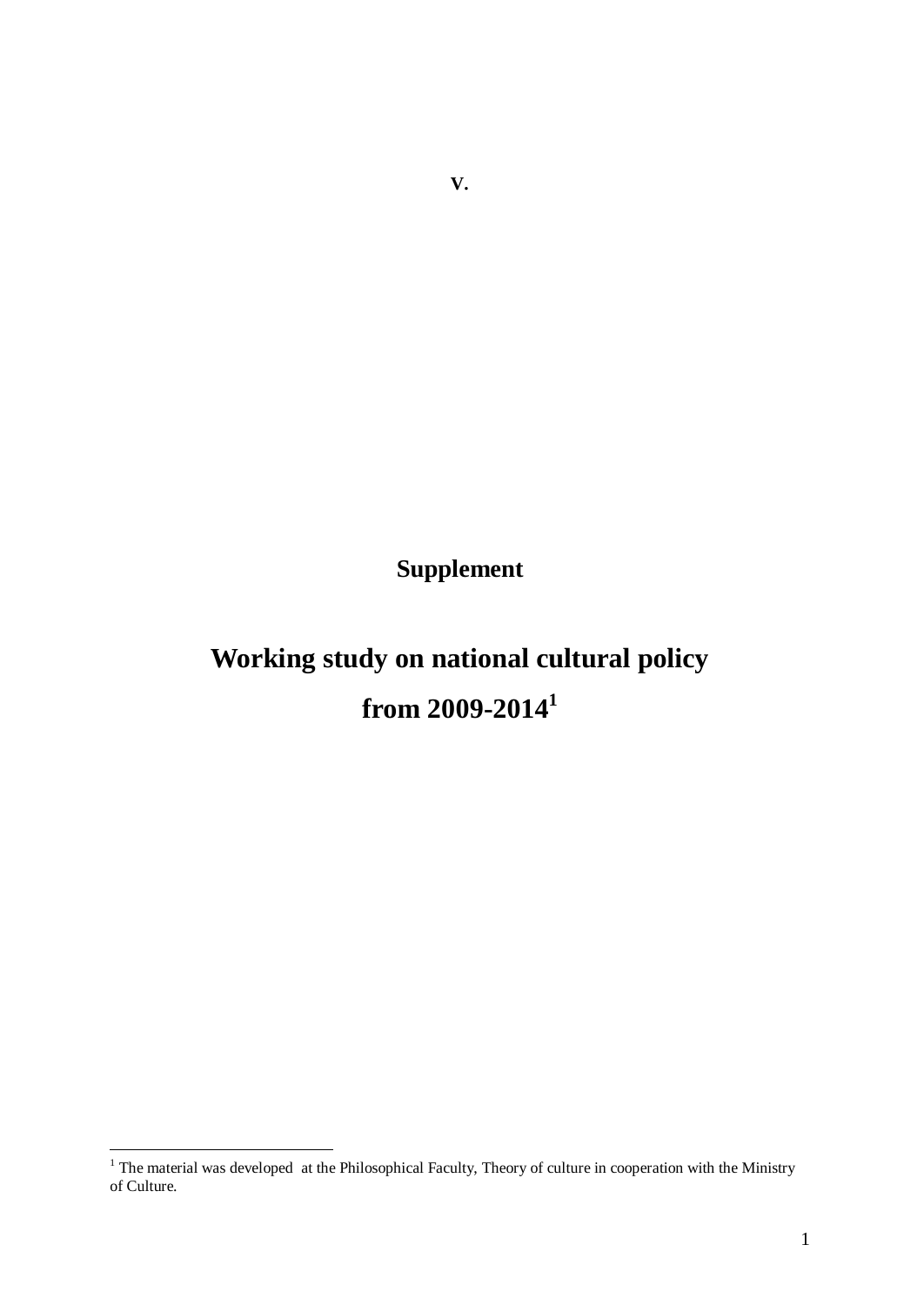| 1.1. Action scope of the National / Regional / Municipalities responsibilities 5<br>1.2. The position of the cultural sector in the framework of Czech economy 10                                                                                    |  |
|------------------------------------------------------------------------------------------------------------------------------------------------------------------------------------------------------------------------------------------------------|--|
|                                                                                                                                                                                                                                                      |  |
| 2.2. Basic develpoment tendencies in the Czech Republic after 2001  18                                                                                                                                                                               |  |
|                                                                                                                                                                                                                                                      |  |
| Sustainable development strategy<br>Economic growth strategy of the Czech Republic from 2005-2013 Chyba! Záložka není<br>definována.<br>Regional development strategy of the Czech Republic Chyba! Záložka není                                      |  |
| definována.<br>Strategy of effective state cultural support (Cultural policy)Chyba! Záložka není<br>definována.                                                                                                                                      |  |
| Concept of effective care for traditional folk culture. Chyba! Záložka není definována.<br>Concept of development and research at the Ministry of Culture from 2004 - 2008<br>Concept of effective care for movable cultural heritage from 2003-2008 |  |
| Regional development programmes and programmes of regional cultural concepts                                                                                                                                                                         |  |
|                                                                                                                                                                                                                                                      |  |
|                                                                                                                                                                                                                                                      |  |
|                                                                                                                                                                                                                                                      |  |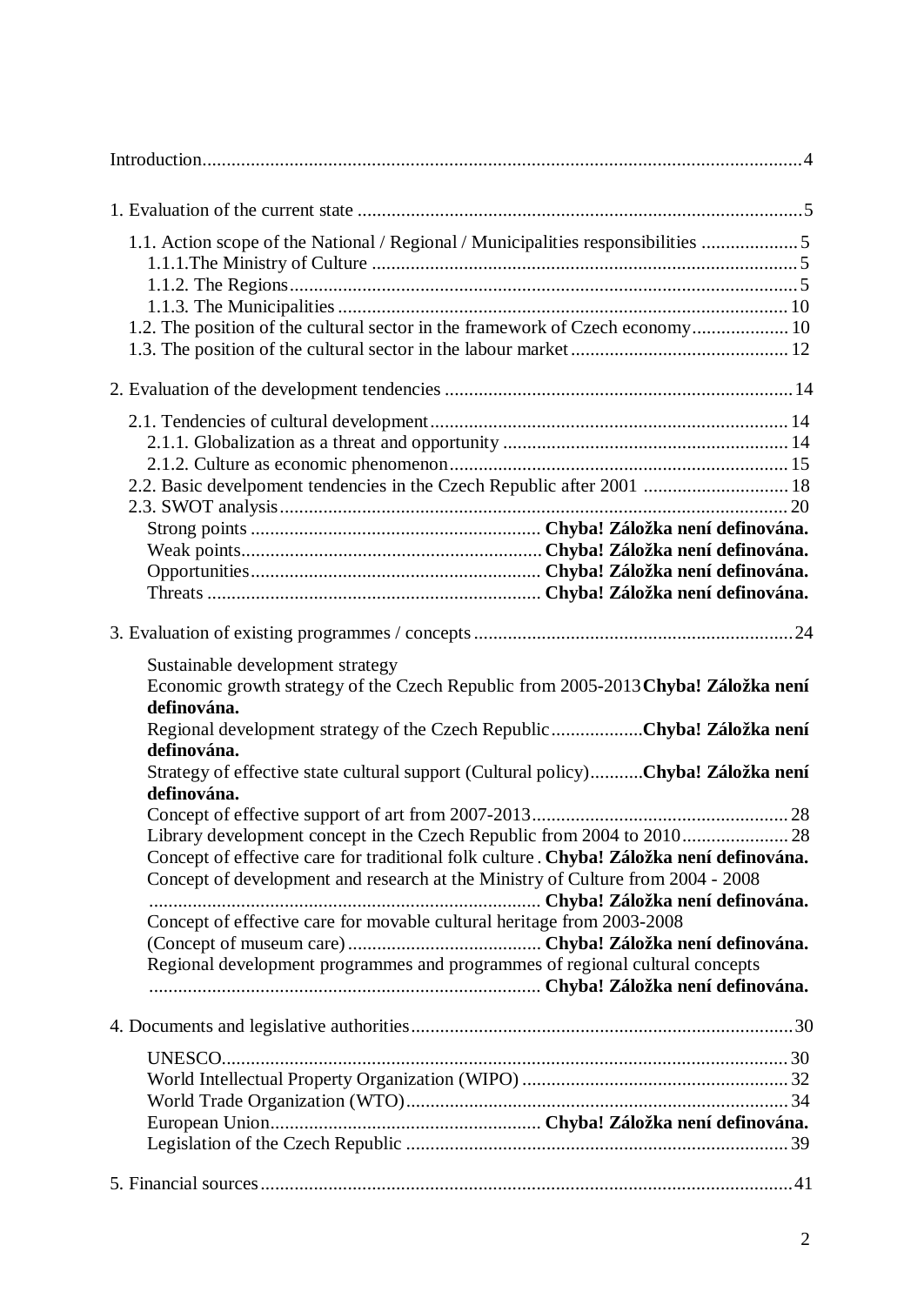| Other sources of financial means  Chyba! Záložka není definována.                 |  |
|-----------------------------------------------------------------------------------|--|
|                                                                                   |  |
|                                                                                   |  |
|                                                                                   |  |
|                                                                                   |  |
|                                                                                   |  |
|                                                                                   |  |
|                                                                                   |  |
|                                                                                   |  |
| 10. Actual list of grant programs of the Ministry of Culture and relevant subject |  |
|                                                                                   |  |
| 4                                                                                 |  |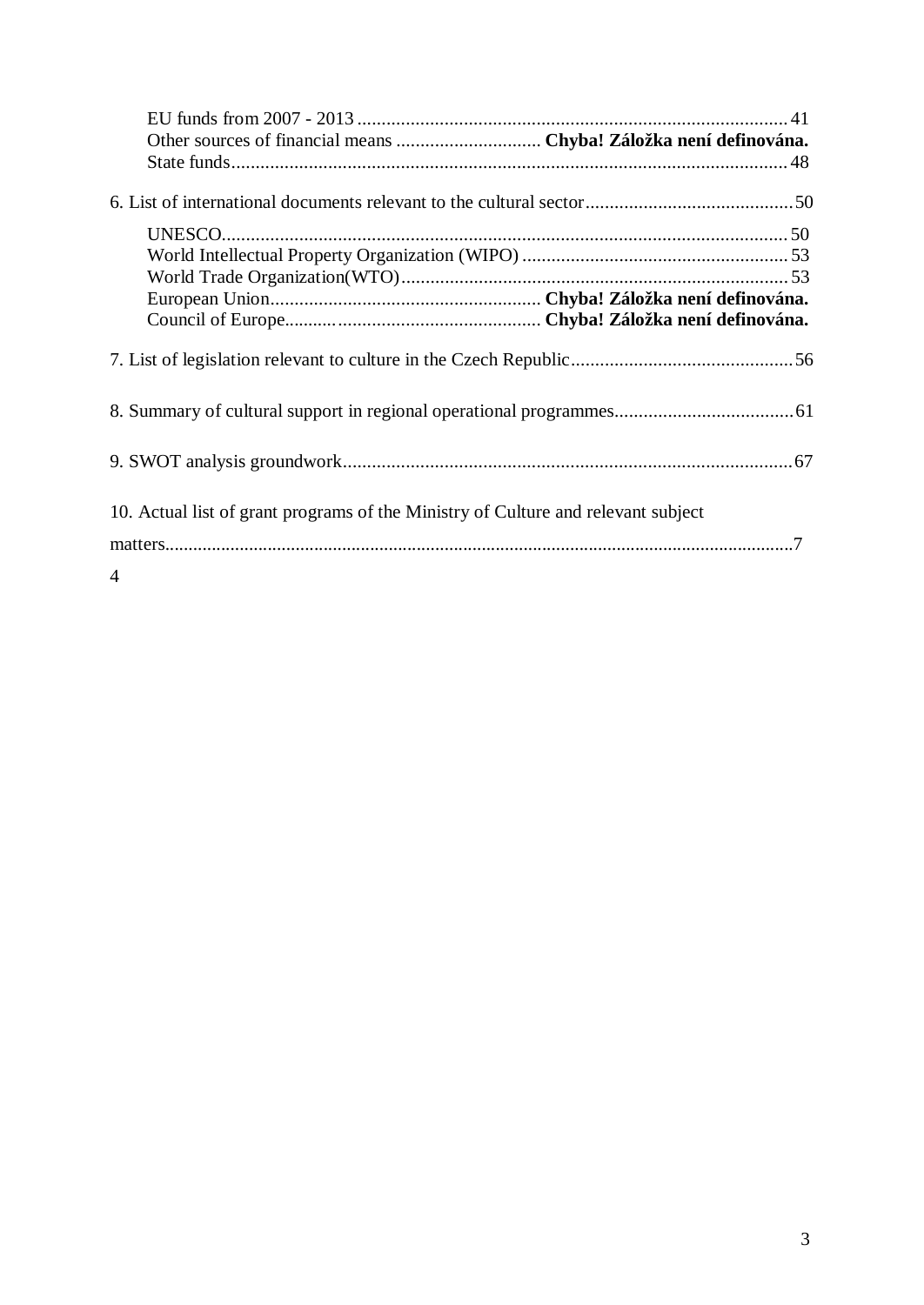## **Introduction**

Culture is an important element of modern civic society that contributes in a major way to its integration as a whole. It supports intellectual, emotional and moral development of each citizen and therefore has an educational, socializing and cultivating potential in creative and value-forming processes. Culture is the means to transfer information between generations and creates the essential identity of an individual. It connects the Czech Republic with the outside world and at the same time it separates it and characterizes it in comparison to other nations.

Culture has not only an integration, educational and representative function but it is also an important economic area. Despite the fact it thrives on state budget finances and local municipality support, it directly contributes to their replenishing through tax revenues from the culture industry, and indirectly also by creating conditions for increasing income to the national and communal budgets via cultural tourism, the source of which is our cultural heritage. It is part of the active economic function of culture and provides opportunities for a number of citizens.

Culture fulfils an important social role, because it holds the key to understanding the social world. It contributes to self-awareness of the citizens as free individuals and to a feeling of solidarity with the society, their neighbourhood, region and nation. This role has a large motivational effect. Participating in culture creates meaningful leisure time and therefore is amongst others an important tool of prevention of drug addiction, gambling, criminality and other social pathologies that threaten young people.

In general, culture contributes to a better understanding between citizens of different ethnic and national origin and is a significant means of fighting xenophobia and racism.

Participation in cultural life helps people with physical handicaps integrate themselves in a community of healthy citizens and partially overcome their handicap; a similar activity can help the victims of violence. Culture, (that is participating in and sharing in it), also has a therapeutic function that is directly connected to its creative effects.

National cultural policy results from an analysis of the contemporary state of culture, from an evaluation of its development after 2000, an evaluation of attitudes of the European Union and international organizations (mainly UNESCO), and promotes an image of the desired state of culture and gives the objectives to reach it, points out the concrete owners of these objectives and formulates a basic schedule of the fulfilment process.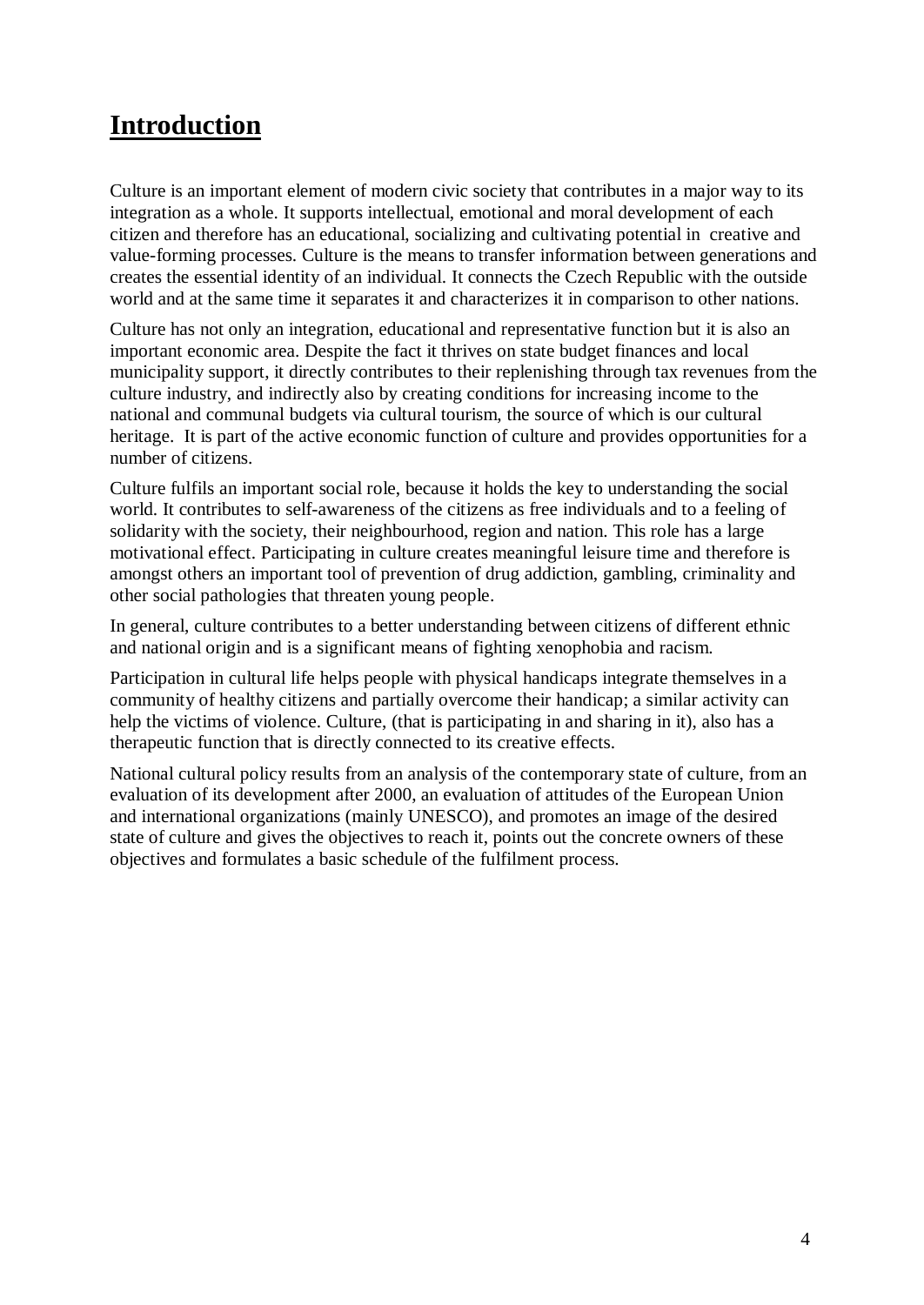## **1. Evaluation of the current state**

## *1.1. Action scope of the National / Regional / Municipalities responsibilities*

**1.1.1. The Ministry of Culture** is the central body of the state administration with respect to art, cultural and educational activity, cultural monuments, church and religious organizations, press matters including publishing non-periodical press and other media, radio and television broadcasting, unless stipulated otherwise by legal regulation; further the Ministry is responsible for carrying out the Act on copyrights and any production and trade in the field of culture. Within its sphere of action the Ministry of Culture fulfils obligations given by the law and other legally binding regulations and the tasks following from the membership of the Czech Republic in the European Union and other integration cooperation and organizations in case these obligations are mandatory. Its overall activity is governed primarily by the constitutional and other laws and regulations of the Czech government. The Ministry investigates the social problems within its sphere of action, analyses the obtained results and makes appropriate steps towards solutions of the actual issues. It elaborates the cultural policy that it then presents to the Czech government. It informs the public on the relevant and important matters. The Ministry of Culture submits the work studies necessary for elaboration of the state budget and other regulations with a wide extent. It forms opinions on other ministerial proposals submitted to the Czech government if those in some way relate to its sphere of action. The Ministry of Culture pursues an appropriate legal modification of matters in the sphere of action of the Czech Republic; it elaborates draft bills as well as other drafts that the Czech government put in its responsibility; it attends to keeping legitimacy in the sphere of action and takes appropriate steps towards repairment. The Ministry ensures tasks in connection with negotiating international contracts, the development of international relations and international cooperation, and the tasks following from the conventions the Czech Republic is a part of, and meets obligations following from the international organizations membership.

The Ministry of Culture, apart from the activities listed above, also supports art, cultural activities and cultural heritage preservation by providing donations and contributions according to the chapter 334 of the state budget and establishes 34 allowance organizations and one not-for-profit organization of a national or international character.

**1.1.2. The Regions** attend to overall development of the area and needs of their inhabitants. They support the cultural development from their budgets and fulfil objectives following from the special regulations. They establish regional libraries, museums and galleries, often also regional theatres and stages, orchestras and institutes of archaeological monumental care. Regions help creating financial, conceptual and legislative grounds for the development of regional culture and react at actual requirements in accordance with the Czech government concepts and recommendations of the Ministry of Culture (Strategy of effective state cultural support, Concept of effective preservation of movable cultural heritage, Concept of effective care for traditional folk culture, Concept of library development).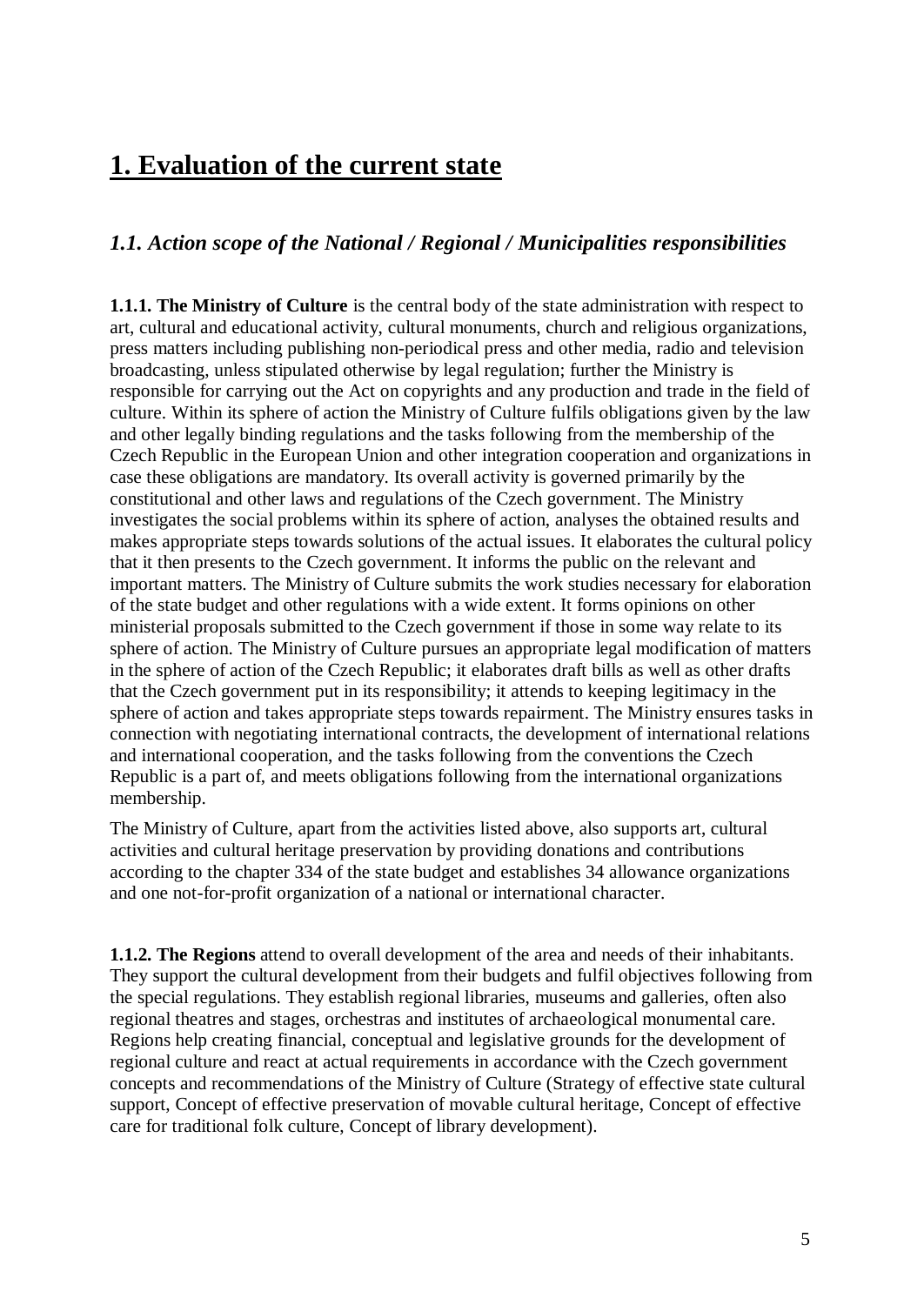The development of leisure time activities was given a lot of attention with a stress on stimulation of an international cultural cooperation development. A union and common interest activity of inhabitants plays an irreplaceable role, which is regularly supported mainly by grant programs, by direct support of important cultural and social actions. Special support is granted to regional progress and national presentations in the area of non-professional art.

The regions are interested in supporting folk traditions, which is important for inhabitants<sup> $\checkmark$ </sup> identification with the region and increasing the number of places of interest from the touristic perspective.

Libraries play a significant role contributing to cultural and educational activities.

Together with the regionally established museums and galleries there are also other museums and galleries that that preserve and present cultural heritage, historical and folk traditions and current artistic movements. These are established by the municipalities, towns, civic societies, private initiative and legal entities.

An important partner especially in the area of cultural actions promotion and regional activities are the cultural and information centres.

## Summary of attitudes of culture in regional development programs (hereafter RDP)

#### **South Bohemian region**

- § Culture is enlisted as one out of seven priorities together with tourism and natural heritage ;
- § Utilization of cultural heritage potential for tourism with regard to preservation of its specific values (economization and community life and regional solidarity)

## **South Moravian region**

- § Culture is enlisted as one out of six priorities:
	- Enterprise, research, innovation primarily economization (tourism enterprise);
	- Countryside development traditional culture, country folk life;
	- Human resources and job market, infrastructure and cultural heritage, primarily maintenance of non-economic values, increasing quality of life, development of regional culture and traditions ;
	- Integrated area development culture is considered as universally desired development area, wider context of a cultural region (also part of the environment priority and natural resources), and cultural value.
- § In the frame of the concept of preservation and cultivation of cultural monuments with aims at protection and ensuring the means for cultural monuments, stimulation of citizens relation towards heritage, their presentation, promotion and utilization.

## **Karlovy Vary region**

§ Culture is enlisted as a priority called Quality of life (one our of four priorities), at two conception levels: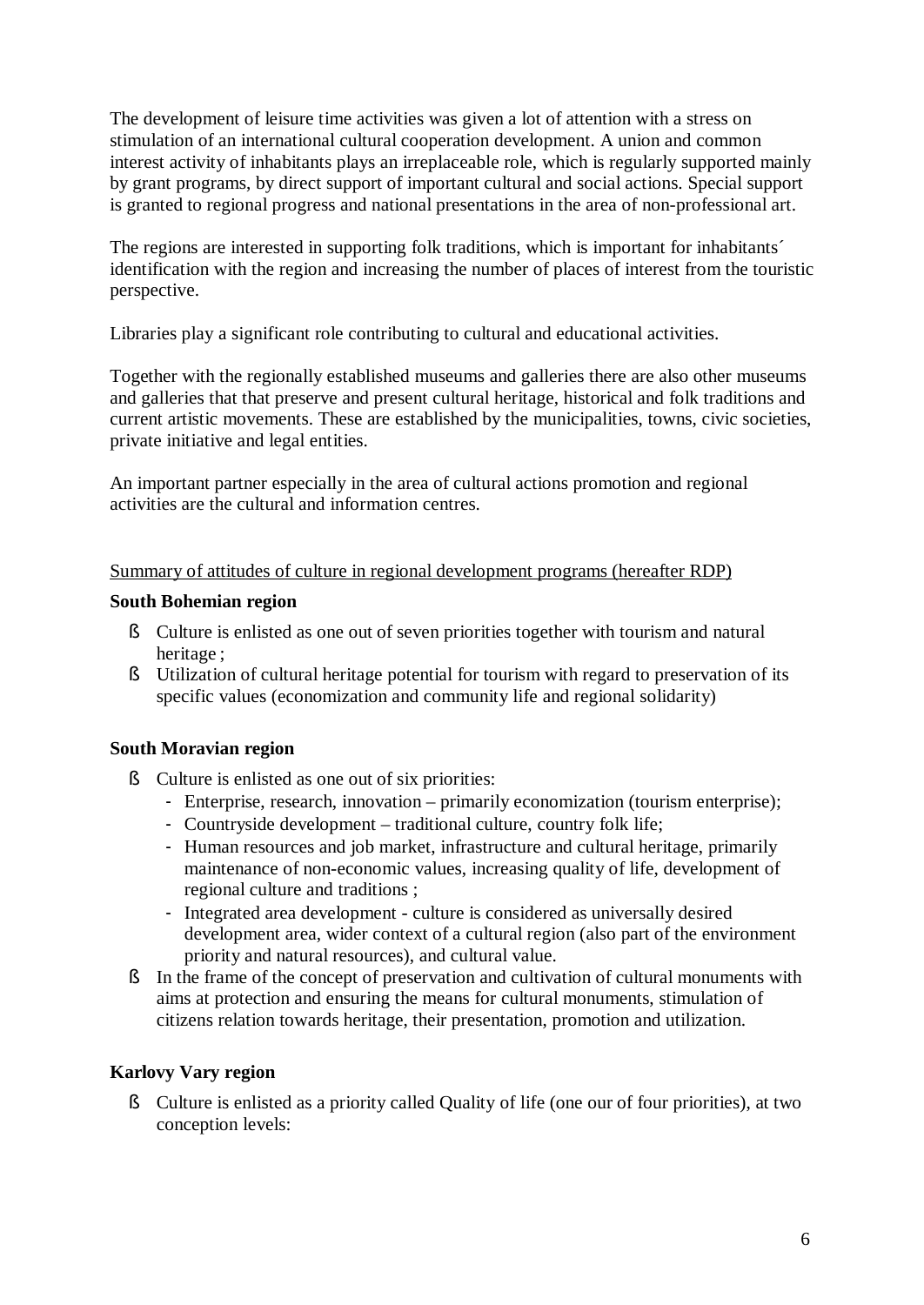- Support coordination in culture primarily aimed at maintenance and economization of cultural heritage, eventually increasing the number of places of interest sites by supporting cultural life and material cultural heritage;
- Cultural education of inhabitants, traditional regional culture, cultural activities, nonmaterial cultural heritage; economic factors are only a secondary issue.

## **Hradec Králové region**

- § Protection of cultural monuments (or infrastructure development) and their utilization for purposes of tourism (also in the frame of the country development);
- § Civic cultural development is an identifying factor of increasing the standard of life (note: not the quality of life), not specified in more detail.

## **Liberec region**

- § Cultural support (cultural facilities, leisure activities) and preservation of cultural heritage as means of establishing high quality and healthy society (for example strengthening a feeling of belonging, increasing cultural level and inhabitants education);
- § Within the context of other RDP a unique partial task of a strategic objective called "Dynamic and competitive economics" is to minimize a conflict of interests between economic activities and protection of material and non-material cultural heritage;
- § Cultural monuments cultivation for tourism purposes, protection of cultural monuments is seen a fundamental responsibility in the frame of overall development potential of the society, spiritual values which cannot be expressed in economic terms;
- § Cultivation of cultural and traditional life values of minorities;
- § Support of information competence of inhabitants by means of modern equipped cultural facilities;
- § Cultural values in frame of a development of city and country areas;
- § Culture is included in all five strategic objectives;
- § Concept of culture:
	- Culture does not only represent an artistic activity and its presentation, but also expert cultural activity, interest and cultural educational activities;
	- Issues of monument cultivation or tourism are not dealt with here.

## **Moravia Silesia region**

- § Concept of culture theatre, folk-lore, dancing, music, museums, galleries, libraries, cultural monuments, festivals and exhibitions, industrial tourism;
- § Cultural support (included in two out of five priorities):
	- Monuments protection;
	- Support of institutions, organizations and civic societies within the scope of action;
	- Development of services;
	- Young generation, traditional culture, culture of the national minorities;
	- Culture as a touristic attraction with marketing potential this is the concept of culture, of how it is included in a partial strategic document (Tourism marketing strategy).
- § Strategic objective of cultural life development in the region and preservation and utilization of cultural heritage.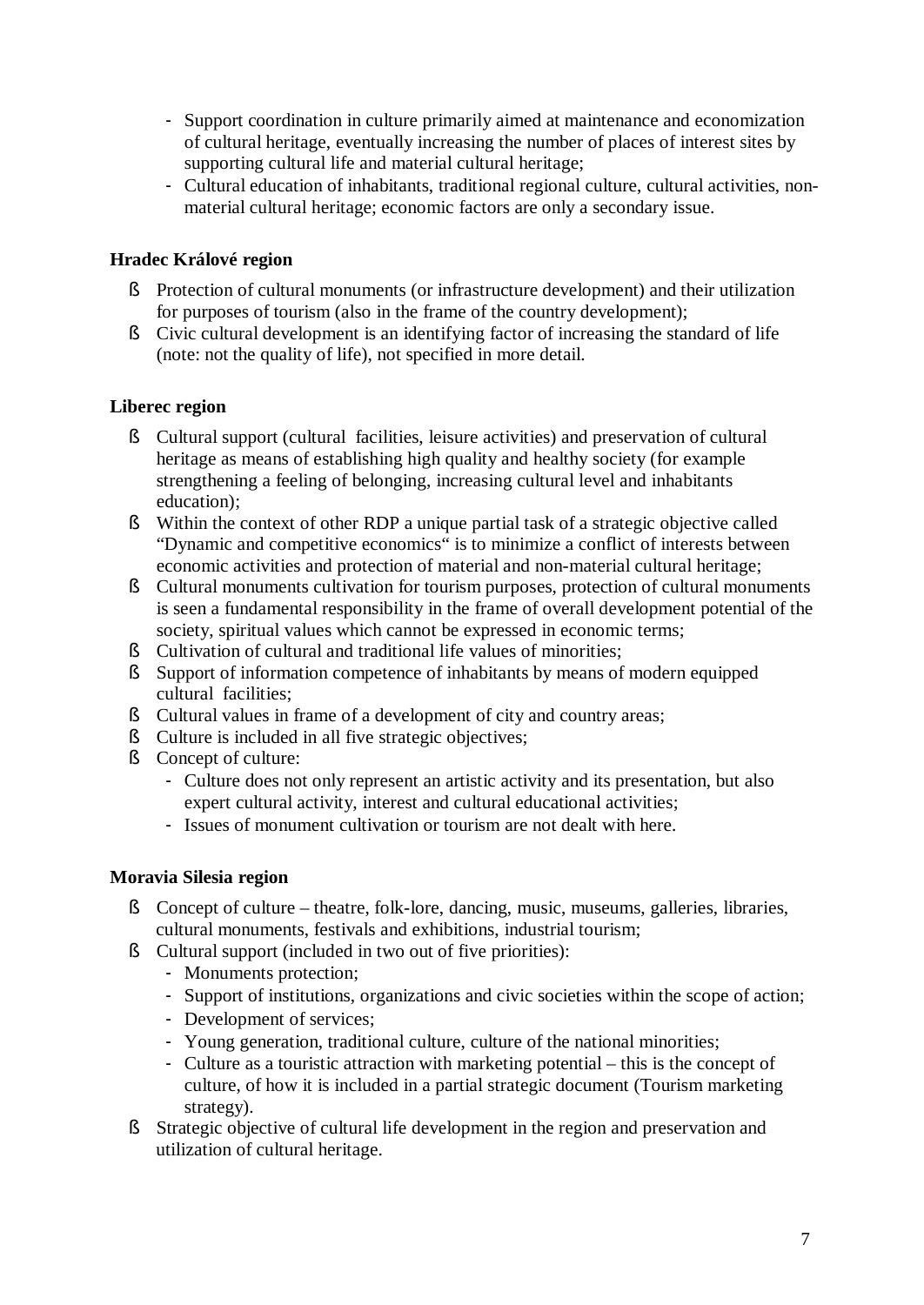## **Olomouc region**

- § Understanding of culture is limited to utilization of cultural monuments in tourism and a support of cultural services in smaller towns and countries.
- § Culture is more widely supported in frame of cultural concept:
	- Creative cultural activities and presentation of their results;
	- Equal approach towards cultural values;
	- Cultural exchange;
	- Care of material cultural heritage;
	- Regional and local cultural tradition;
	- Cultural activities fulfil more functions at the same time as a means of human cultivation;
	- Coordination and efficiency of subjects active in a regional cultural area.
- § Protecting a country character and tourism and its marketing is connected to the cultural monuments protection (economic factors do not always take first place).
- § A brief draft of a future cultural concept understands culture as a reflection of inhabitants' life standard, as a carrier of social and educational function and economic sector.

## **Pardubice region**

- § Culture concept in two out of seven problem areas:
	- Regional cultural variety and a factor of strengthening inhabitants identification with the region in the frame of human resource development and quality of life, culture as a leisure time option, cultural traditions cultivation;
	- Economization of monuments in connection to tourism;
- § Concept of state support of the monument preservation protection of material cultural heritage and raising public awareness.

## **Plzeň region**

- § Concept of culture galleries, museums, libraries, theatre, cinema, film, music, festivals and exhibitions, cultural monuments, folk-lore, culture of minorities and various interest groups;
- § Culture is listed as part of human resources aiming at increasing education and cultural level of inhabitants for example by means of investments in higher computer literacy;
- § Investment to cultural monuments and non-material culture are mainly in connection with tourism or creating new job opportunities; nevertheless there is also a regulation regarding preventive protection of monuments or supporting relations towards the cultural heritage of the region;
- § Supporting culture, art and historical heritage preservation is one out of twenty-nine regulations (in the frame of one out of five problem areas);
- § Culture in the frame of monument preservation concept monuments are considered a valuable and substantial part of life environment of the current and future society (principles: understanding, care, presentation – tourism)

## **Central Bohemia region**

- § Culture is understood to be a significant factor in the following connections:
	- Development of human resources linked to science and education, leisure time and country development; emphasising the positive influence of culture at inhabitants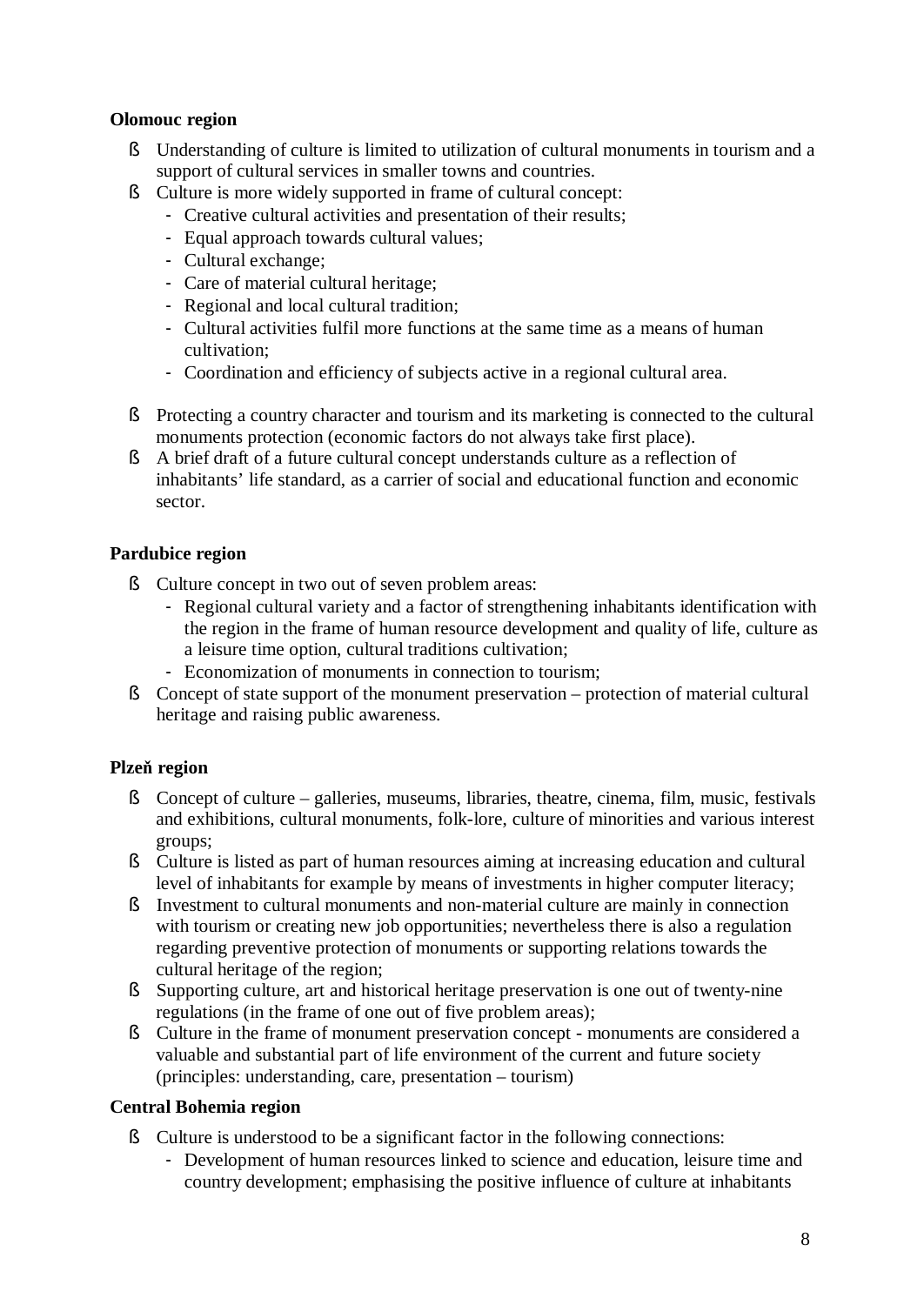identification with the region, the quality of life of handicapped groups and prevention of social pathologies.

- Tourism and cultural heritage protection and its utilization (economization)
- § Support of the relevant cultural segment in two out of six program priorities;
- § Within the framework of the Concept of museums and galleries the aim is to open the real potential of the mentioned cultural institutions and maximization of their positive impacts on society

## **Ústí nad Labem region**

- § Understanding of culture is limited to the following:
	- cultural institutions (libraries, museums, galleries, theatres, cinemas and others cultural institutions and activities support and mainly in small towns)
	- cultural monuments (Culture is the prerequisite of tourism development)
- § more complex understanding of cultural phenomenon in the framework of the Strategy of the development of culture and monument preservation:
	- cultural values accessible to the wide public;
	- Meeting foreign traditions and cultures;
	- Culture at leisure time;
	- Culture as the means of creating a harmonic society and cultivating spiritual life;
	- Higher cultural values superior to culture´s economic utilization.

#### **Vysočina region**

- § Culture, cultural heritage and cultural traditions as a development element of spiritual life of a society (one out of eighteen partial objectives in the framework of one out of four strategic objectives);
- § Local specifics of manufacturing and services as part of regional cultural heritage; country tourism with cultural attractions as a source of income of agricultural areas.

## **Zlín region**

- § Culture as a significant indicator of the quality of life that is an area mainly supported by the human resource development;
- § Culture in connection to tourism, uniquely formulated two-way connection not only economization of cultural heritage for tourism purposes but also positive influence of tourism on a cultural development in the region;
- § cultural support in the framework of two out of six functional areas;
- § Concept of the cultural development defines culture as social and economic factor, specifically as follows:
	- Cultural heritage preservation;
	- Sensitive utilization of the cultural heritage in purpose of a full-value life of citizens in the region as well as tourism development;
	- Opening cultural environment to the positive external influences;
	- Creating new cultural values and their presentation on both national and international levels.

## **Prague region**

§ Two main cultural concepts: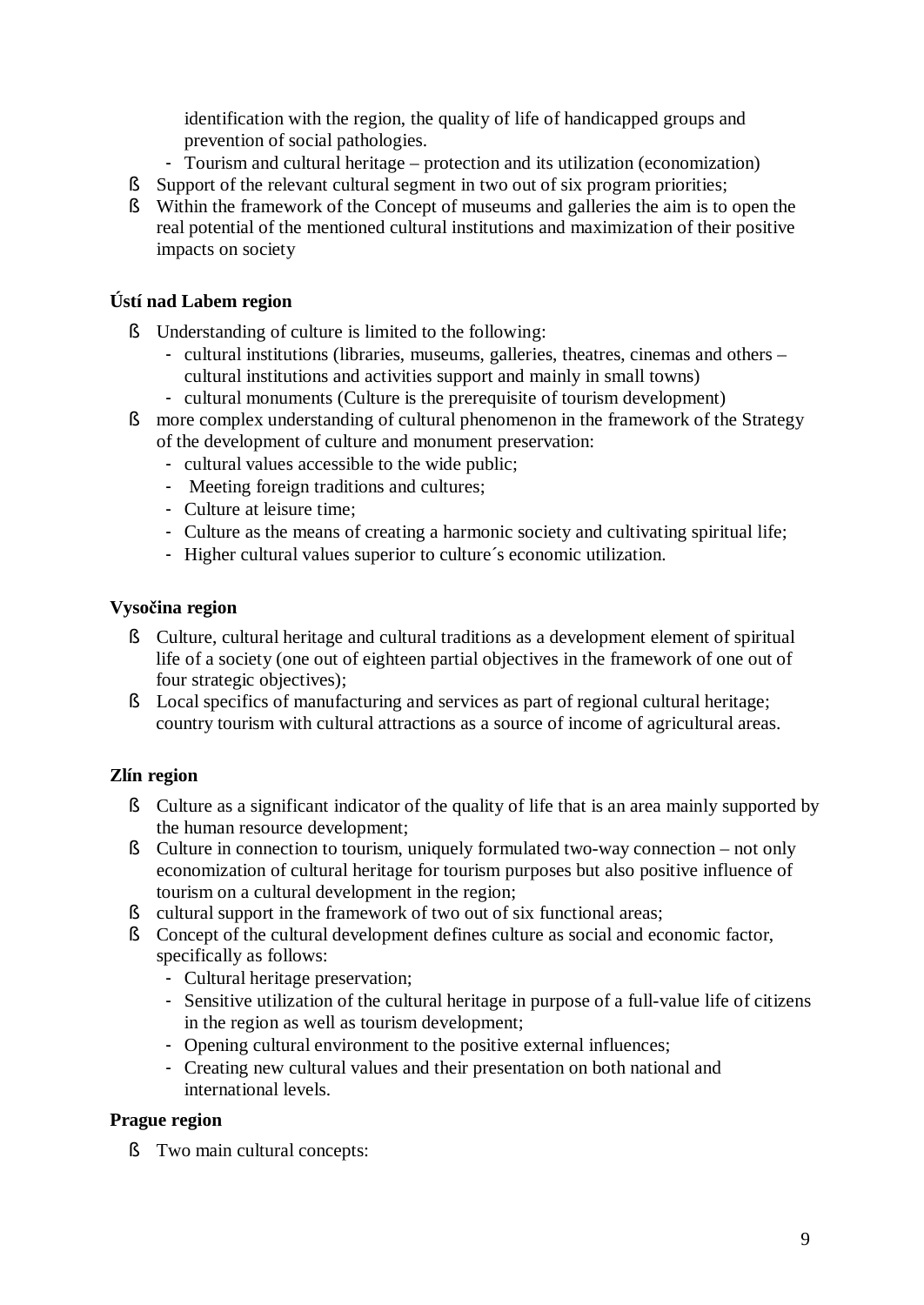- Culture as a product: placing Prague on the "European town market" viewed from the point of economics – tourism, enterprise activities;
- Culture as a spiritual city climate: aimed at reducing or even stopping the city centre commercialization, culture as a fully non-economized area unsubordinated to tourism, meeting and tolerating other cultures as means of increasing the quality of life, esthetical valued environment – a dialogue between historical heritage, cultural traditions and development plans, leisure time cultural support)
- § Culture is part of one out of seven priorities and other common programs;
- § Terminology of the Cultural policy concept:
	- Art = process of creating and understanding aesthetic values, a form of social awareness;
	- Culture = in relation to art, culture is a superior term; a summary of material and spiritual goods established by the human society throughout the history; a dynamic system of values and activities based on satisfying naturally inherited cultural and artistic needs of people; maintains and forms esthetical and ethical human values; it is an expression of creativity and diversity.
		- Inherent cultural areas: performing arts, cultural heritage , literature, visual arts;
		- Inherent cultural functions: carrier of town identity and the means of peoples<sup> $\checkmark$ </sup> identification with the town; quality environment of "public area" for both the inhabitant and visitors; an economic factor; a mean of human resource development; a potential to overcome language, national, mental, geographic and other barriers; an essential part of education; prevention of social pathologic phenomena; a development of ethical values in accordance with the European and world cultural traditions; a quality indicator of the civic society and democracy; town-development factor; the town's prestige abroad.

**1.1.3. The Municipalities** provide an overall development of the regional area and care for citizens needs; to fulfil the stated objectives and to protect the public interest is one of the main priorities. Municipality budgets support the cultural development, some of them also establish cultural institutions, mainly town and local libraries, galleries, local museums, theatres, orchestras and other specialized cultural institutions (for example the national cultural monument Vyšehrad). Many towns provide specialized selection procedures to support their cultural activities. Those that take part in the Regeneration program of country heritage preservations and regional preservation areas of the Ministry of Culture contribute from their budgets towards the owners of the cultural monuments by a given percentage quotient. Several cities, for example the town of Pilsner, drew up their own cultural policy.

## *1.2. The position of the cultural sector in the framework of Czech economy*

In order to position the cultural sector in the framework of the Czech economy the following activities have been listed under the scope of the Ministry of Culture:

- § Art (creative activity);
- § Literary culture and libraries (including editorial and publishing activities);
- § Cultural heritage area;
- § Movable cultural heritage (museums and galleries);
- § News media and cinematography;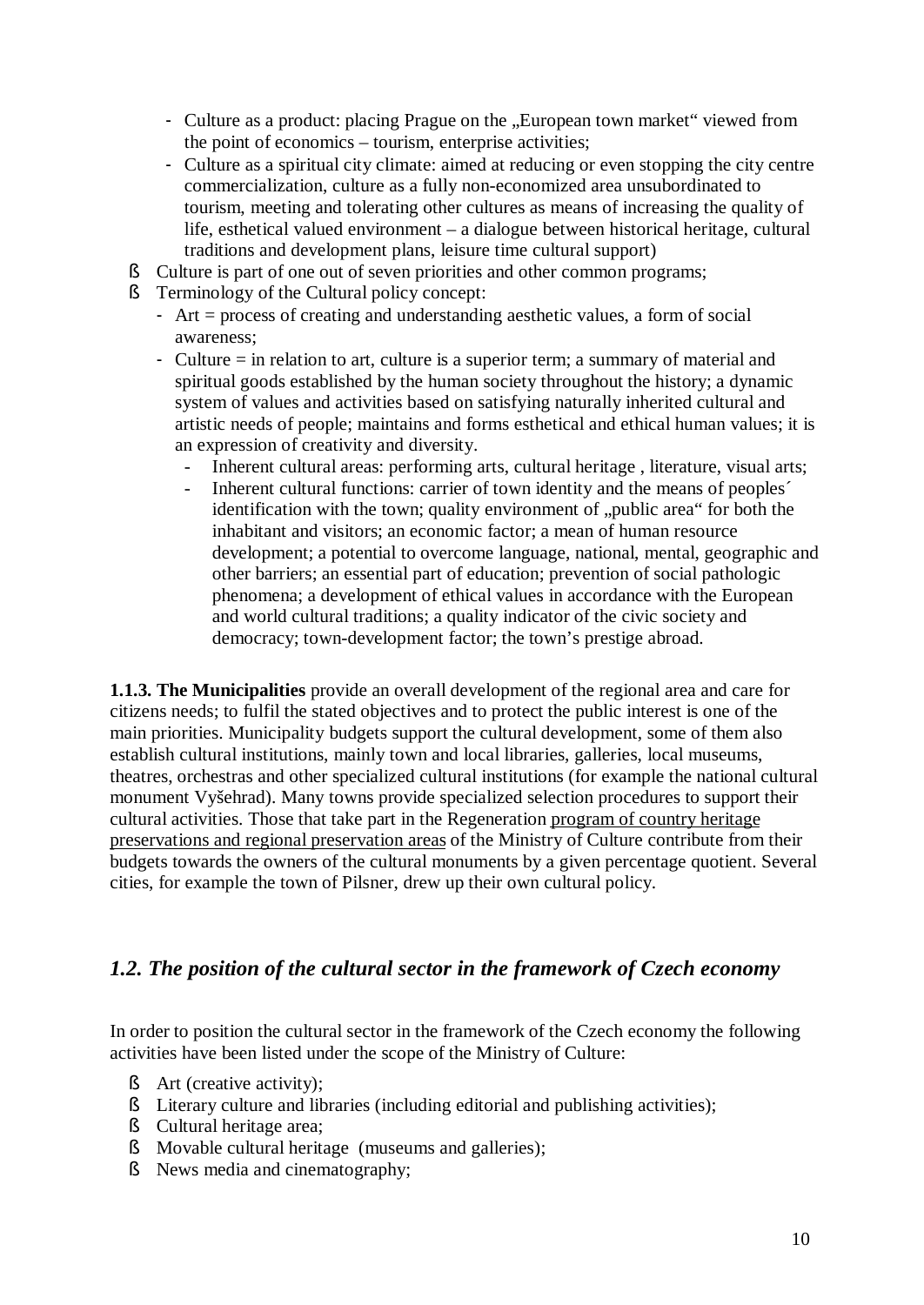- § Churches and religious communities;
- § Copyright area;
- § Educational cultural activities.

A sector defined as part of national economy differs from the current concept and starting from January 1st 2008 also a future statistic definition of cultural activities sector.

One of the main sector issues is the particularity and rarity of the goods and services that the cultural sector produces. These are mainly the results of creative work, the value and price of which varies in time, such as for example the value of works of art, in both positive and negative directions. The benefits of other activities cannot in fact be quantified.

A specific problem arises with and evaluation of external effects of the cultural sector activities, because culture is not only a producer but at the same time it is also a recipient of plenty of goods and services. In this sense a culture is a significant stimulant of other economic sectors because it enters into many interactions with other economic sectors by demanding goods and services. Satisfying the demand of cultural sectors creates around 73 thousand job vacancies in the relevant economic sectors. Considering the chaining of demands of the direct supply sector the previous calculation states the lower level of the actual impact.

The total production volume a gross added value in the sector amounted 38%, a consumption of inputs 62%. A volume of the consumption of inputs as well as the number of workers requested in the sector proves how closely the cultural sector is connected to other sectors of the Czech economy.

In 2005 a production volume of the cultural sector (stated in regular prices 119. 565 million CZK) reached 1,6% of the Czech total production. The following activities majorly contributed to the production volume: *Publishing activities* (29 %), *Social organizations activities including churches* (19,5%) and *Production and broadcasting of television and radio programs* (16,8%). In 2005 the volume of a gross added value (GAV) in a cultural sector (45.300 million CZK) established 1,7% of the total GAV volume of the Czech economy.

Relations to other economic sectors, meaning the supply of services and material goods to the cultural sector, significantly exceed in quality the outputs of the sector. In the total production volume GAV creates 38%, a consumption of inputs amounts to 62%. The cultural sector plays an important role also in development of other parts of the Czech economy.

According to evaluation in several sector fields there is an apparent differentiation; especially in the field of work productivity, which is strongly dominated by the *Production and broadcasting of television and radio programs*, where the program commercialization and advertisements broadcast cause a high work appreciation. A similar though less accentuated situation arises in the *Film production and broadcasting* field.

Significantly lower (below average) production level is in the fields of Concert, theatre, artistic creative activities and Activities of libraries, museums, galleries, zoos and botanical gardens. This fact should not be overrated because value indicators in these fields is strongly influenced by the fact that the sum effect of activities produced in this field is hard to quantify and so doubtfully expressed in terms of value and quantity.

While accessing a work productivity level and a growth of average wages it is essential to consider an absolute amount of production and the Czech average wage both expressed in thousands of CZK. Following from this evaluation, in 2005 an average wage in the field of *Libraries, museums, galleries, zoos and botanical gardens,* still taking in account a two-year growth by 7%, still was deeply (79%) below the average wage in the Czech Republic.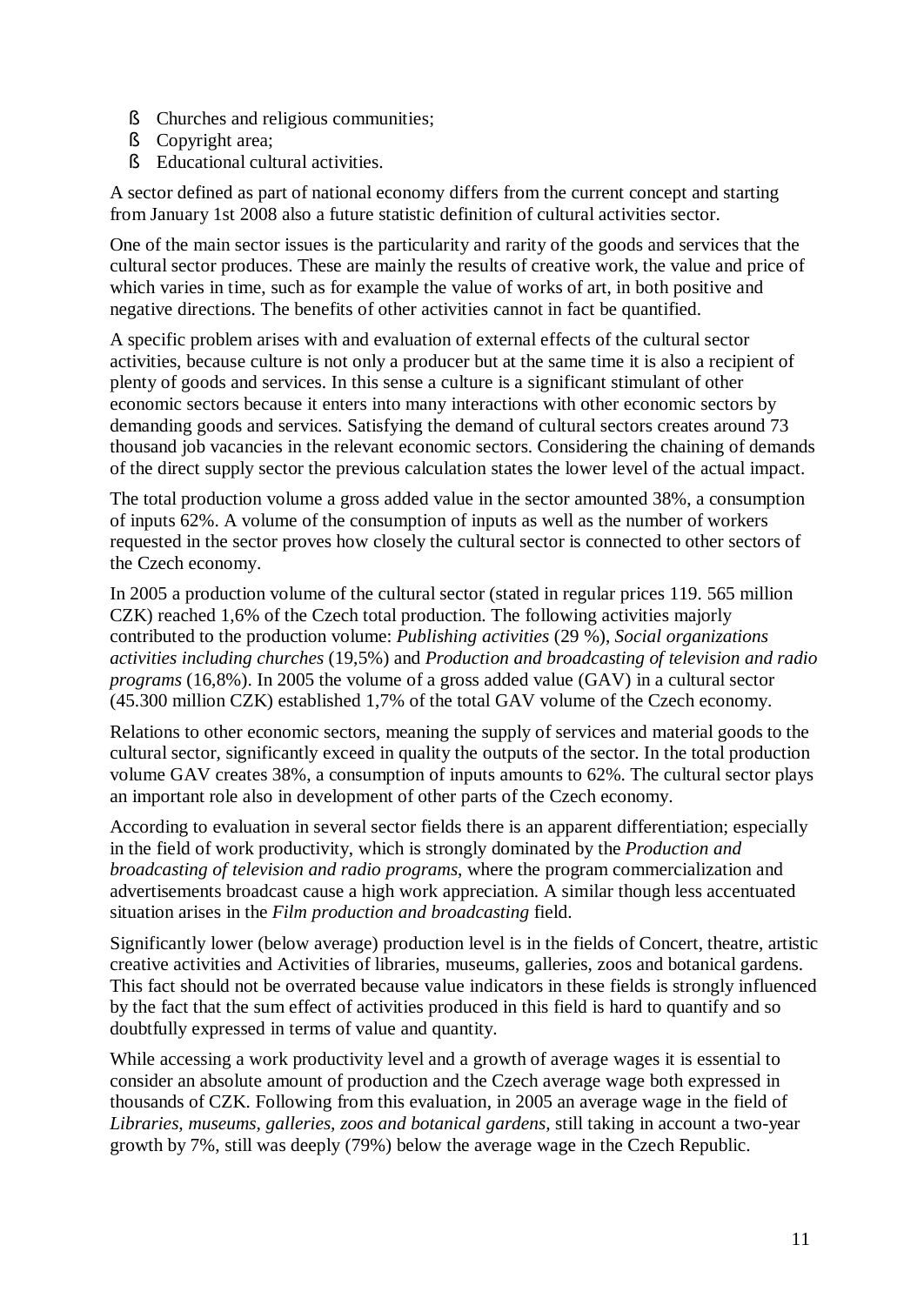With an exception of the field *Social organizations including churches*, which does not adequately belong to the sector, it is possible to divide the cultural sector into two basic groups that vary in absolute amount and the dynamics of evaluated characteristics as well as variance from the sector average and the Czech average.

Uniquely specific is the group of fields with higher value amounts in most characteristics and higher development parameters. It consists of the following: *Publishing, Production and broadcasting of radio and television programs* and *News agency and service activities.*  Basically these are activities that will in future be divided from the cultural sector and put into **"***Information and communication activities***"** according to a classification of economic activities (OKEČ) that came into force on January  $1<sup>st</sup>$  2008. It is also presumed that this section will include film production and distribution, a development of which in the evaluated years is characteristic as variable and unsteady.

The following fields significantly vary from the above listed: *Theatres, concerts, artistic creative activities* and *Libraries, archives, museums, zoos and botanical gardens*. Both fields are evaluated according to characteristics of absolute amounts normally lower than the sector average and their dynamics are also slower than the average. Their distance from the first group is increasing probably because the measurement of economic benefits of these fields is problematic. In order to judge the future development tendencies of the second group it is necessary to use indicators that do not fully access overall benefits in the given fields but immediately express demand factors. Apart from that it is necessary to consider the fact that some activities in these fields are not intended for mass consumption and an excessive commercialization caused for example by increasing entrance fees, can significantly reduce consumer´s or visitor´s interest. While considering a development potential of certain cultural fields and defining the cultural priorities of the state policy it is essential to also use other than economic points of view. Excessive focus on commercial activities and increase of incomes and decrease of expenses brings considerable risks. It can result in a decrease of attendance and reducing a number of workers many of which are field experts with specific skills that cannot be used in other economic sectors. It is fundamental to accept the fact that the main financing source of these activities should come from public budgets.

After the implementation of new classification of economic activities the indicators characteristic for cultural sector will change radically. The cultural sector will reduce its share in the number of workers, a production volume and GAV. The dynamics of work production will slow down as well as the absolute amount and speed of average wage growth. That will result in significant deterioration of a position of the culture within the Czech economy and all of its main characteristics. Participation of culture in the Czech economy will be reduced and the growth speed will slow down.

The current position of the culture in the Czech economy is namely enhanced by activities in relation to newspaper and magazine publishing, radio and television as well as the activities in relation to the production of radio and television programs of mass consumption. It will be necessary to divide them and analyze them further in the section "*Information and communication activities*".

## *1.3. The position of the cultural sector in the labour market*

Based on the statistic data on employment in the cultural sector and a sector´s impact on employment in other fields of the Czech economy, the given result number of 3,2 % expresses the position of the cultural sector on the Czech labour market. Cultural sector contributes to a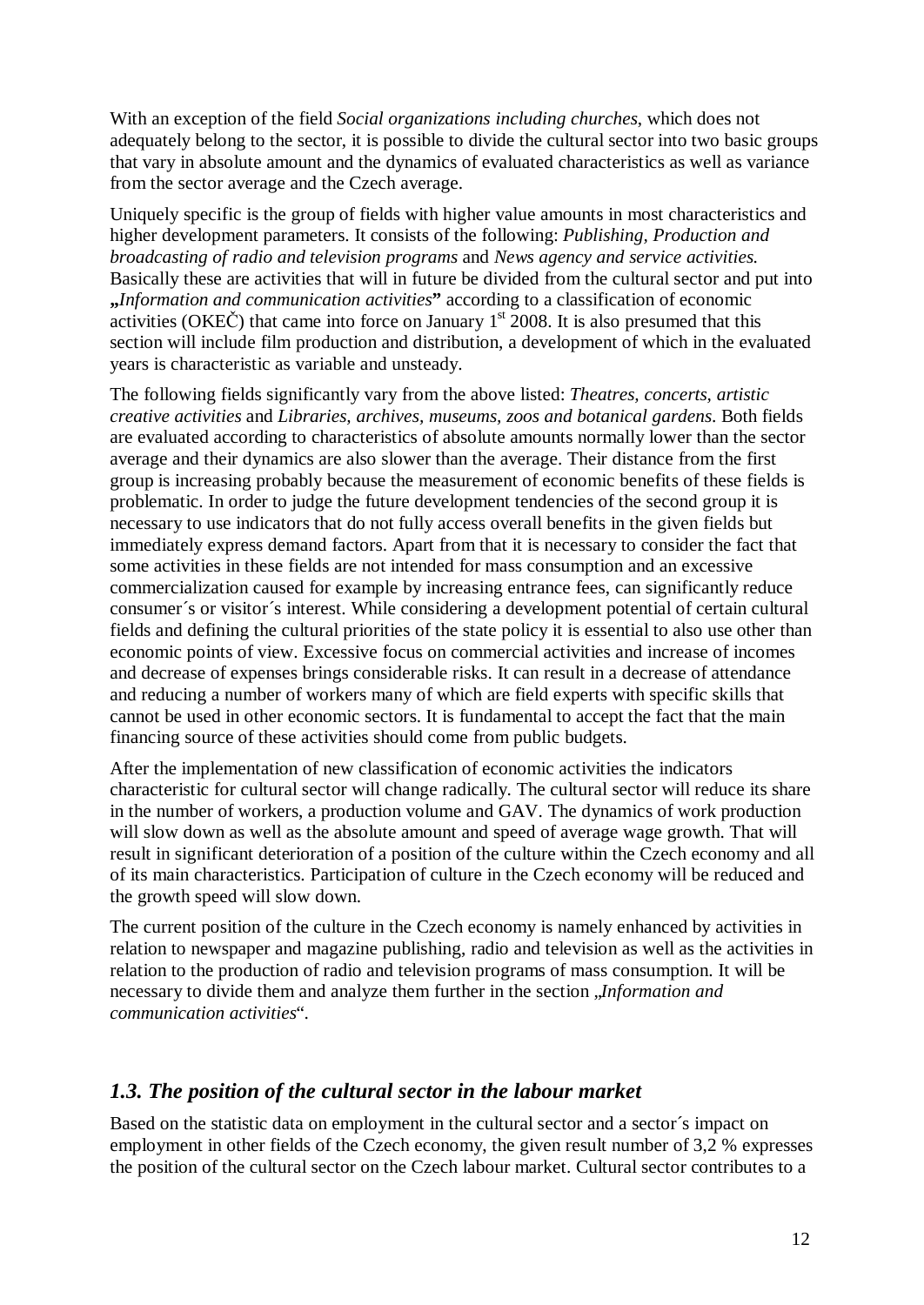total employment in the Czech Republic considerably in respect of the number of its employees and external contractors and also in respect of its own demand for goods and services that can be satisfied by utilization of more job positions in other fields.

The total number of the employees in the field of culture (76 268 people in 2005) amounted to almost 2% out of the total number of employees in the Czech Republic. Currently the sector uses external contractors (9 200 people recounted in 2005). These create about 1% out of the total number of self-employed. In 2005 the overall work potential in the cultural sector, about 85.500 people, added up to 1,72% of the overall country full employment potential. In the Czech labour market the general position of the cultural sector is made by first, the potential of the sector itself, that adds up to 1.7% to overall employment, and second by the employment that was caused across other sectors by the demand for goods and services, that adds up to another 1,5 %. The total work potential in relation with the activities of the cultural sector amounts to 3,2% of the overall Czech employment.

In 2005 the average monthly wage in the cultural sector increased by 4.660 CZK in comparison to the Czech average. The major influence was by the wages in the News agency and service, about 56% above the Czech average, and the Production and broadcasting of the radio and television programs, amounting to 24% above the sector average. In the field of "Activities of libraries, museums, galleries, zoos and botanical gardens" the average wage was lower than the sector average and even significantly, by more than one fifth lower that the overall country average. In the other sector fields the average wage got round to the sector average.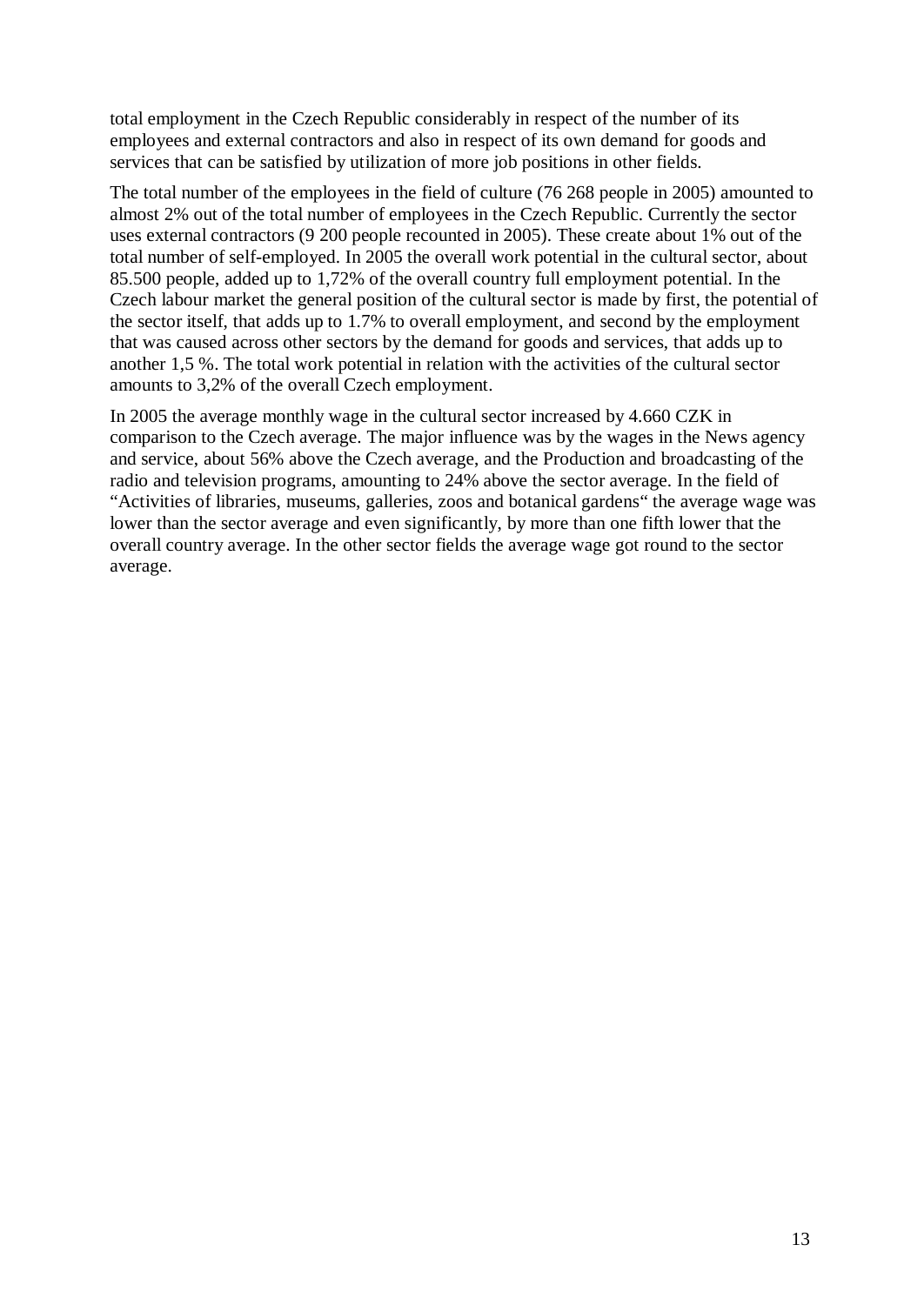## **2. Evaluation of the development tendencies**

## *2.1. Tendencies of cultural development*

## **2.1.1. Globalization as a threat and opportunity**

Globalization is the world-wide trend that influences local and national culture. The globalized world is extremely interconnected world of dynamics and mixing, contacts and relations with a constant interaction and exchange. The globalization process facilitated by the fast growth of information and communication technologies provides completely new conditions for more intense cultural exchange on one part. At the same time it can be a threat to cultural diversity. The more the world is economically and technologically connected the more urgent is the need prevent its cultural unification.

The globalization factors influencing the culture are mainly the following:

- § mass tourism boom;
- § natural migration;
- § forced migration;
- § development of information and communication technologies;
- § growing influence of capital economy and economic way of thinking;
- § development of cultural industry;
- § language globalization.

The listed tendencies are mainly responsible for the following:

- § mutual influence of national, regional and local culture;
- § increasing the speed of a cultural exchange;
- § change of traditional ways of promotion and presentation of cultural goods;
- § creation and existence of cultural goods and services of an unusual nature;
- § increase of the influence of media and cultural industry on the life style;
- § adopting economical thinking by artists and cultural managers;
- § accessing other cultures and influencing national languages.

During negotiations the countries of the UNESCO came to the conclusion that cultural diversity represents an undeniable value that in today's globalized world must be actively supported and developed further.

The main guarantees of the sustainable cultural plurality, the result of which is increasing variability of cultural manifestations, are mainly the following:

- § freedom of speech;
- § pluralism of media ownership;
- § existence of literary production in various languages;
- § equal approach of the public towards major cultures as well as artistic manifestations of cultural minorities;
- § facilitation of artist´s movement;
- § development of local traditions;
- § large participation of individuals in cultural life;
- § preference of an active and creative approach to life style;
- § presentation of culture in an attractive and creative way.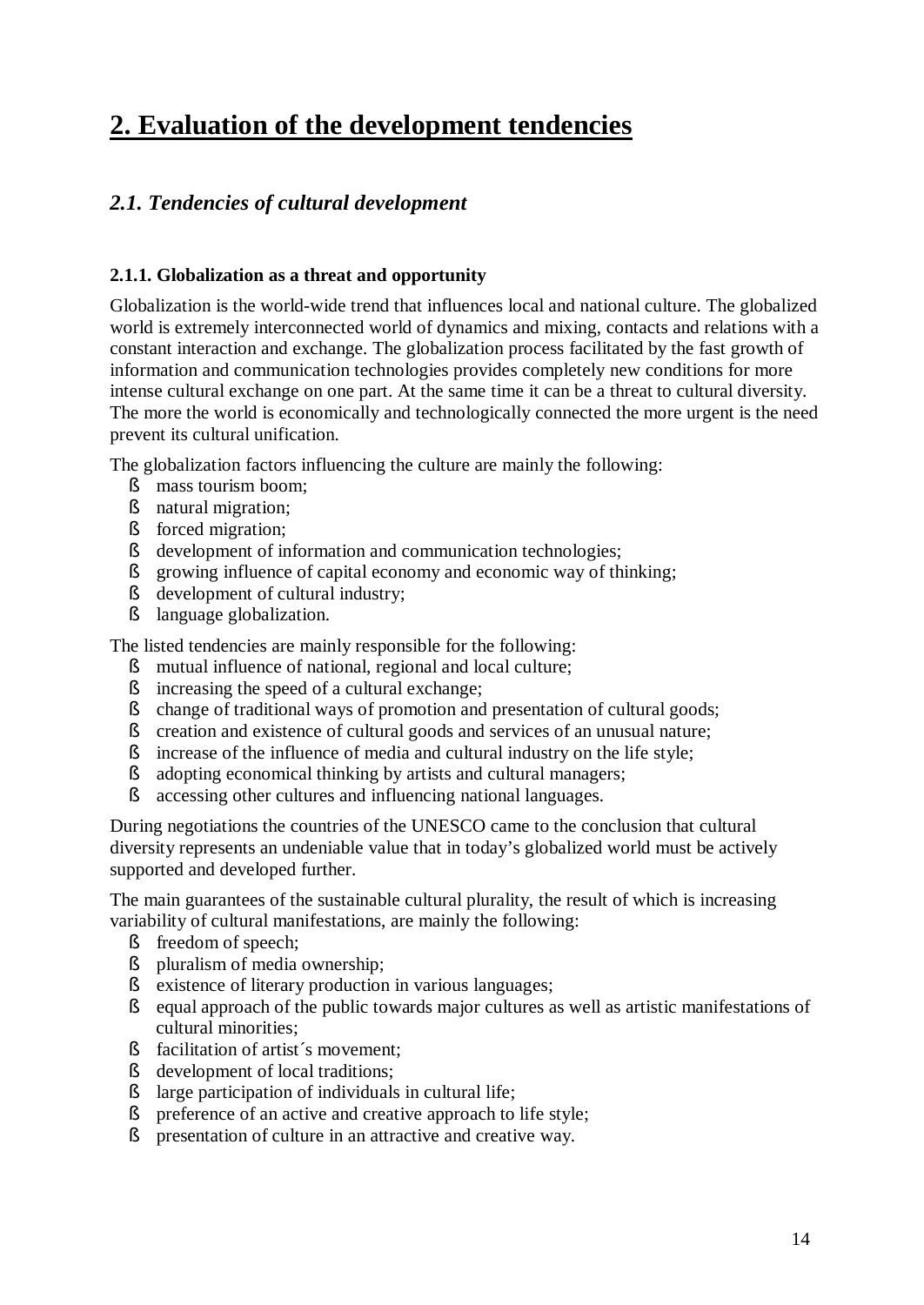All of the above listed are expressed in the main UNESCO activities which react to actual global tendencies in cultural development and are specifically the following:

- § Support of intercultural dialogue in purpose to ensure more intense and equal cultural exchange for the benefit of mutual cultural respect;
- § Support and promotion between the cultures (accepting and acknowledging cultural diversity as a natural state of cultural existence), that would develop mutual cultural interaction in a spirit of "building bridges" between the nations.

## **2.1.2. Culture as an economic phenomenon**

The cultural benefit for economic and social development has been marginalized not only in the Czech Republic, but also in the whole of the European Union 2 . The change is only recent thanks to several studies that shown the cultural potential in the right perspective. Culture is now starting to be considered an important field of the national and European economy.

An essential importance holds primarily the study "Cultural economy in Europe" that was elaborated for the European Commission in  $2006<sup>3</sup>$ . The study involves culture that is defined as cultural and production fields including the following:

- § Cultural sectors
	- Non-industrial sectors producing irreproducible goods and services that are "consumed" on spot. The areas are: fine arts including painting, sculpture, crafts, photography; art and antique markets; scenic arts including opera, orchestra, theatre, dance, circus; a cultural heritage including museums, historical monuments, archaeological locations, libraries and archives.
	- Industrial sectors producing mass reproduction products, mass broadcast and export such as books, films or audio recording. Also film and video, videogames, broadcasting, music, book publishing and news print.
- § Production sectors

 $\overline{a}$ 

- Here the culture becomes "creative" investment into production of "non-cultural" goods. It includes design (fashion, product and interior design), architecture and advertising.

The study shows the main measurable cultural benefits to economic and social development of Europe.

- § Turnover: In 2003 the cultural and production sector reached a turnover of more than 654 billion EUR, which is more than a turnover in the car industry (271 billion EUR in 2001) and ICT (541 billion EUR in 2003) in the countries of EU-15.
- § GDP: In 2003 the sector contributed to EU GDP by 2,6%, to compare in the same year the real estates market contributed to EU GDP by 2,1%, food and beverages by 1,9%, fashion industry 0,5% and chemicals, rubber and plastics by 2,3%.

 $2$  That is proven mainly by the marginalization of cultural development potential in the so called Lisabon strategy accepted and agreed on the summit of the European Coucil in Lisbon in March 2000 and revised in 2005. Its aim is to push the EU into the most competitive and the most dynamic economy by 2010 that is capable of sustainable development with more and higher quality work places and enhanced social solidarity. 3 Study on the economy of culture in Europe. KEA European Affairs, 2006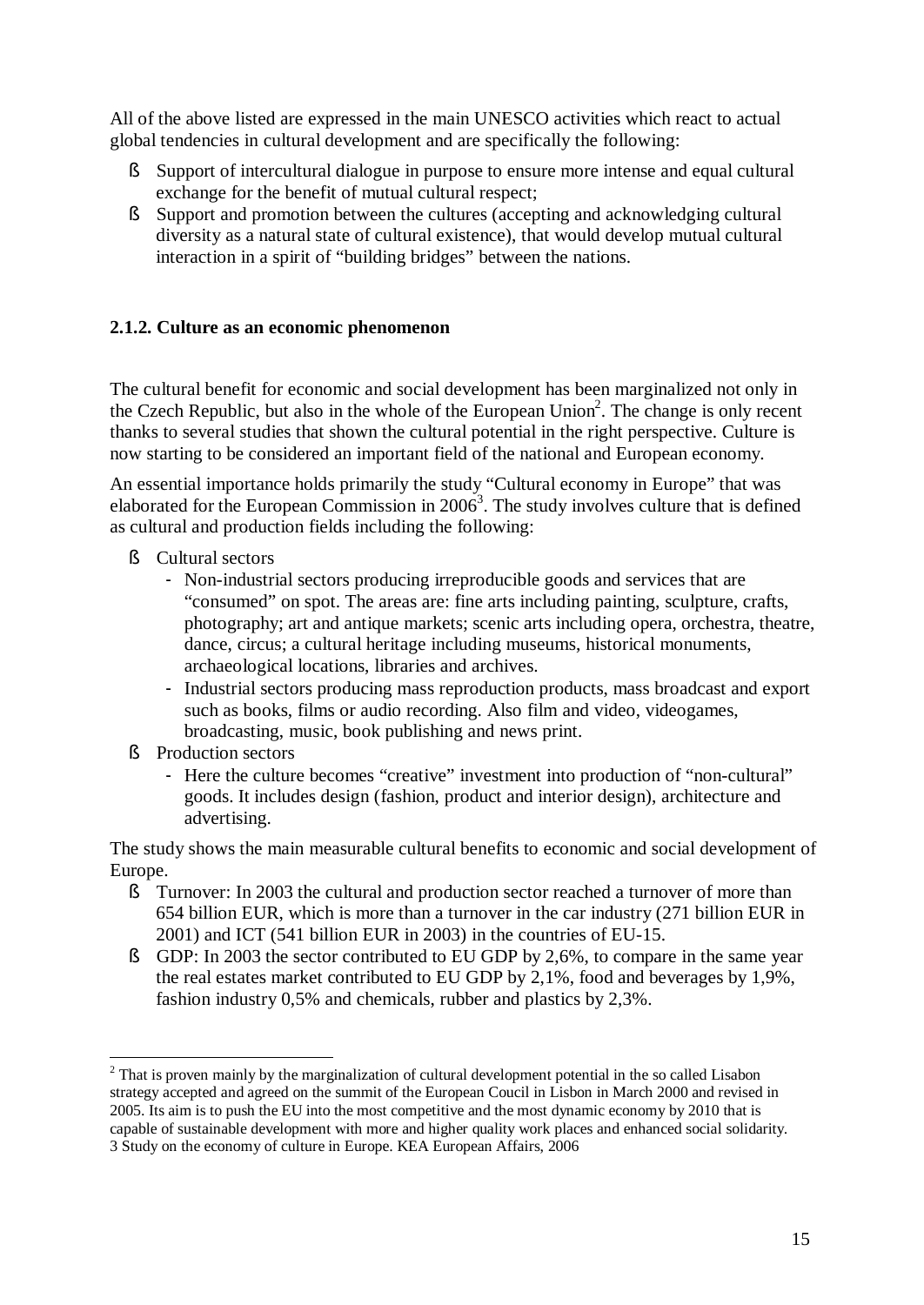- § Growth share: In the period 1999-2003 the total growth of added value in the sector amounted to 19,7%, which was by 12,3% more than the total economy growth.
- § Employment: In 2004 there were 5,8 million people working in the sector, which corresponds to 3,1% of the total volume of employees in the framework of the EU25. While total EU employment decreased in 2002-2004, the employment in the cultural sector increased by 1,85%. The employees are still highly qualified; 46,8 % of the workers have at least a university diploma in comparison to 25,7% out of the total employment rate, the share of contractors and freelancers was 28,8% is more than double compared to the share in the total employment of 14,1%; there are 17% of the sector workers with a definite period contract in comparison to 13,3% out of the total employment; a share of the part-time workers is higher amounting to one worker out of four in comparison to 17,6% out of the total employment.

The study also points out any indirect and immeasurable but still obvious benefits of the cultural and productive sector in order to fulfil the objective set by the Lisbon Treaty:

1. Interdependence between the cultural and the productive sector and ICT: Technologies and mainly the growing influence and availability of internet are the main driving force of growth of production media and internet industry. Lately the influence on the consumption of news media is huge and in future it will also represent the main factor. At the same time the creative content is the main driving force of ICT. The company Price Waterhouse Coopers estimates that by 2009 the expenses for ICT related content will amount to 12% out of the total growth in the global expanses in the field of media and entertainment. The development of new technologies depends mainly on the content attraction. The sale of DVDs, recording devices, MP3 players, home video systems, set-top boxes and flat screen televisions depends on availability of attractive content (games, films, music). Development of mobile phones and networks is based on the availability of attractive services with an added value that will include a creative content.

2. Creative centres, culture benefit and creative activities in the framework of the local development:

a) Cultural goods are mainly aimed at the local public, its languages and cultures. Therefore the production of cultural goods and services has not moved to other continents yet. Europe is the main world producer of the goods and services and therefore it should maximize the utilization of its potential for the benefits of the European economy.

b) Meanwhile there is a competitor´s fight for talents and creators to certain environments supporting a concentration of creativity and innovation tools. That is the reason why Europe suffers from an out flux of talent in sectors such as videogames or films; people emigrate abroad seeking better conditions, primarily financial ones. Culture and innovation also play key roles helping the regions get their investments, creative talents and tourism. The towns and regions compete to get direct foreign investments and talent. In order to succeed they need to offer more: a diversified cultural offer, a quality of life and lifestyle. Culture becomes an important factor of local popularity and a key factor in enhancing the local and regional attractiveness.

c) Culture is the main driving force of tourism which is one of the most successful European industries; it represents 5,5% GDP of the European Union and Europe itself owns a share of 55% in the global market. Europe is one of the most frequently visited continents of the world. In 2005 there were 443.9 million visitors from international flights.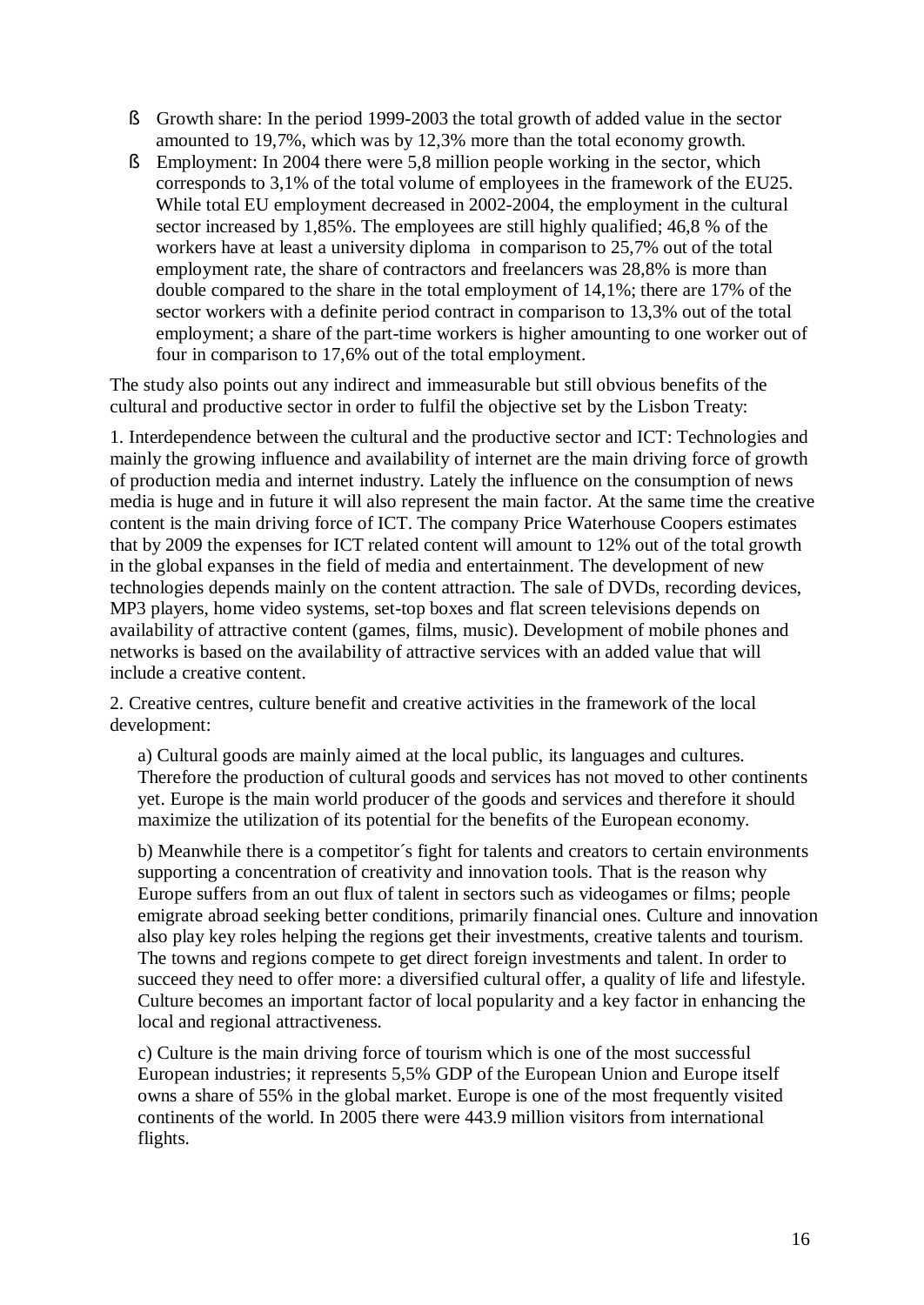Yet another important cultural and creative sector in the local social and economical context is a support of social and local solidarity. The culture is an effective supportive tool of regional and handicapped groups of citizens and underdeveloped quarters or regions. In this connection the desired cultural activities are the following:

- § Support of civic initiatives, that aim at social and socio-economical enhancement: social and cultural projects, cultural organizations, civic communities dealing with nonprofessional art, volunteers at festivals;
- § General projects initiated by the state administration and institutions such as local strategies aiming at local restoration suffering from negative impacts of economically, socially, culturally or ecologically insensitive interventions in the past.

Culture and creativity contribute towards sustainable development and are beneficial for the whole society. Cultural activities are also beneficial to economical environment because of the following:

- § strengthening social integration and unified Europe;
- § enhancing local solidarity;
- § contribution to development skills of individuals that can be transferred into other activity areas and therefore enhance their chances on the job market;
- § increasing self-confidence of individuals as well as communities;
- § expressing cultural diversity.

The study presents recommendations for using the potential of cultural and creative areas to fulfil the objectives of the Lisbon strategy:

- § Gathering information:
	- To create a substantial quantitative proof material for the political representatives who make the final decisions. Strategic approach to this field demands information; it is essential to develop appropriate statistic tools and indicators on a national and European level. Similarly to the tools elaborated to measure the level of innovation there should be an indicator to measure and monitor "creativity" (indicator of creativity score in the EU).
- § Lisbon agenda:
	- To implement the cultural and creative areas as part of the Lisbon agenda. Part of the objectives of the Lisbon agenda ought to be an increase and more quality investments into creativity, higher quality of production, distribution, promotion and an approach to cultural activities and goods.
	- To utilize and conduct a maximum of the current EU support programs. The Seventh Framework Programme, EU structural funds and i2010 initiative ought to be used to support creativity, small and medium size cultural institutions. The EU budget should aim at supporting production and innovation. To support digitization as a technological innovation aiming at its larger implementation.
	- To enhance the inner market with creative people, products and services. To support artist's mobility, overcome tax and social obstacles, adjust and modify accounting regulations so that nonmaterial goods are properly valued. That includes the support of testing and development of business models adjusted to the limitations of the European market with its localized markets of various languages and cultures.
	- To support creativity and marketing education in schools and expert fields.
	- To support relations between the creators and technologies by gathering various participants around creative platforms.
	- To maximize utilization of financial tools EIB (European Investment Bank) and EIF (European Investment Fund), mainly for the risk investments in accordance with the i2010 initiative of the EIB.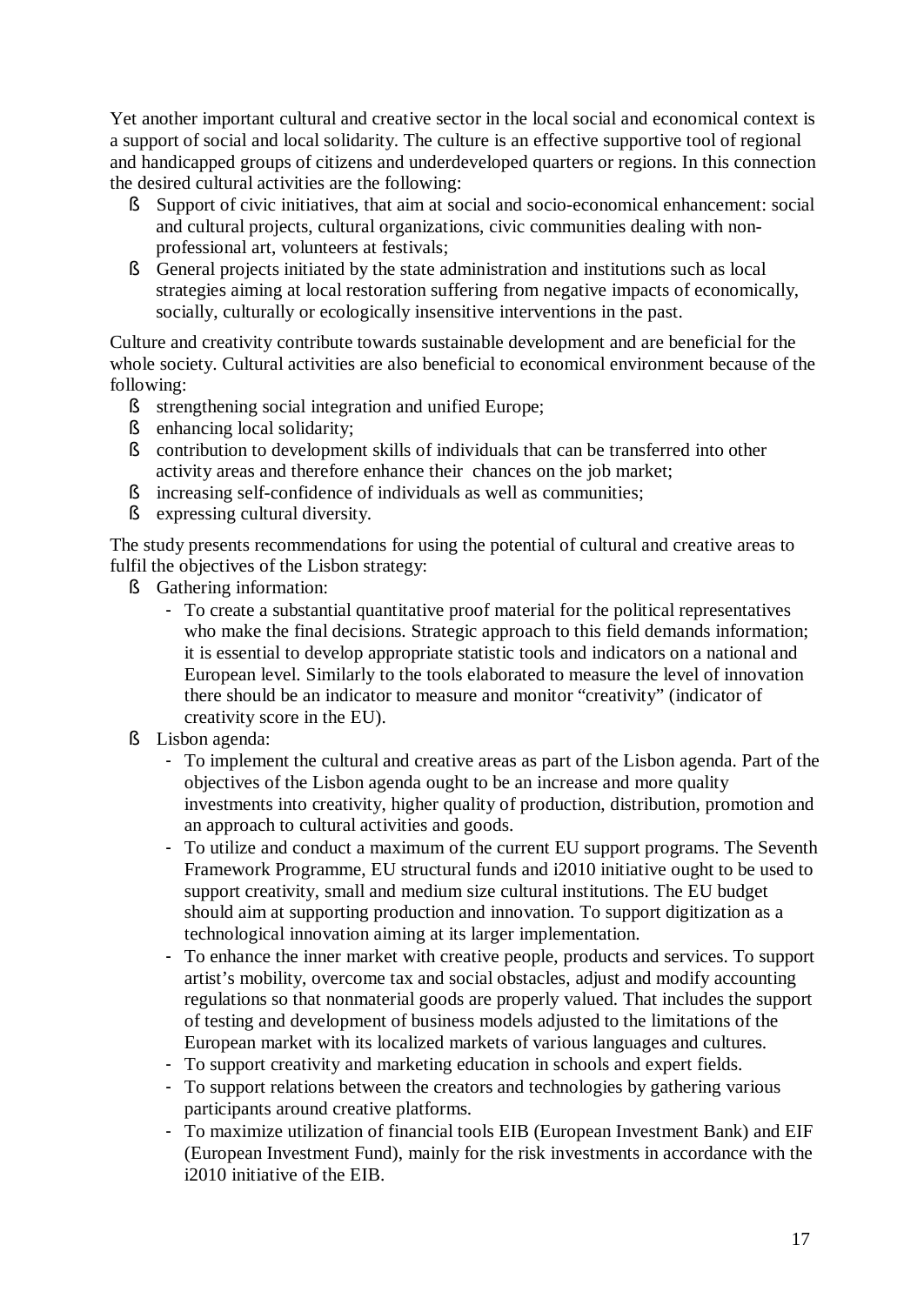- § To implement the cultural dimension into contracts of cooperation and business between the European Union and the third countries aiming at the development of cultural exchange and support of cultural diversity.
- § Structural reform

 $\overline{a}$ 

- To enhance a coordination of activities and concepts that influence the cultural and creative fields in the European Commission and to develop deeper synergy ("all at one place"). To support better relations with the cultural and creative fields, to maintain its sustainable development in Europe and to maximize its economic and social benefits for the European project.
- To ensure general thorough fulfilment of the Article 151.4. of the Treaty establishing the European Community.

## *2.2. The basic development tendencies in the Czech Republic after 2001*

In the monitored period the "disestablishment" process, that started in 1990, was basically finished. Other key system legal regulations were adopted that set new rules and responsibilities for the public cultural support in the Czech Republic<sup>4</sup>.

In consequence of the public administration reform and the updated definition of a position of public administration bodies there was a major transfer of responsibilities in the area of public cultural services from the state towards the municipalities and regions including the connected infrastructure as of January  $1<sup>st</sup> 2001$ , or if you like as of January  $1<sup>st</sup> 2003$ . The move started with the Act No. 172/1991 Coll., on the Transfer of Certain Items from the Property of the Czech Republic into the Ownership of the Municipalities. The transfer of the state ownership into the hands of municipalities and regions as well as the transfer of the founder´s responsibility (the Ministry of Culture or district authorities) towards the original state allowance organizations continued further based on later law amendments<sup>5</sup>.

In connection with the public administration reform the tax revenues were reallocated. In 2001 the newly established regions were still fully financed by subsidies of the state budget, in 2002 the amendment of the Act on budgetary rules stated a revenue share of certain taxes. The municipalities obtained a larger tax spectrum where they can take a revenue share.

The public administration reform was accompanied by the aim to define the public cultural services and their standardization<sup>6</sup>, so that the quality of service is not depending on the provider. The process was finished by the adoption of a specific act – Act No. 203/2006 Coll.,

 $4$  Act No. 128/2000 Coll., on municipalities (municipal establishments), Act No. 129/2000 Coll., on the regions (regional establishments), Act No. 131/2000 Coll., on the Capital City of Prague, Act No. 218/2000 on Budgetary Rules and on amendments of some related acts ( budgetary rules), Act No. 219/2000 Coll., on the assets of the Czech Republic and their representation in legal relations, Act No. 250/2000 Coll., on Municipal Budgetary Rules.

<sup>5</sup> Act No. 157/2000 Coll., on Transfer of Certain Objects, Rights and Liabilities from the Property of the Czech Republic, and Act No. 290/2002 Coll., on Transfer of Certain Other Objects, Rights and Liabilities of the Czech Republic to Regions and Municipalities, Civic Associations Active in the Field of Physical Training and Sport and on Related Amendments.

<sup>6</sup> Act No. 122/2000 Coll., on Preservation of Collections with Museum Nature and Change of Some Acts, Act No. 257/2001 Coll., on Libraries and Terms of Operating Public Library and Information Services (Library Act), Guideline of the Ministry of Culture to define a standard of public library and information services provided by the libraried and founded and/or run by municipalities and regions in the Czech Republic; governmental directove No. 88/2002 Sb., establishing the rules for granting subsidies to library support; Act no. 203/2006 on certain types of cultural subsidies and on changes to some relating acts.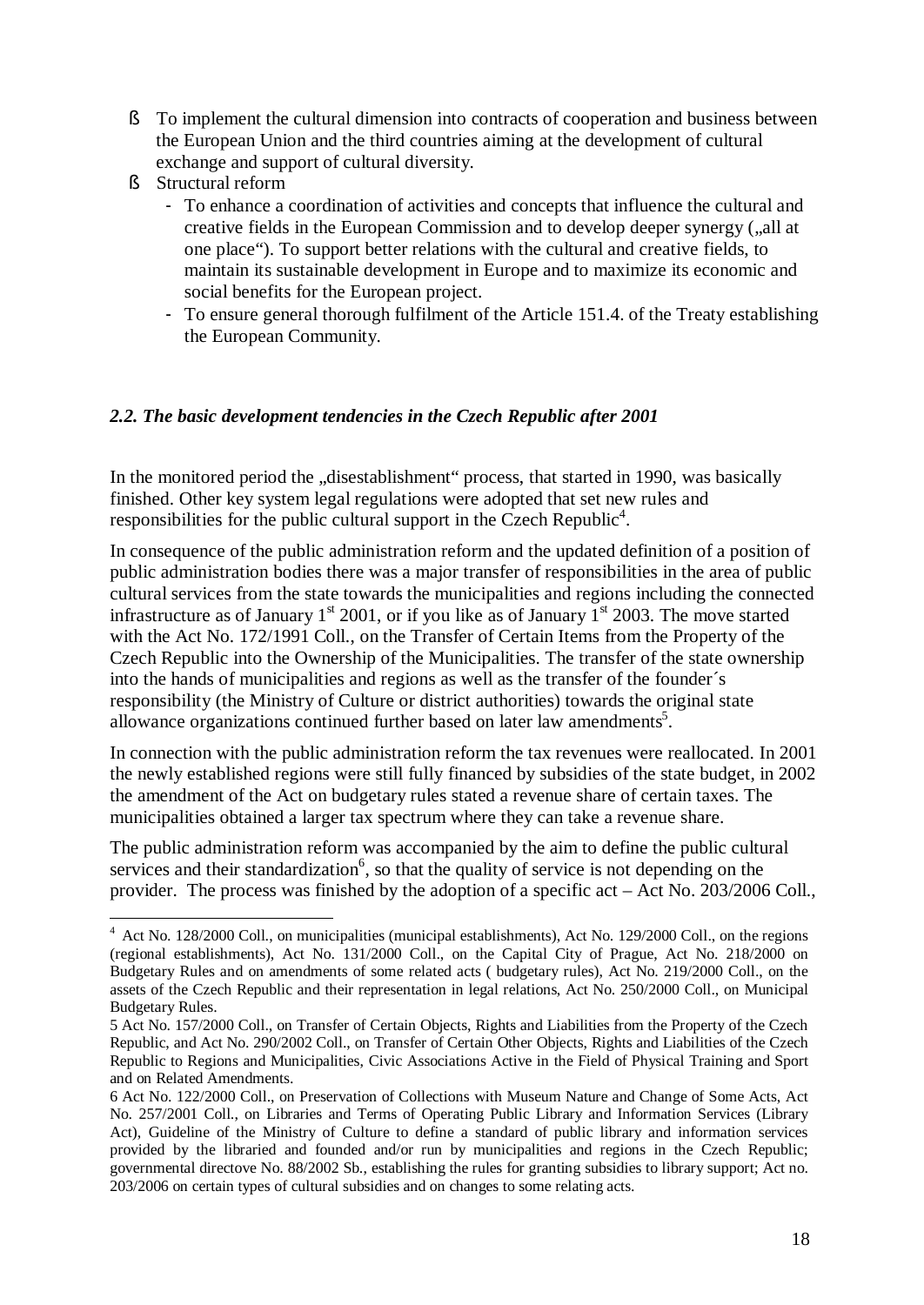on certain types of cultural subsidies and on changes to some relating acts, which also defined a status of the states allowance organizations established and run by the Ministry of Culture and it modified the following procedures.

According to cultural public´s opinion the newly established responsibilities and budgets do not give long-term guarantees to the providers of public services, which impedes the effectiveness of preparation and planning of cultural projects, mainly the multi-annual ones.

In the field of monument preservation the objectives of the government concept<sup>7</sup> were fulfilled in the state administration area and a maximum decentralization was achieved by means of a transfer of state administration performance to municipalities with extended scope of activities also in the area of expert activities by creating the National Monument Institute. So far it sadly did not fulfil its potential providing standard expert services of the area of state monument preservation in the Czech territory although the structure creates a sufficient coverage for a focused and methodically unified promotion and marketing of the cultural monuments owned by the state. The advantage is an interconnection at all levels of public administration that is to respect and balance sometimes even antagonistic interests of the state and regional, as well as local administrations.

A positive fact is that despite an organizational severity and a certain unpredictability of the results the public administration reform did not cause any negative tendencies in the scope of provided public cultural services.

Following the identification and analysis of selected quantitive indicators it can be said that in the field of theatre in years 2000 to 2005 the number of statistically tracked facilities rose from 77 up to 178 as well as the number of visitors from 5 481 873 to 6 397 606, whereas in 2005 several institutions did not agree to publish their statistic data. On the contrary the number of orchestras remained the same (30), but the number of concert attendants rose from 401 694 to 464 103. The number of museums rose from 439 to 457 and the number of visitors slightly dropped from 9 349 719 to 9 132 390 with a major fall in 2002 to almost 5 million. Traditionally the historical monuments show the highest attendance. In the traced period the number of monuments made available increased from 196 to 269 along with the number of attendants by almost half a million a year, from 9 089 742 in 2000 to 11 796 750 in 2005. While comparing the number of the monuments made available and the number of cultural actions held in these objects, there was a very interesting tendency; in the tracked period a number of the monuments made available increased almost one-and-a-half times, the number of the cultural actions held around these objects increased almost 26 times.<sup>8</sup> The Czech Republic has got one of the densest networks of libraries providing public services in the whole world. There are 6241 libraries annually visited by over 20 million visitors borrowing 73 million information carriers.

In the tracked period the Czech Republic became a member of the European Union, which was preceded by a large harmonization of legal regulations. In the cultural area the harmonization was limited to regulations regarding copyrights and rights in connection with copyrighted media, goods of cultural value and exercise of a profession such as restoration and archaeological research.

An important development tendency that could be a potential threat to sustainable cultural development appears to be the development of expense volume in the public budgets designated to cultural financing.

 $\overline{a}$ 

 $7$  Concept of more effective monumental care found in the Czech Republic by 2005

<sup>8</sup> Source: NIPOS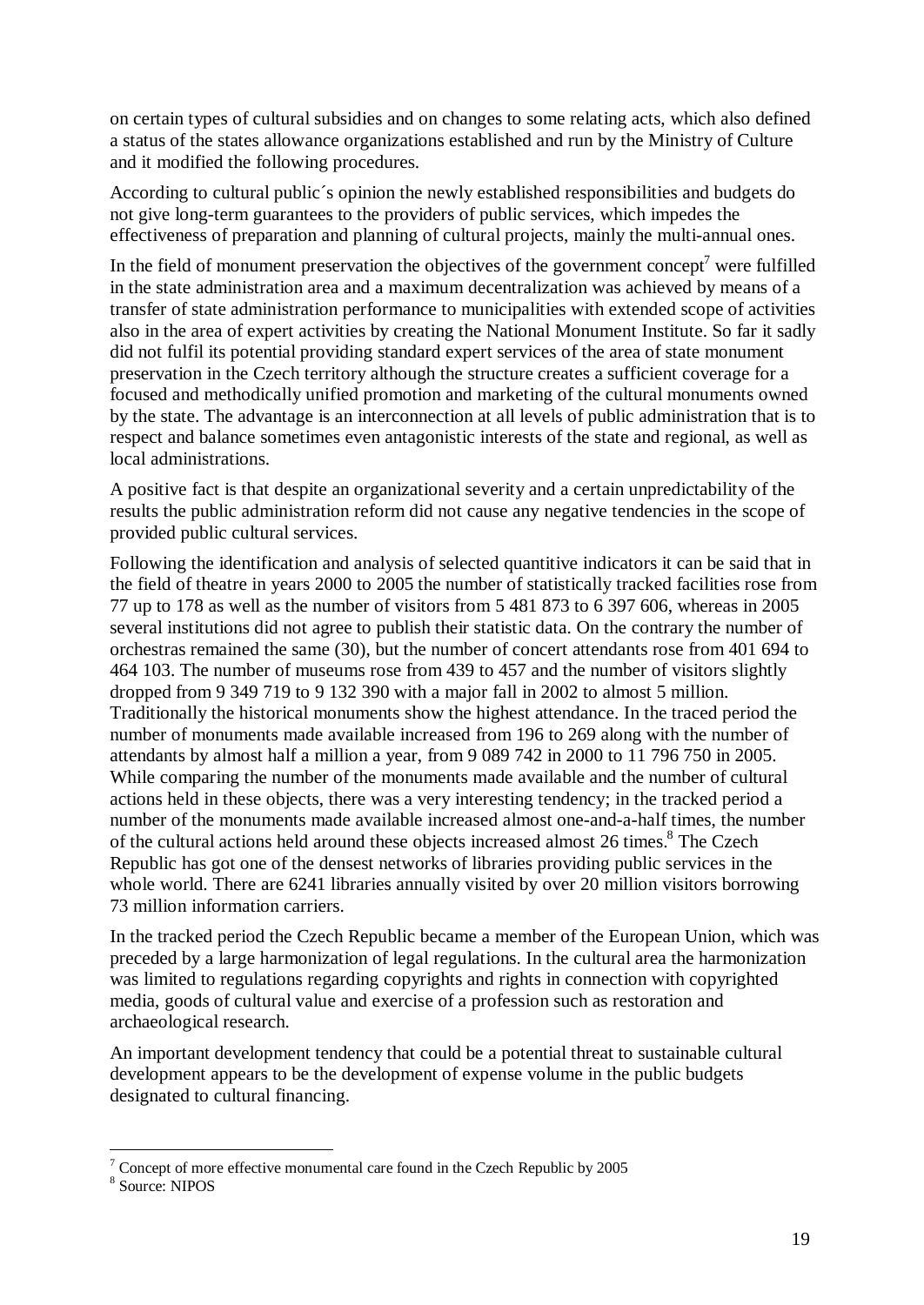|                     | 2000     | 2001 | 2002 | 2003 | 2004 | 2005                                                          | 2006 | 2007 |
|---------------------|----------|------|------|------|------|---------------------------------------------------------------|------|------|
| <b>GDP</b>          | 2 189.20 |      |      |      |      | 2 352,20 2 464,40 2 577,10 2 781,10 2 970,30 3 204,10 3 557,7 |      |      |
| In culture $ 13,1 $ |          | 14,4 | 15,6 | 17.4 | 19.3 | 19,7                                                          | 22,3 | 22,8 |
| $\frac{6}{9}$       | 0,59     | 0,61 | 0,63 | 0,67 | 0.69 | 0,66                                                          | 0,69 | 0,64 |

*Public budget expenses in culture compared to GDP <sup>9</sup>*

" *Public budget expenses in the field of culture* are nominally growing, in reality they remain the same in proportion to total expenses of public budgets and GDP. In respect to wage classification of cultural employees the area is becoming completely economically unattractive for young graduates with expert qualifications. "<sup>10</sup>

While analyzing the basic development tendencies a partial problem remains the identification of cultural indicators. On one hand there is a wide offer of quantitative indicators, on the other hand the quality indicators or indicators of incidence are still missing. The absence of these kinds of data therefore dramatically limits understanding of the basic development trends and their description on a strategic level.

## *2.3. SWOT analysis*

The chapter is based on an internal SWOT analysis of the Ministry of Culture and a questionnaire research between the Czech regions and other subjects active in the field of culture conducted in August 2007.

## **Strong points**

The strong points of the Czech cultural environment were listed as the **existing ways of financing and economic support** by means of subsidies of the Ministry of Culture, regions and the European union supporting the activities of organizations in the field of culture, professional and amateur activities, examples given were the restoration of cultural monuments and monumental care, the development of live culture, support of orchestras and theatres, libraries, dance, publication activities and literature and connection with tourism. The given subsidiary and grant titles were evaluated by some subjects as well structured, systematic and expertly elaborated. In this respect a positive evaluation was given to the interest of our top politicians to reach a quota of 1% of the state budget expenses to culture and a transfer of power from the Czech Ministry of Culture towards the region.

Also highly rated were the **current cultural activities and an improvement of the cultural organizations infrastructure** of a various character including non-governmental non-profit and private (libraries, theatres, orchestras, museums, film festivals and viewings etc.), their dense network, diversity of the offerings and a wide spectrum of activities and quality services that increase the availability of the culture itself.

 $\overline{a}$  $9 \text{ In:}$  Financing of culture, PhDr. Alena Mockovčiaková, the Head of a specilized department REGIS / NIPOS. <http://www.nipos-mk.cz/text.asp?ID=824>

ibidem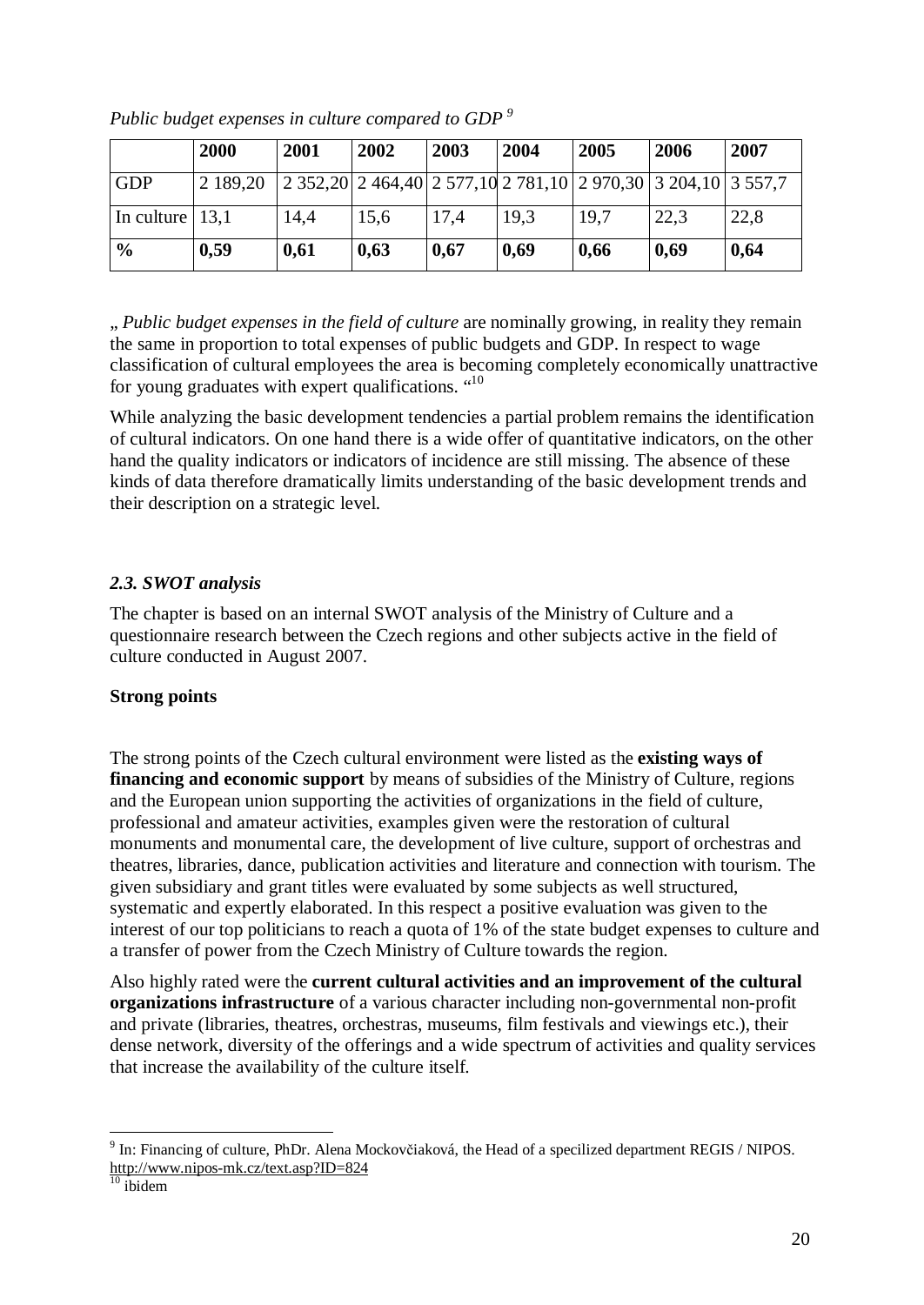The subjects active in the field of Czech culture consider the cultural development in relation to **utilization of information and communication technologies** a strong point with regard to new possibilities in the area. These are closely connected to popularization of internet and digitization that increase availability of information to the wider public as well as expert public with their specific needs. They also offer new forms of research and unified information systems and databases in various areas. In this category we find the production and updating of various concept and development documents and strategies.

Further strong points of the Czech culture list the existing **cooperation** with other cultural and social organizations, municipalities, village communities, non-governmental non-profit organizations and business subjects at a regional, national and international level. The cooperation stimulates an exchange of experience, donating exhibits and offering a possibility of exposure of mainly young artists to the outside world.

Other points were the **existing educational institutions** and their educational, extra-curricular and leisure activities in different areas (art, libraries, information technologies etc.), also utilization of new cultural and educational programs and the growing interest in lifelong education leading to the increasing intelligence of the Czech population. A positive evaluation was given to an interconnecting and a cooperation of the different subjects working on various projects.

## **Weak points**

Despite the fact that the financing of economic supportive tools is considered the strong point, it also belongs amongst the most significant weak points of the Czech cultural environment. In this respect the general **lack of financial means** is most often mentioned in all respects and areas and at all levels. The prime issue is the dubiousness of the current state subsidiary grants with respect to a short period of duration (one year grants are received by only the most visible organizations and individuals) and the delay in their practical providing. The current grant system is marked as insufficient, unstable and often non-transparent. The interviewees stated that clear criteria are missing according to which the grants for cultural activities can be obtained (mainly the European funds), the definition of declarable expenses, concretely set objectives and criteria of their fulfilment. Further on the list there was an insufficient support of civic associations, an export of Czech culture and art abroad, support of local cultural centres and the absence of grant cooperation of the Ministry of Culture of the Czech republic and the Ministry of Education, Youth and Sports and the tax advantages for the business and public sector. On the other hand the interviewees agreed on the impossibility of defining single-valued criteria in a specific cultural area.

The cultural development in connection to utilization of information and communication technologies is also considered a weak point by subjects active in the field of the Czech culture. In this respect an **out-of-date technical equipment** is often mentioned together with slowly progressing **digitization** and **low level of modernization** that do not enable to fast reaction to new users' requirements. Another weak point is also a long-term absence of cultural policy and a support of the main priorities on both the state and regional levels and the missing evaluation system.

Other weak points largely perceived amongst the interviewees are the following: the insufficient **spectrum of cultural activities** in certain population segments and **unsatisfactory infrastructure** (for example the presence of barrier entrances in the public facilities), space backgrounds or its absence; an absence of accompanying services as part of the monumental care, an absence of a central informational system, coordination of cultural actions and others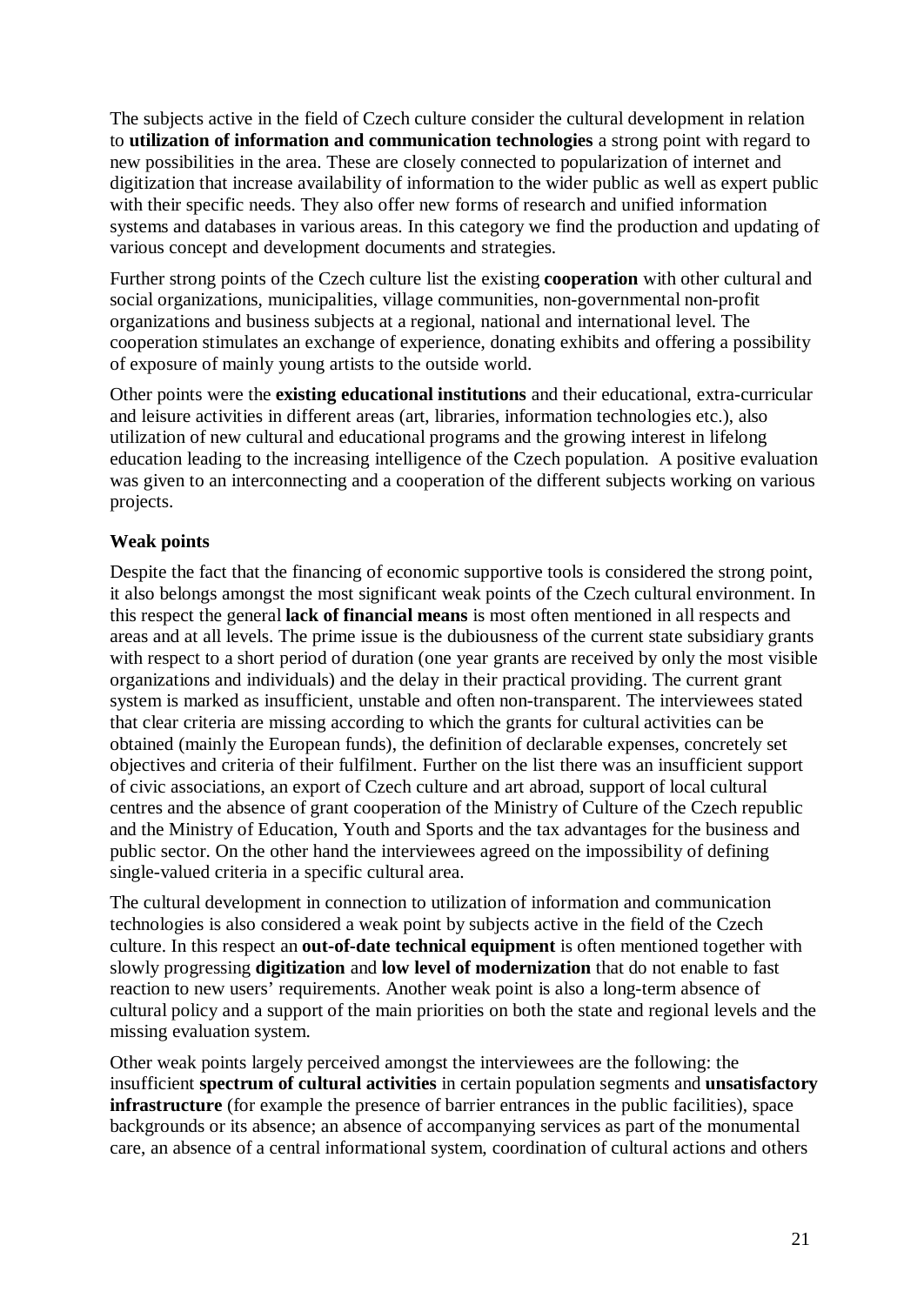(non-existence of the art market, little support of the current dance and related institutions, film archive issues etc.).

The Czech **cultural management** was also listed as one of the weak points. Mainly a fluctuation and insufficiency of experts at higher ranks was stressed as well as their financial undervaluation and a personal understaffing. On part of the Ministry of Culture its bureaucracy was a target of complaints along with little transparent organizational structure and incompetent approach to the utilization of EU structural funds and the non-existence of coordination of the state cultural policy and the regional cultural policies.

Generally **low interest in culture** and its awareness is naturally perceived as a weak point by the interviewees. A low awareness in different cultural areas such as modern music, literature, monumental care is in this respect put in connection with an overall population and also politicians and mass media (mainly regarding regional activities). There is also a feeling of a general low esteem of the spiritual ownership, of cultural needs of a human, the importance of culture as a social and economic pillar of a sustainable development and their role in prevention of social pathologic phenomena.

The **legislation** in the field of culture is completely absent or very rigid. The most often mentioned issues in relation to difficult law enforcement were copyright, Act on State monument care and an absence of legislative environment supporting donors´ activities of non-governmental subjects. Another issue was the status of public benefit and the absence of a strict definition of the scope of activities of the non-governmental non-profit organizations and allowance organizations against the business subjects.

A threatening fact also is an absence of a legislative and technical background for a permanent preservation of the cultural and scientific heritage as well as making it publicly available. The heritage is created and presented merely in a digital form.

## **Opportunities**

A role of the cultural capital, which was the most often mentioned opportunity for Czech culture, is first connected to **human resources** (presence of high schools, respected artists, cultivation of live culture and traditions for example in areas of films, literature, public media), and secondly it is connected to a high concentration of **historical monuments**, that form natural cultural centres with their unique genius loci.

The interviewees from near the borders find the **geographical location** an opportunity mainly in respect of the neighbouring European regions offering cooperation. The interviewees that live in Prague or those who can easily commute there, appreciate the chance to participate at the activities provided by the capital that belongs to the most attractive destination and is visited by the largest number of tourists in the Czech Republic.

Another opportunities in the cultural field were mentioned the **infrastructure and cultural activities** of other subjects (towns and villages, various associations, non-governmental organizations) on regional, national and European level that enlarge the current offer of a cultural self-realization and a spending a leisure time (examples given were a cultivation of traditions and live culture or an existing spectrum of shows and festivals).

**The Czech cultural heritage** was pointed out as the richest treasury of a material, movable and non-movable cultural potential in various areas of human activities (variety of the National gallery collections, artistic monuments or a long tradition of the Czech theatre with its political-civic dimension etc.). In this respect by now rarely used economic potential of the Czech art and culture was mentioned.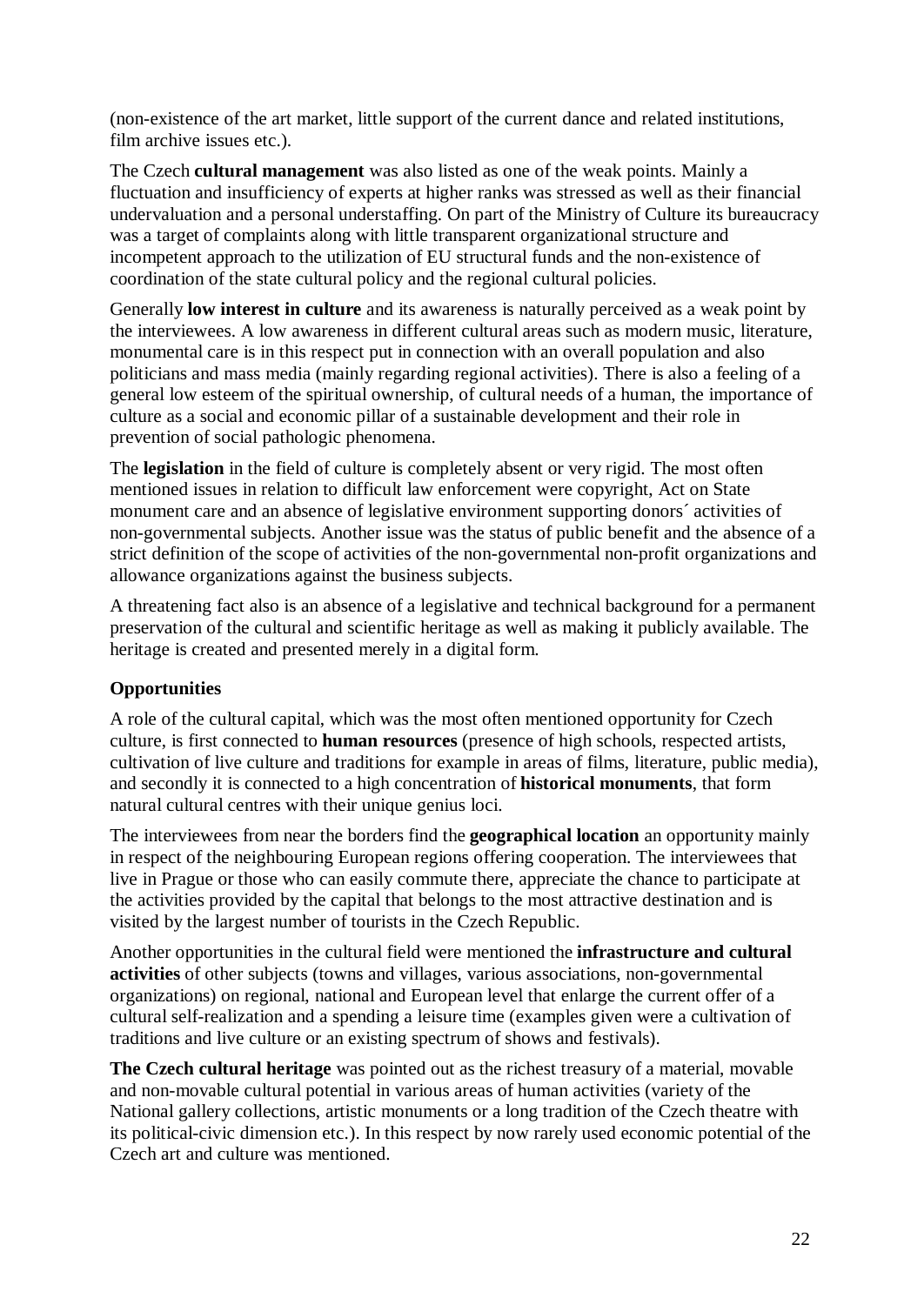A certain level of maturity of the Czech population, patriotism and respect for example for the Czech films, cultural heritage and a positive attitude of certain municipalities to cultural support) was commonly mentioned as a **cultural awareness and interest**.

The cultural **financing and economic supportive tools** were mentioned a threat as well as an **opportunity**. In this respect two existing grant programs of the Ministry of Culture were mentioned, grant policy of certain towns and municipalities and also an arrival of the new investors bringing a foreign capital (for example scholarships for literary translators).

**Cooperation** opportunities with other subjects were mentioned in connection with opening the Czech borders and the country's accession to the EU. Here the following opportunities were pointed out: the development of cooperation with the partner´s cities, cross-border cooperation and other contacts in a worldwide perspective.

## **Threats**

In respect of financing and economic cultural support tools the obvious threat for the Czech culture is marked as a **lack of funding**, or **lack of state grant programs** or a total **lack of financial means** for live culture and the cultural heritage regarding the increasing costs (for example an increase of fine art prizes, realization of cultural actions, collection cultivation and others). A necessity of pre-financing of a certain projects was pointed out along with an overcomplicated administration or state interventions into the regional administration. Interviewees listed as threats the following: church restitutions (still an unsolved issue) and future church financing, a lack of experience with connection culture and economic activities (the methods), high fees to OSA and DILIA or tax incentives to invest into Czech Cinema. Yet it was clearly stated that is remains impossible to create a cultural model that would suit all subjects active in the area and more than just the objective criteria have to be applied at evaluation of their project budgets.

The Czech cultural environment is threatened by **incorrect set up of the system of state monument preservation and the monument preservation** (its rigidity and nontransparency), or a complete absence of a long term plan and a data providing research. Another negative aspect is the deteriorating state of the material cultural heritage (mainly of a sacral character), its evidence, an absence of expert committees and conditions for the cultivation of the cultural preservation areas.

The category of cultural interest and awareness is also mentioned as a threat to the Czech cultural environment and it is defined by the current **value orientation of inhabitants**, where culture in general, the cultural heritage or the language culture are not the priority interest areas. Specifically mentioned were the insufficient relation to culture of the Czech political representation across the whole spectrum, which also applies to managers, media and the young generation (for example the decline of interest in classical music). The area is also connected with the general trend of population aging the results of which are primarily the necessary modification of information and library service offers. Another negative aspect is the undervaluation of culture as an economic factor.

The **Globalization** process and gradual loss of national identity are connected to the commercialization of the Czech cultural environment and consumerism, which according to the interviewees is to a significant degree caused by the mass news media. Media are oriented at commercial production that can lead to undesired unification of a general taste. The limitations of the Czech market and its ability to compete against the foreign competition and also an increase of land prices in the historical parts of towns and its negative impacts were mentioned.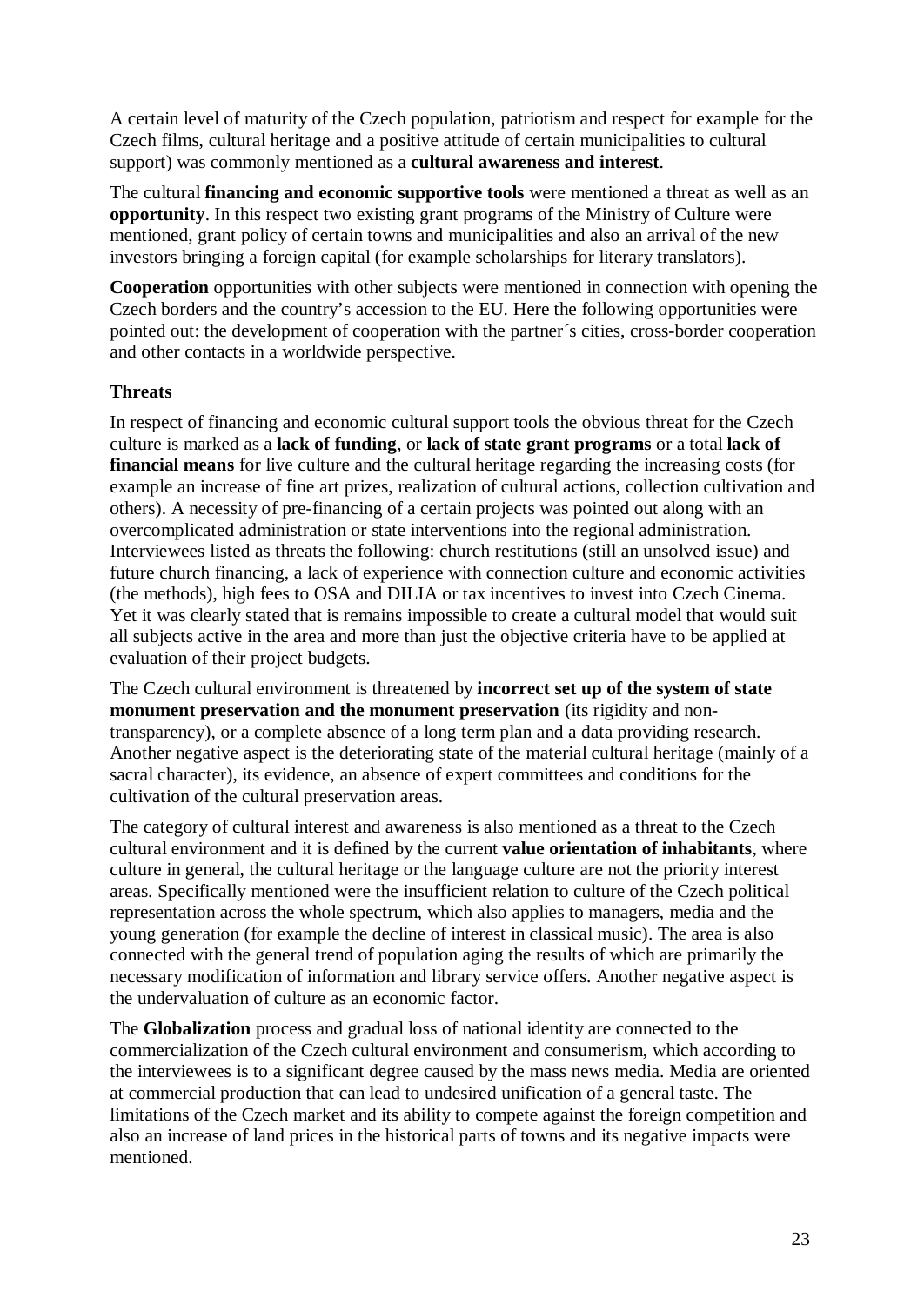## **3. Evaluation of existing programmes / concepts**

At the moment there are eleven departments at the Ministry of Culture which in total operate 46 subsidy and grant programs in order to finance projects in the total amount of more than 1 billion CZK in compliance with the ministerial competences. Past experience shows that about 20% of applicants´ requests can be actually satisfied. Programs are determined by the governmental decision or ministerial decisions. Thanks to a long-term program existence and their establishment the Chapter 334 of the Ministry of Culture is largely considered by experts as one of the most transparent chapters of the state budget. The ministry publishes an annual report that provides information to the public on the results of the grant procedures but also the names of experts active in the specific expert boards. The ministry complies with the principle set in the last cultural policy stating that the "artists (as well as librarians, monument owners, museum keepers and others) decide about themselves". There are statistical reports of the results of supported projects (number of listeners, publications, translations etc.). The measurement of outputs, results and impacts of individual projects has not yet been conducted and neither has been the measurement of their efficiency. A shift in understanding culture as an economic area and a potential source of economic and social development of the society became obvious in the key development documents on both the national and regional levels.

## **Sustainable development strategy**

The document establishes the priority to minimize the conflicts of interests between the economic activities and environmental protection and both the material and non-material cultural heritage; to ensure a growth of educational level within the society including cultural education and thus aid the competition strength of the Czech society; to develop ethical values in accordance with the European cultural traditions; to keep the appropriate forms of cultural variance, country lifestyle and town agglomerations. Further it is necessary to ensure cultural and lifestyle diversity, equality of the communities; to make culture available to all people especially with regard to the fact that culture is an essential part of the society based on knowledge and its development factor.

The strategy points out a constant economic undervaluation of the culture as a development factor; a misevaluation of the importance of investments into preservation of cultural heritage and a misevaluation of so called cultural industry and the necessity of its further development.

## **Economic growth strategy of the Czech Republic from 2005-2013**

In the strategy of economic growth of the Czech Republic from 2005-2013 culture is pointed out in the framework of the cultural heritage protection together with the nature and environmental protection in relation to sustainable development strategy. Economization of the cultural heritage is recognised as an important factor of economic growth support primarily in relation to tourism. The strategy states the support of regional development by means of building cultural infrastructure, improving investment conditions and providing services in the area of cultural industry.

Cultural infrastructure is a premise of economic urban and regional development, the cultural tourism growth as well as the creative and cultural industry growth, a stimulant of influx of long term foreign investments, an opportunity for better quality leisure time, social meetings,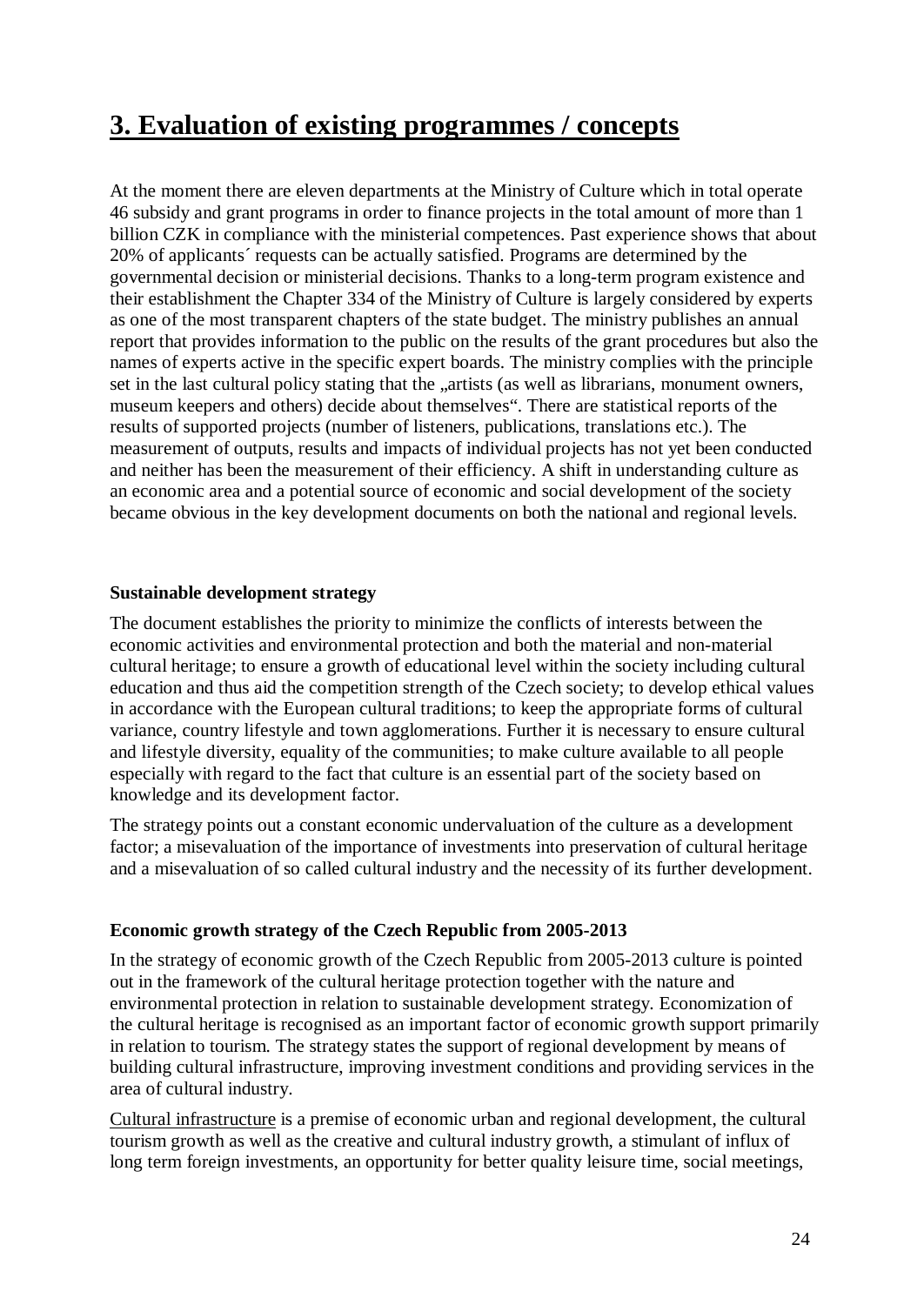prevention of negative social phenomena and an appropriate field of cooperation of a public and private sectors.

The cultural (creative) industry has huge economic potential, including design, fashion, advertising, multimedia, graphic design and others, but mainly the audio visual industry. The advantage of the cultural industry is its highly qualified manpower and minimum negative effects on the environment.

Another important area that brings a substantial economic income is the cultural tourism that utilizes the cultural heritage, treasury and architecture.

The cultural heritage along with the nature and environment contains basic national and social values. It is important for tourism development and citizens´ cultural awareness. Nevertheless it suffers from a permanent lack of both state and private finances for its maintenance.

According to the strategy it is desirable to support new business activities in the area of care and preservation of the cultural heritage, cooperation between the cultural institutions and schools, implementation of the educational programs, utilization of the modern information technologies and current artistic production.

## **Regional development strategy of the Czech Republic**

Regional development strategy suggests a utilization of the natural and cultural potential as a source of economic income mainly but not only for tourism. It aspires to support the unique cultural variability in regions and the country development by the protection of natural and cultural values. It draws attention to the regions away from the main development axis (for example border regions) or the regions with a high unemployment rate always with the stress at the possibilities of economization of the given cultural potential.

Culture is a single priority axis of the strategic part and it contains the following priorities:

- § P.7.1 Organization and management of cultural activities: the support of production and updating of the concept documents in the cultural area on a regional level including systems of regional culture financing; the support of development of marketing management of cultural institutions and actions; the development of further professional education of cultural workers; the support of cooperation between subjects active in the field of culture and on the regional and municipal level.
- § P.7.2 Development of cultural infrastructure and services: support of projects in the area of economic utilization of regional cultural potential; support of cultural events of local, regional and national importance; support of cultural institutions providing basic cultural services; finishing construction of an infrastructure for cultural purposes mainly in the regions that are lacking it.
- § P.7.3 Maintenance and utilization of cultural monuments: support of projects aiming at a reconstruction of the heritage fund. Support of projects increasing the number of places of interest and recovery of historical monuments, concentration of the aim at integrated projects.
- § P.7.4 Education and awareness: support of implementation of educational models in the field of culture in all kinds of schools; support of educational and awareness increasing projects aimed at local and regional culture; support of information projects in the area of digitization of movable and immovable heritage fund.

The Czech Republic similarly to most European countries has a long tradition of intense state participation in influencing the conditions of citizen´s cultural life. That is proclaimed in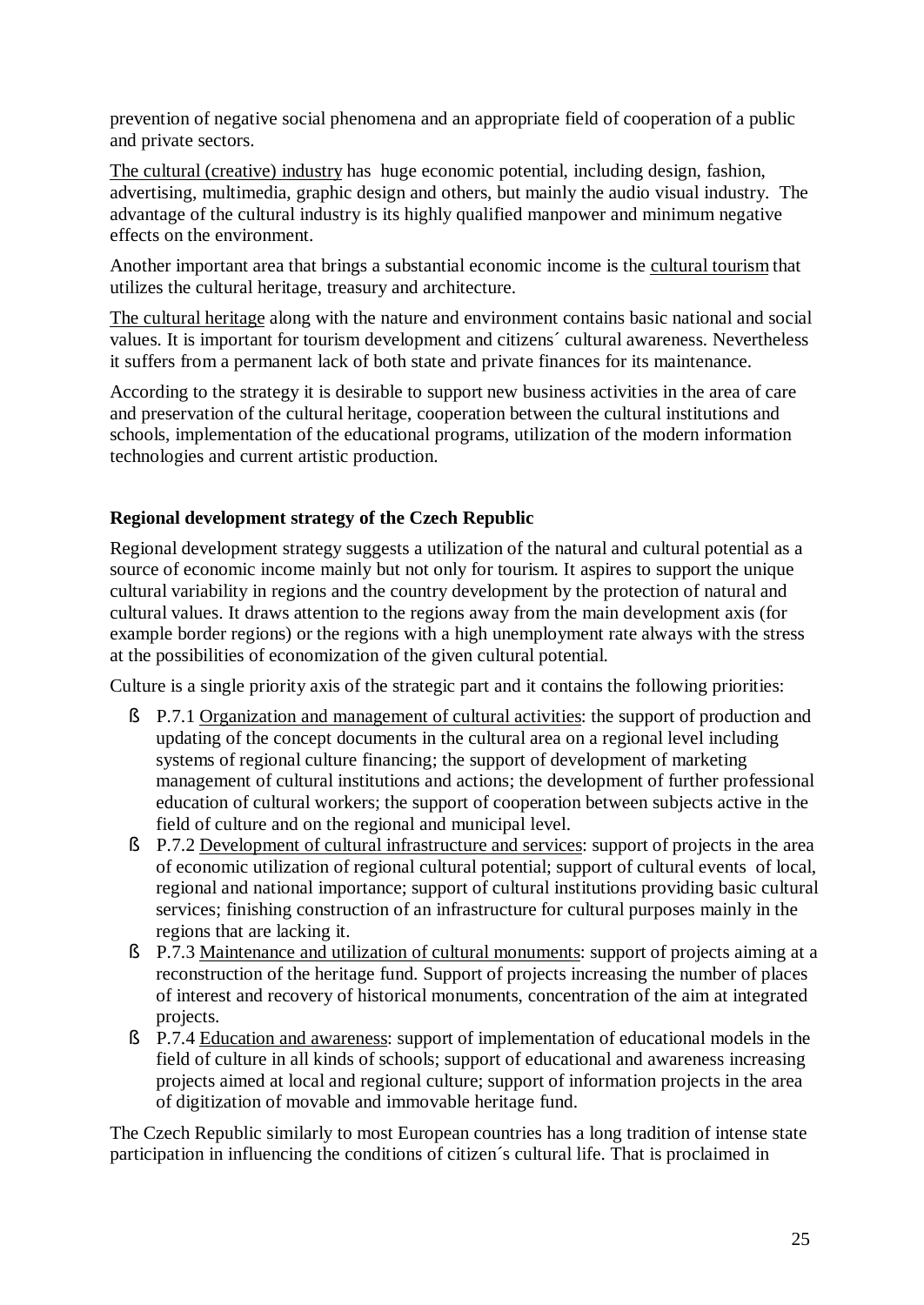formulation of the cultural policy, concepts and strategies, supportive programs and wide legislative or institutional structure financed from the public budgets.

## **Strategy of effective cultural support (Cultural policy)**

After 1989 the documents of cultural-politic nature were formed by almost every elected minister. Some of them were formulated as basic principles and program thesis, other were formed into a medium-term plan of cultural support. Under the influence and inspiration of the cultural policies of the stabilized Western European democracies the content of the documents are more oriented to principles and goals stated in the UNESCO documents. In this sense the most consistent document was the "Strategy of more effective state cultural support (Cultural policy)" of 1999 updated by the governmental decree in 2001 until 2005.

The undeniable positives of the document are the fact it actually reacts to progressive trends of the European cultural policies, that is the base creates a concept of the cultural rights and the cultural diversity. It prefers protection of the cultural heritage and its adequate utilization in the cultural life of a society and effective economic evaluation. It promotes the conditions of maintaining and in several areas even enlarging the offer of cultural opportunities and services while consecutively weakening the commecionalization tendencies in the areas bordering the clear and regulated markets with the cultural goods and services. It support maintaining economic and space availability of the majority of cultural services. It assumes a support of artistic production and a promotion of public participation in cultural life. Mainly in comparison with several other post-communistic countries, the concept attitude apparently facilitated a relatively successful disestablishment of the cultural institutions, creating space for both the business and non-governmental non-profit sector in the cultural sphere and decentralization of cultural administration in connection with the public administration reform.

Along with the positives some of which are listed above there are of course problems that can be classified into three basic groups. The first one is the issues closely related to the program itself, the second one is the issues in relation to non-governmental non-profit organization and business sector. The third group is created by the issues in relation to inconsistent or unsuccessful program performance.

Despite considerable efforts the problems resulting from a departmental distribution of public administration competence remained. This distribution has to remain to serve its purpose but also continuously overcome by enlarging cooperation with other departments.

In this respect it can be stated that one of the basic program goals of the cultural policy, that is to create conditions for the public participation in the cultural life, is being successfully fulfilled and a part of grant programs is aimed at creativity support (the support of an offer prevails over the support of public participation in cultural life). One of the actual objectives of the cultural policy is an increase of an active creative cooperation of a large part of the public in cultural life that is pushed forward by the UNESCO and several European countries.

A certain weak point of the program is an absence of evaluation criteria of individual program objectives performance (indicators, criteria, partial goal of actual phase and others). In specific cases the repairment of the lack will be very difficult but it definitely strengthens its mission and power. The solution of the insufficiency might lie in amending the basic strategic document with a time-limited program containing concrete objectives and tasks.

The last difficult but solvable issue is the volume of the document itself. That is to a certain extent influenced by its departmental classification. Because plenty of departments share the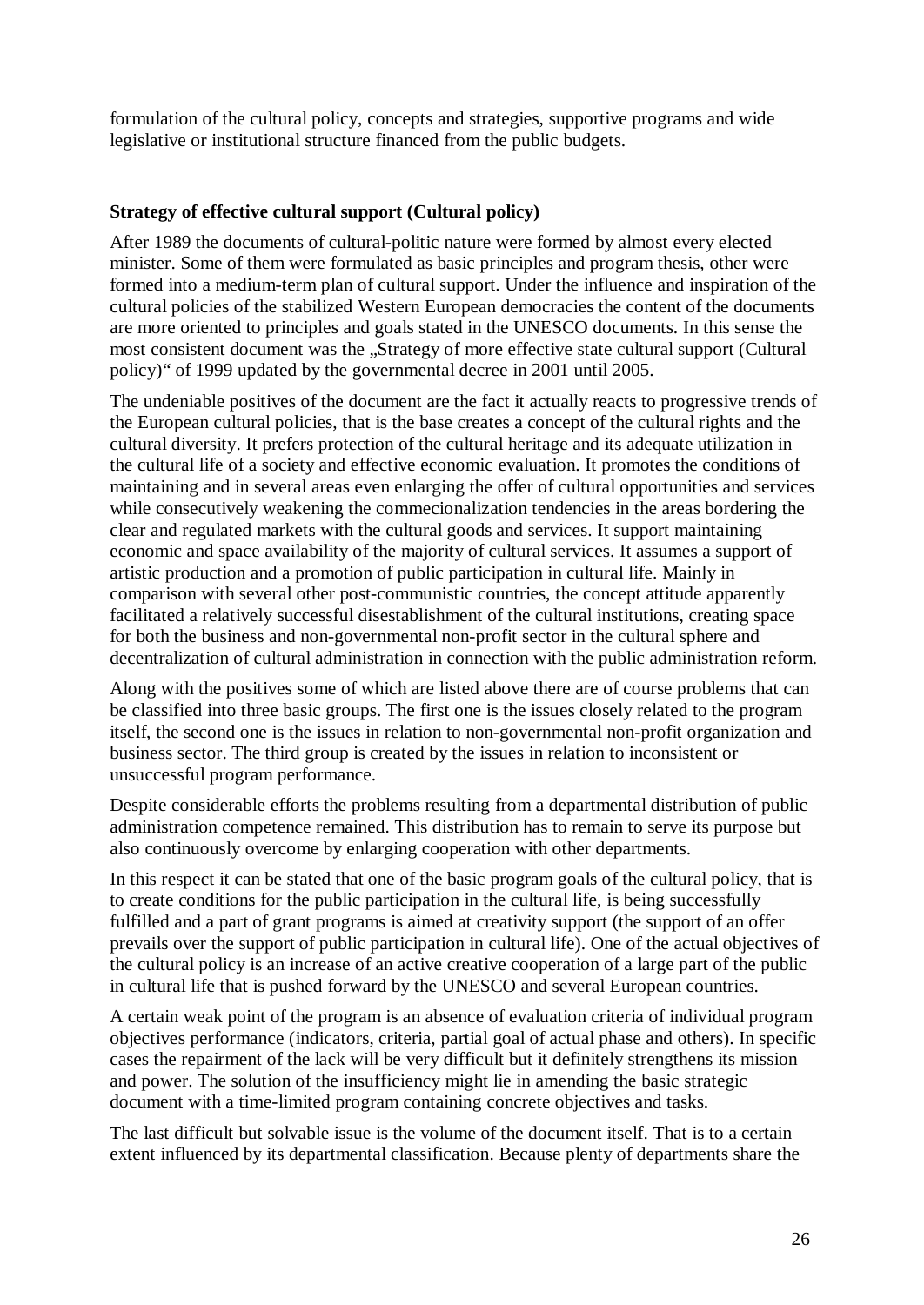same objectives that are only modified by their specific activity, some paragraphs are repeated (for example public participation in the service supply).

The knowledge of the Czech cultural policy as covered by the cultural journalists and public discussion is not very deep at all. The best awareness of the program is amongst the state and regional administration employees, which is in a logical relation to the fact that they are obliged to its practical implementation. The cultural institution specialists and nongovernmental non-profit organization activists are a lot less informed. Most often they are well acquainted with those parts regarding their scope of activities. The proof of their limited knowledge is a frequent asserting the requests that are already firmly established in the program. To the certain extent that confirms the program and its practical implementation reflect on the essential interests and desires of the expert public.

The program control is measurable by the extent of its implementation. The success is then closely related to the objectives and measurability of the final results. With respect to the nature of the issue, general objectives are of a considerable importance. Yet a part of them can be measured with high reliability and confidence.

For the purpose of a successful formulation and development of the cultural policy it is essential to fulfil those objectives that most influence culture on a practical level. Although these are long term objectives it can be already pointed out that the largest failures are the following:

- The volume of cultural expenses did not reach 1% of the state budget so that it would come near the standard of the EU countries.
- Despite a positive development there are still problems implementing cooperative and multi-annual grant financing, especially on a regional and municipal level.
- Granting systems often prove to be insufficiently interconnected with the program objectives, which creates doubts regarding the purposefulness of utilization of limited resources and complicates the decision making process.
- A complete and still increasing lack of financial means creates doubts regarding the program objective of a public support of professional artistic production that is facing serious existential problems in connection to the growth of all input prices and an implementation of a new remuneration scheme.
- A support of cultural and aesthetic education including the national cultural heritage is still insufficient. A comprehensive system that works well in Scandinavian countries, for example in Sweden, is missing. The system facilitates a contact of not only young people with culture and works of art and artistic performance, but it also creates work opportunities to artists and establishes users´ and visitors´ habits.
- A difficult economic situation of collection institutions and libraries limits their acquisition activities and limits the performance of their fundamental mission.
- Despite all efforts to get the wide public involved in cultural and artistic activities, the situation remains more or less the same. Although there are now a lot more sufficient conditions for non-governmental non-profit organizations approaching the state budget means, their share is still below the average number in the stabilized democratic countries. That is not the result of legal obstacles but more of the remaining prejudice and a lack of management skills of some non-governmental organizations
- Only a partial result has been achieved in the respect of maintaining lower VAT rate for certain cultural goods and services.
- The law on public organizations in cultural sphere has not been agreed and enforced.
- There are problems regarding a continual obtaining of statistic data on culture, cultural industry and infrastructure.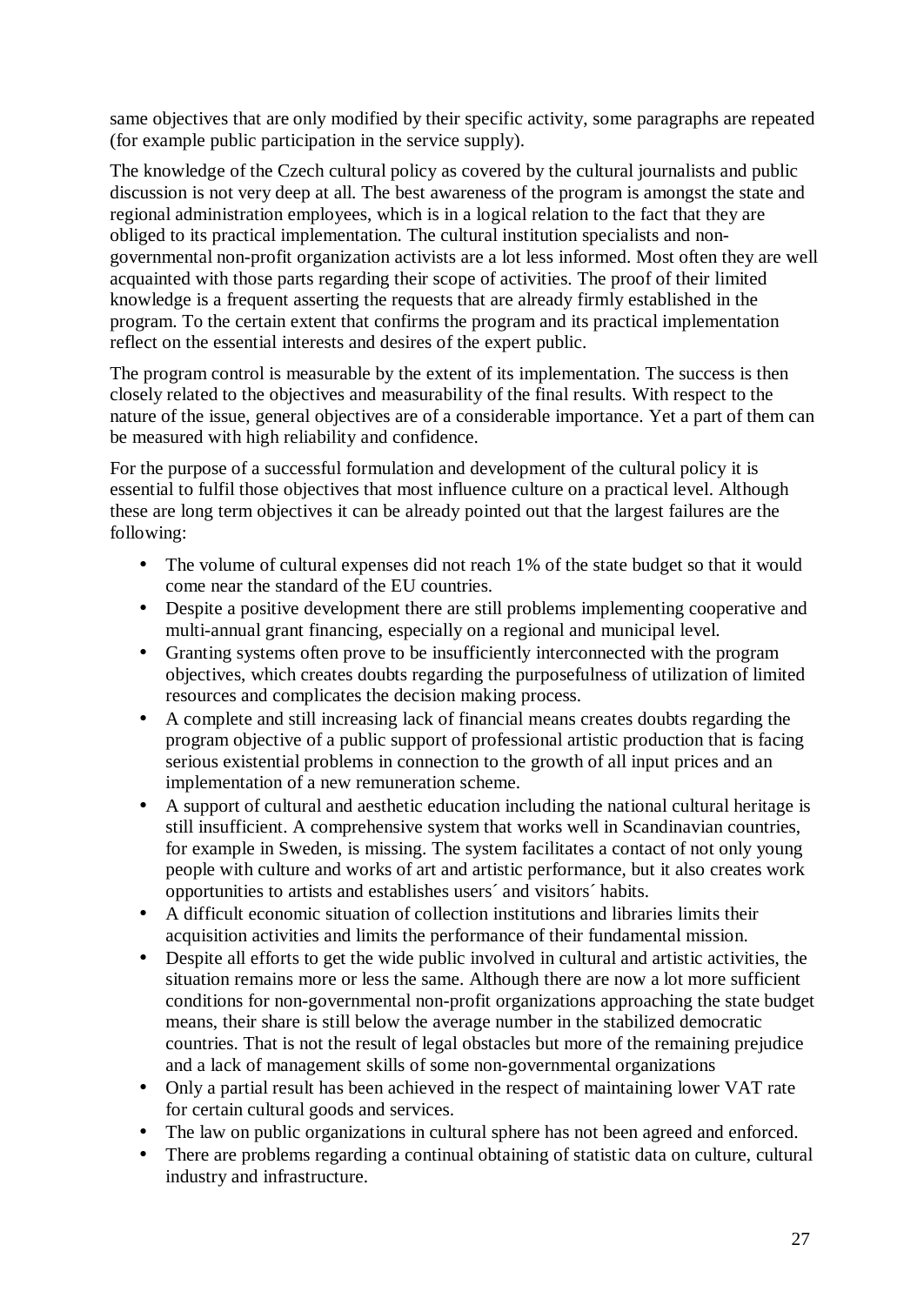In parallel with this program several departmental documents of a concept nature were produced. The validity horizon of some partially overlaps the period of newly drawn up cultural policy. Their objectives and principles should be taken in account.

#### **Concept of effective support of art from 2007-2013**

The most recent material is the "Concept of effective support of art from 2007-2013", which was agreed by the governmental decree in 2006 and defines the role of art and its social function, stresses its importance for economic development especially with respect to its potential in cultural and creative industries and its multiplying effects in relation to provision of cultural services. Its main aim is to enforce a balance between the protection of the cultural heritage and the living art as an assumption of more quality utilization of the cultural potential and its multiplication. It is an example of a concept that uses a whole scale of cultural and political documents that regard social and economic development of the Czech Republic in an innovative way.

#### **Library development concept in the Czech Republic from 2004 to 2010**

It was agreed by the governmental decree in 2004 (and amended in 2007). It clarifies the objectives and ways of provision of library and information services (hereafter VKIS) embodied in the Act on Libraries (257/2001Sb.), and reacts to information technology development. The concept aims at a support of library development so that any Czech citizen has an equal access to quality VKIS. It states the direction of library development in the next five years and its main fundamental part describes almost thirty partial objectives and tasks towards their fulfilment. Its essential part is a calculation of necessary financial costs. The document was elaborated in accordance with the basic program objectives of the European Union (hereafter EU) and UNESCO objectives regarding the priorities especially in the area of equal access, preservation, protection and availability of the cultural heritage and the human resource development.

One of the concept objectives is optimization of the utilization of limited resources of the public budgets in purpose of VKIS support and reaching a synergy effect by means of the priorities defined not only with respect to the current state of VKIS, but also a purposeful utilization of the EU funds to support the public services.

## **Concept of effective care for traditional folk culture**

It was agreed by the governmental decree No. 571 of June  $11<sup>th</sup>$  2003. The concept follows from the UNESCO document. It defines the importance of the traditional folk culture as part of the cultural heritage, as the basis of cultural identity, the source of cultural diversity and education, a factor of economic development used mainly in the touristic industry. In some areas it is directly linked to the production activity of small size businesses. The role of the state is to maintain and preserve the development of literary, dance, music, custom and other expressions of the traditional folk culture including the technologies of folk craftwork, folk fine art and other specific parts of the folk culture that belong to the treasury. The concept will be updated after the final evaluation by December  $31<sup>st</sup>$ , 2008.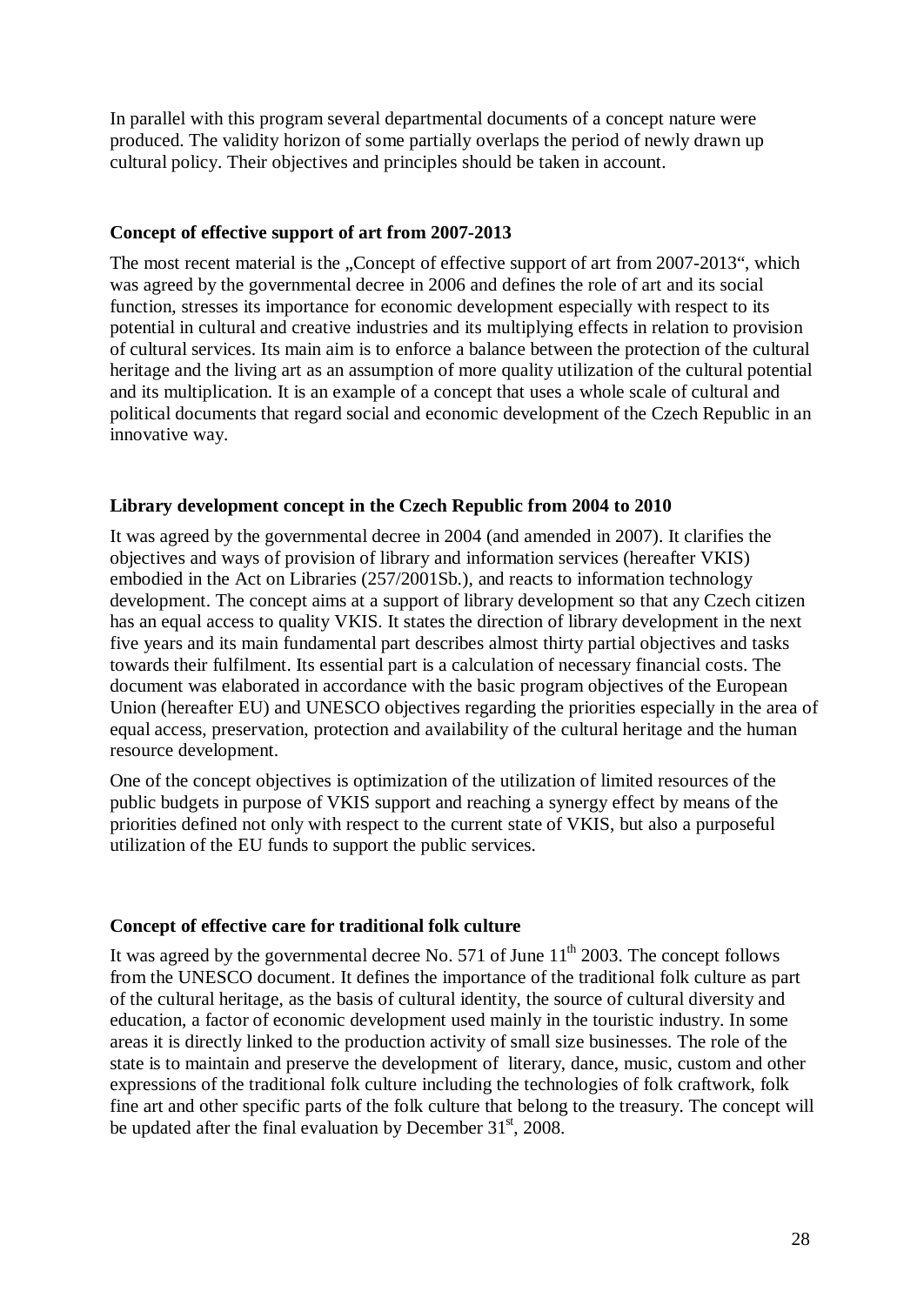#### **Concept of development and research at the Ministry of Culture from 2004 – 2008**

On a general level it follows from the thematic priorities for the social sciences amongst which undoubtedly belongs a historical reflexion of the Czech nation, culture and state instead of the Czech society and the Czech state in the globalization process and the European integration and the state and premises of cultivation and human potential realization. The strategic goal – sense – and a social mission of the basic and applicable importance is the research of the Czech and specific traditions of the ethnicity in the territory itself that will be of a crucial importance for understanding the benefits and the position of the national culture in respect of the world culture (importance of the cultural heritage for an individual and the society, development tendencies, common features and specifics of the Czech cultural heritage in the European context, the importance of the cultural heritage for a sustainable economic and social development economics etc.), for the development of knowledge in general and especially in respect of the national history and the development of aesthetic norms and creativity. The research and development in the field of culture creates social prerequisites for maintenance, preservation, conservation and presentation of the cultural heritage in a broader sense.

#### **Concept of effective care for movable cultural heritage from 2003-2008 (Concept of museum care)**

It was acknowledged by the governmental resolution No. 87 of 22 January, 2003. It states the basic objectives of the state a fulfilment of which creates stable conditions for the care of the movable cultural heritage in the Czech Republic in a given period. The concept proposes a solution of strategic objectives, which are a more effective preventive protection of museum collections mainly in cases of vis major, reinforcement of legal security of the collection owners, development of acquisition activities, solving museum space problems, museum participation in educational process and information networks, promotion of the Czech Republic by means of exhibition projects abroad and the presentation support of the Czech modern history. It also analyses the state of the movable cultural heritage and museum keeping with the stress on the development after 1989. The concept will be updated every two years and the final evaluation done by December  $31<sup>st</sup>$ , 2008.

#### **Regional development programmes and programmes of regional cultural concepts**

Regional development programs are elaborated as mid-term documents in all regions. Recently these programs were updated amongst others also for purposes of raising funds from EU funds by means of regional operational programs. In all programs culture remains an important factor as well as an area of regional development support.

Different aspects and connections of culture are explicitly stated in the documents. Their incidence and precise formulation varies in individual regions, yet still three common features of culture concept can be identified in the regional development programs:

- A universal feature is a stress on economic utilization of the cultural heritage, and almost exclusively for tourism;
- Cultural services support as well as cultural infrastructure support are common in country areas;
- there are different other cultural aspects in individual documents (more on a declarative level) for example minority and traditional culture or subculture (for example youth), places of interest and environment, identification of inhabitants with the region, quality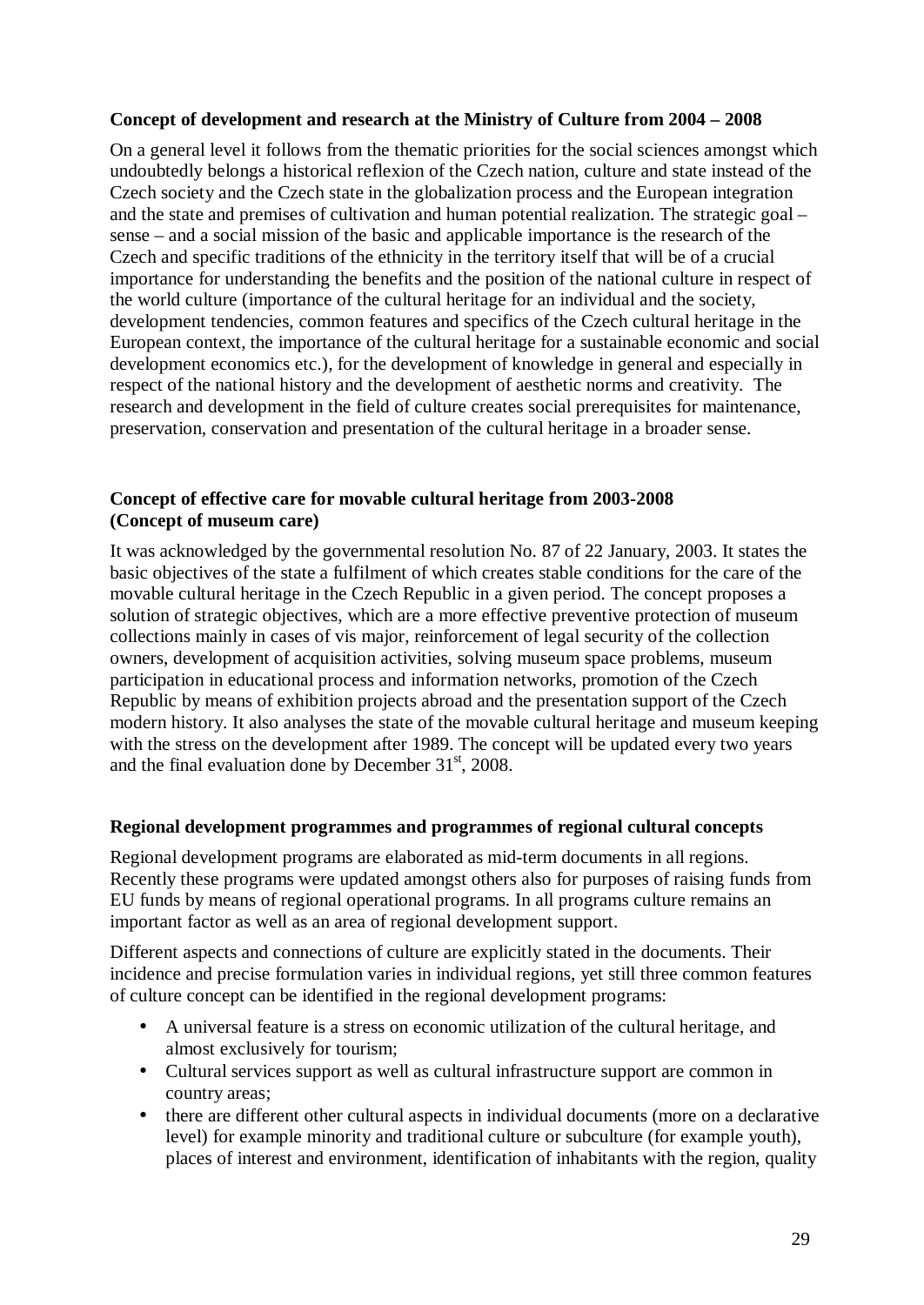of life, human resource development, intellectual capital of a society and a cultural climate.

There is a comprehensive concept of a cultural development elaborated and published by five regions out of fourteen (Olomouc, Liberec, Zlín, Ústí and the capital of Prague). Region Vysočina prepared and published a general draft. There is a partial concept in partial relation to culture by six regions (Morava and Silesia – Marketing strategy of tourism; Pilsner – monument heritage concept; Middle Bohemia – Concept of museums and galleries; South Moravia - Concept of preservation and cultivation of cultural monuments and Strategy of human resource development; Pardubice – Concept of state monumental care support: Hradec Králové region – Concept of tourism).

## **4. Documents and legislative authorities**

## **UNESCO**

The character of the resources and inspirations for the cultural policy contained in the UNESCO documents is majorly influenced by the position and character of this international organization. They are elaborated in a highly general way, aim at solving basic common issues and respect a full sovereignty of individual member states at implementation of agreed principles, objectives and regulations in the territory. They respect political plurality of the member states and cultural universality expressed in a diversity of individual culture forms.

According to the UNESCO nomenclature the documents are divided into three categories, which are the following: treaties (multilateral agreements and conventions of the member states regarding fundamental issues in a relatively concrete and mutually binding way), recommendations (documents, in which the UNESCO General Conference decided by the qualified majority and mostly forms norms and principles for international regulation of a certain issue and encourages the member states to adopt legal implementation regulations according to their constitutional rules), and declarations and charts (multilateral legally nonbinding documents of an essential and often political character but of a highly general form). According to the procedure analysis of accepting these documents there is an apparent tendency "from declaration towards treaty", which means that a certain issue is at first considered on a level of a declaration and after some time comes a recommendation and finally there might be a treaty.

Most of the documents that were subjects of the background research benefited in order to define the basics (culture, cultural heritage, cultural goods etc.) in a way that stands on the border of a scientific definition and definition of an acceptable in the world of politics and economy.

The content of all the documents is consistent and the basic resources, thoughts and objectives are found in almost all the documents accepted in connection with the solution of the actual problems, in some cases with a relatively considerable forethought.

The fundamental issues of most of the researched documents are as follows: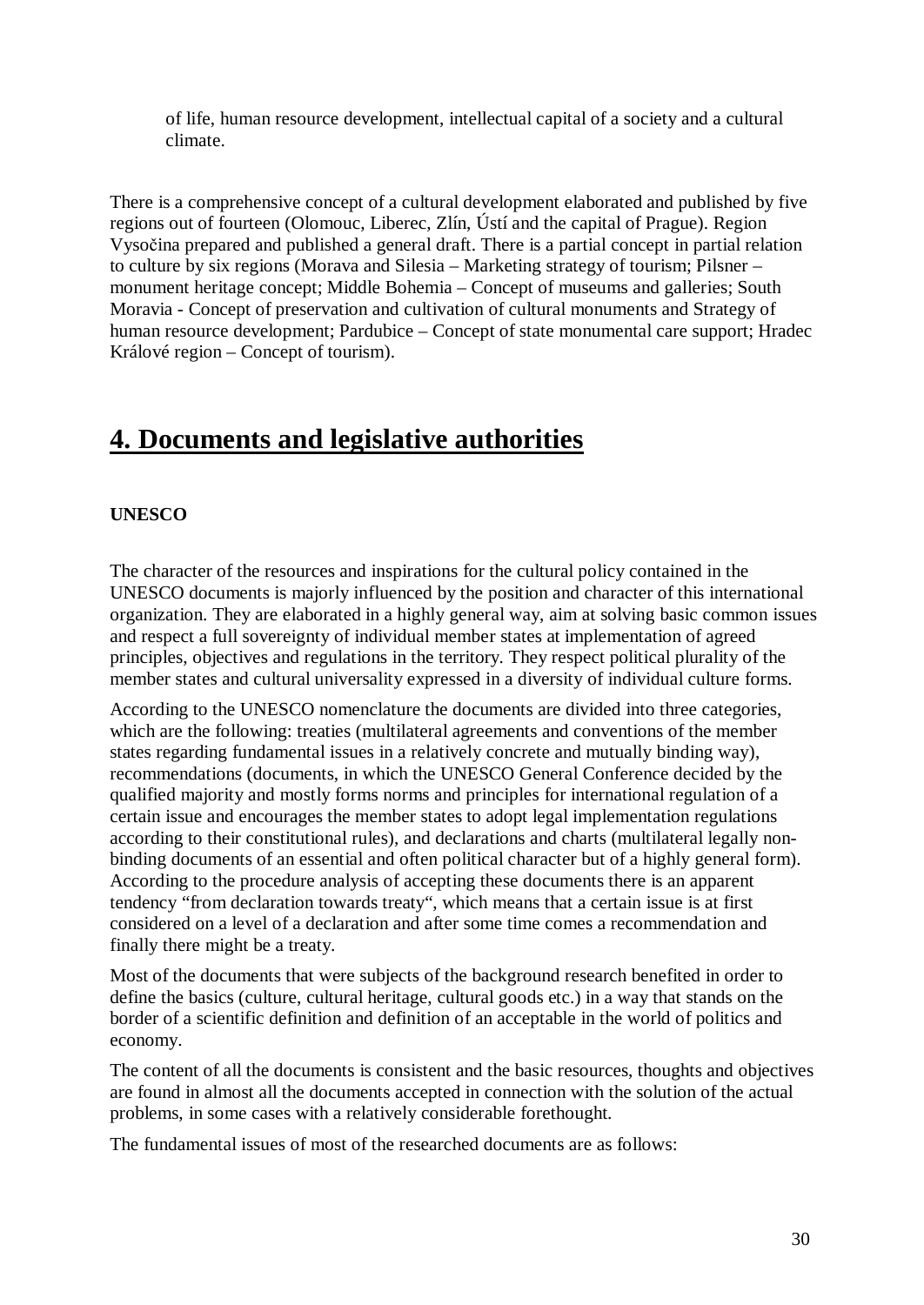- § Protection of the cultural heritage in all its forms with the accent on protection of the parts that are mostly endangered (for example the non-material cultural heritage ) or the parts importance of which is so far not majorly acknowledged (digitally fixed works of art) or specific cases of exposure (for example the protection at times of militant conflicts);
- § On one hand the protection of the cultural heritage is understood as an obligation in respect of the values of the heritage itself and on the other hand it is an essential prerequisite and a source of development and creativity;
- § Transition from the declaration of the cultural rights towards an implementation and realization of all provisions that might contribute to its practical fulfilments in a daily life of a society;
- § Promotion of culture as an essential factor of social and economic development of a society and its equal participation into the development strategies and programs;
- § Harmonization of cultural heritage protection with a stress on its participation in a current cultural life and its economic utilization;
- § Promotion of the principle stating that the services and creations in the cultural sphere entering the market are in respect of their functions (for example a carrier of identity, values and sense of existence) goods of a specific nature;
- § Preservation and support of cultural diversity as a treasury, as a natural state of culture and a prerequisite of social development as well and the development of the culture itself;
- § Support of cultural plurality as a democratic way of realization of cultural diversity;
- § Support and facilitation of a cultural exchange in all its forms and an improvement of the positions of cultural minorities in the process;
- § Protection of intellectual property rights and their correspondence with ensuring the right of public access to the cultural heritage;
- § Support of participation in culture life, and mainly improving digital literacy as a prerequisite to democratic participation in culture;
- § Consolidation of the cultural industry in the development and transforming countries;
- § Increase of investment into cultural development.

The Czech Republic as UNESCO member state is a party to most conventions and treaties and respects all the obligations under them and also implements the resulting recommendations of a non-binding character. The question is whether all the inspiration will be used in a predictive way.

Comparing the UNESCO documents with the Czech Republic cultural policy confirms a high compliance rate that is gradually deepening. The cultural policy of the Czech Republic should continue this trend and adopt regulations even more consistent and more concrete application of the principles and rules in respect of the program as well as a common practices.

For the practical activity of the organization the above listed normative documents and their implementation is of a crucial importance to the medium-term strategy the last valid version of which was discussed in autumn 2007 for the period 2008-2013. For the respective period the basic strategic objective was stated the support of cultural diversity and dialogue between cultures. The support of cultural diversity and respective dialogue is understood the driving force of the development, not only an economic development but also a tool to reach a more satisfying intellectual, emotional and intellectual life. The idea is contained in all seven cultural conventions that are listed below.

UNESCO intends to reach the main objective by means of three program strategic objectives: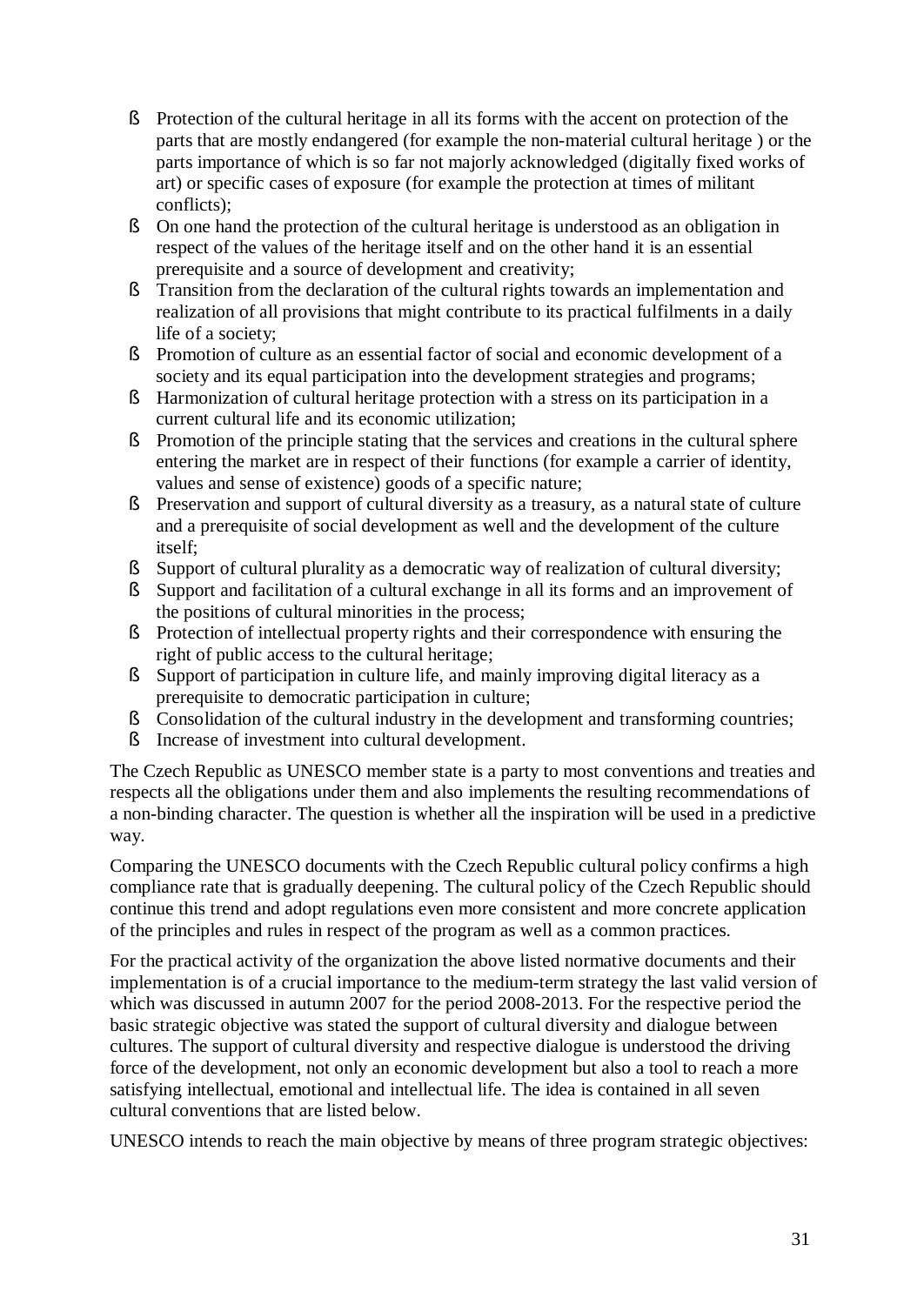- § The first of them is to reinforce the share of culture in sustainable development. To make this strategy successful UNESCO plays an important role presenting and defending this area and to reach more politic decision power and to use the local, national and international social participants in order to implement the principles of cultural diversity in overall politics. The objective of the strategy is to embed culture into all development politics, especially those in connection with education, science, communication, health policy, environment and tourism, and to support the development of cultural sector through creative industry sectors and also to create an encouraging environment reacting positively to the needs of legislative, education and natural resources areas.
- § Another program strategic objective is to prove the importance of cultural exchange and dialogue for purpose of social coherence, consolation and peace. UNESCO intends to define new issues and obstacles that impede a permanent dialogue between nations ,and further to elaborate and adjust the methodology, procedures and networks contributing to the intercultural dialog – drawn up as an important part of a quality education – into the school curriculum and didactic materials. Promotion of cultural diversity and dialogue will continue amongst others also by preserving language diversity mainly through intellectual, literary and poetic heritage of humankind; through formulating national language policies that stress the significance of education through the mother tongue and its connection into formal and non-formal educational systems; language support as the means of transfer of local and indigenous knowledge; using various languages and spreading local knowledge in cyberspace.
- § The third program objective is permanent protection and appraisal of the cultural heritage. The objective is a specific example of applying the UNESCO global strategy regarding cultural diversity and related dialog. Today, the cultural heritage "area" is better understood in all its diversity (natural and cultural; movable and non-movable) and it is "cared for " by tools that should protect all this heritage. The necessity to develop an integrated approach to the heritage in all its forms and functions as a development vector and as a conciliation vector. UNESCO therefore intends to promote participation policies and regulations that involve requirements of heritage preservation as well as further development requirements and contribute to the social coherence and innovations.

The mid-term strategy approved by the UNESCO member states is consecutively realized through three two-year realization programs and budgets. The mid-term strategy is built as an open one, which involves a regular clarification (in two year intervals).

## **World Intellectual Property Organization (WIPO)**

World Intellectual Property Organization (World Intellectual Property Organization, hereafter ", WIPO") was founded in 1970 and in 1974 it became a specialized agency of the United Nations Organization. Its task is to contribute to the intellectual heritage protection worldwide and especially to promote development of international intellectual rights system (mainly copyright and related rights and industrial rights). There were184 WIPO members by April 13, 2007. The Czech Republic joined on January  $1<sup>st</sup>$ , 1993 (CSSR was a member since December  $22<sup>nd</sup>$ , 1970).

WIPO administers 24 international conventions, six of which regard copyright and related rights. Their list is included in the Chapter 6.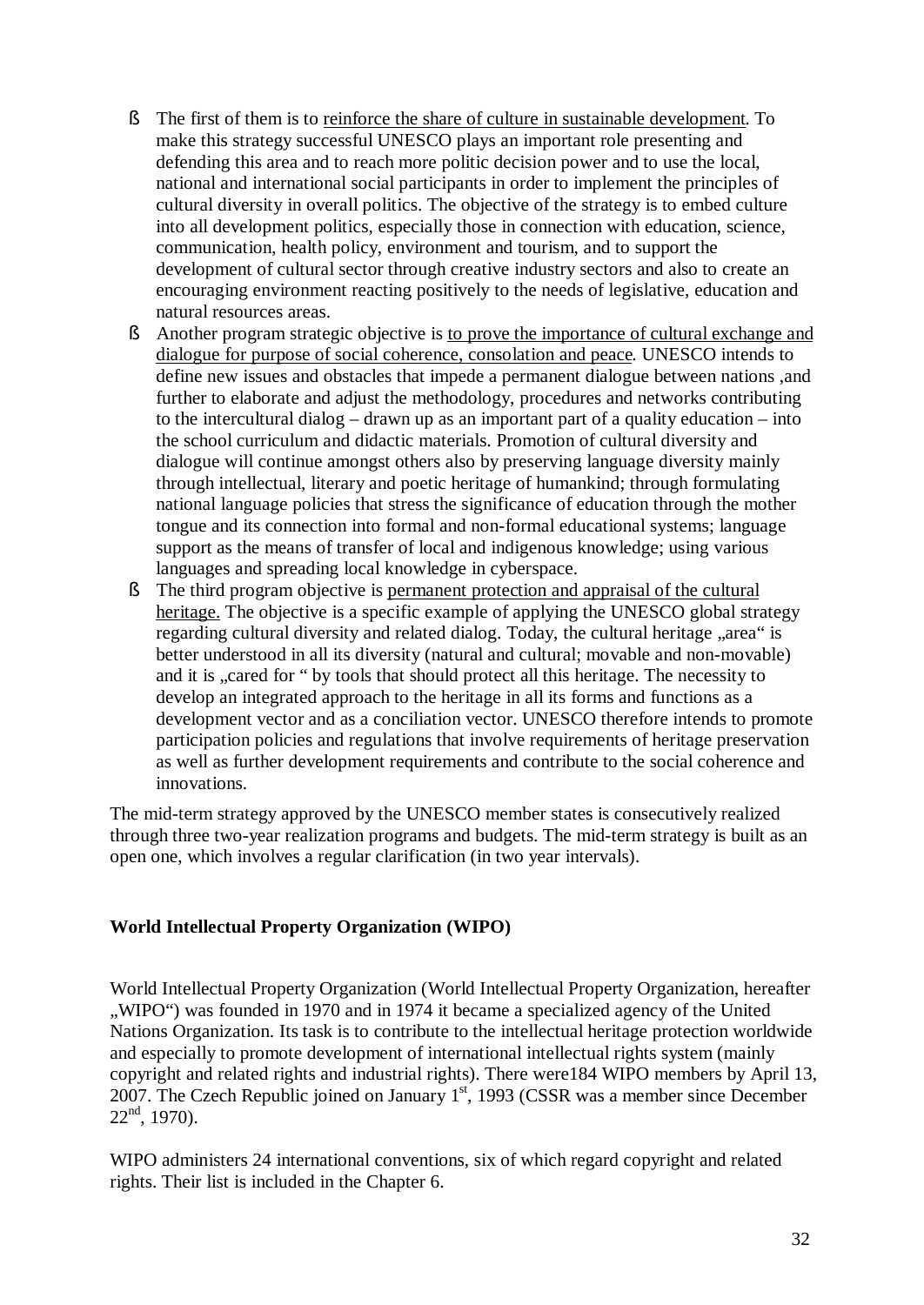In 2000, at the very start of the new millennium, WIPO adopted the World declaration of intellectual heritage, which amongst others states the following:

In relation to intellectual property value:

- § Intellectual property is an essential element of the human development viewed from a historical as well as current point of view;
- § Starting from the oldest pre-historical rituals, over to the beginnings of music and dancing, burial rituals, cave paintings, written word, folk literature and dramatic expression, after as much as utilization of modern technologies such as sound recording, film, wireless broadcasting, computers, computer programming and digital recording, the humankind identified and defined itself by means of cultural production and their expressions in form of works of art and performances, that can be summed as the intellectual ownership.
- § Generally and especially in relation to the development the intellectual property influences providing education to all, mainly with respect to the unique opportunity for human resources education such as the internet.
- § Intellectual property can play a useful role providing sufficient financial stimulus to scientists and research organizations including universities and also contribute to production of an effective circle of gaining and sharing the knowledge.

In relation to the value of intellectual rights it states the following:

- § Rights to intellectual property are the stimulus for originators and ensure that the users have an equal access to creativity benefits;
- § Rights to intellectual property are essential and integral part of all legal frameworks that aim at regulation of civilized behaviour of the originators and users equally and therefore provide universal rights protection.

In respect of the managing rules it states the following:

- § In reference to the Article 29 of the Universal Declaration of Human Rights that states each and every individual´s responsibility towards the society he/she lives in, the intellectual property rights ought to be developed in order to reach an adequate balance between the protection of originators and the interests of the users of intellectual property.
- § Intellectual property rights apply equally to all originators and users of intellectual property without any difference or discrimination of any kind or to holders of rights for any racial, sexual, language, religion reasons or other status.

Regarding to recommended activities it states the following:

§ It is essential to support anyone who originates or wants to become an originator.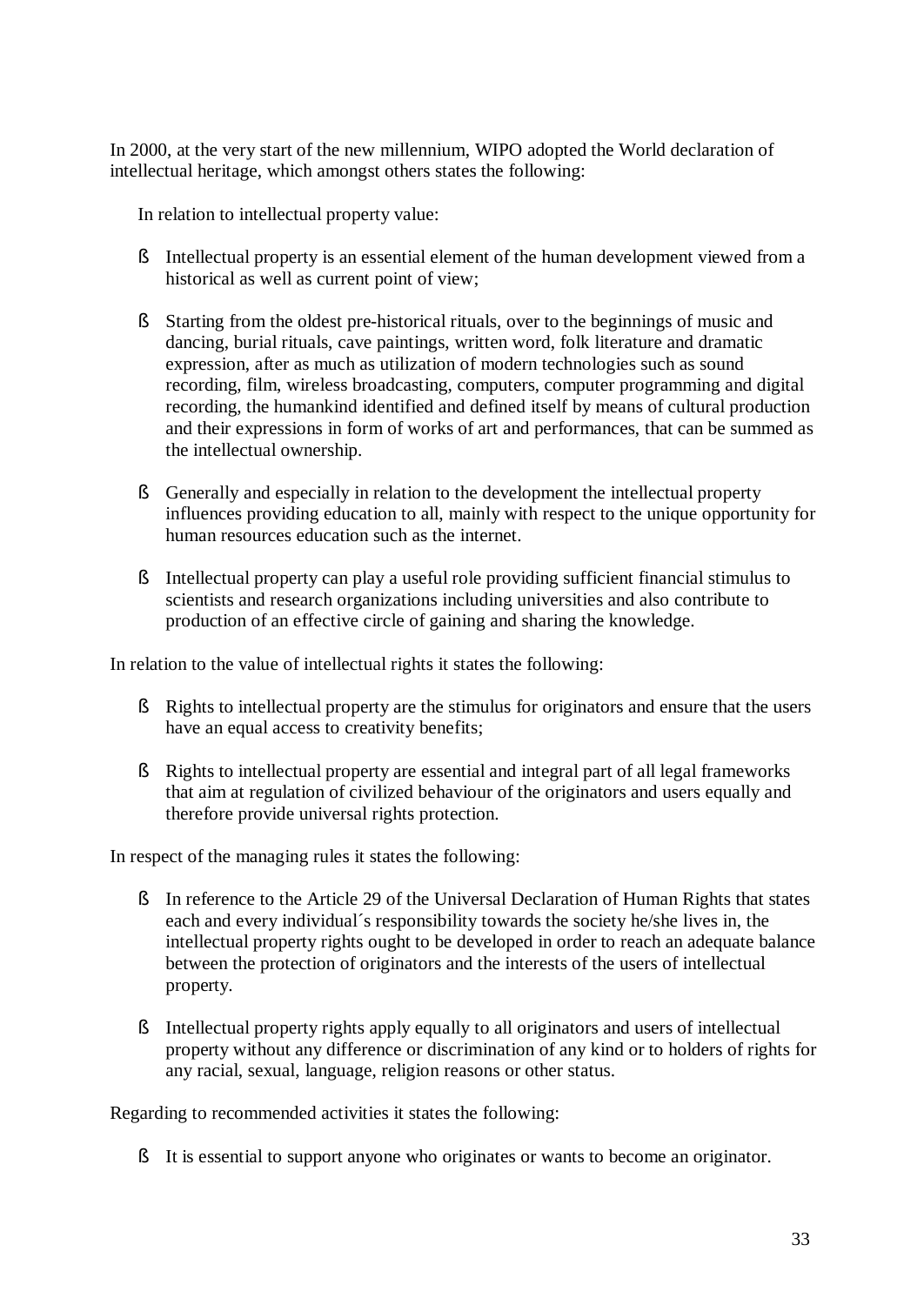- § It is necessary to strengthen efforts regarding provision of appropriate intellectual property rights to all originators worldwide.
- § By use of all potential of modern information technologies it is necessary to ensure that all originators and users worldwide are aware of their rights, trying to raise public awareness on intellectual property rights and discussing the issues related to intellectual property.
- § By use of modern information technologies it is necessary to promote and raise public awareness on intellectual property and its rights in purpose to support interest in artistic goods.
- § It is crucial to understand the impact of world economies integration and fast development of information technologies in respect of intellectual property and adopt the necessary regulations.
- § It is necessary to elaborate a development concept of intellectual property market in order to raise the affectivity of their utilization.

In respect of the international cooperation it states the following:

- § It is essential to aspire after the harmonization of national policies regarding intellectual property rights aiming at global protection.
- § International cooperation in respect of intellectual property issues can significantly contribute to the international development program and therefore it ought to be supported by any available means.
- § The governments have to be appealed to cooperate in a worldwide protection and utilization of intellectual property in the traditional and new areas.
- § It is essential to support cooperation between national and international organizations active in the sphere of intellectual property including United Nations Agencies, state administration and non-governmental organizations as well as cooperation with civic societies in purpose to deepen the intellectual property rights worldwide and to come to general understanding of these rights and their functions.

## **World Trade Organization (WTO)**

By signing the Marrakesh Agreement Establishing the World Trade Organization of April 15 1994 a multiyear aspiration to complete and transform the General Agreement on Tariffs and Trade (GATT) were finalized and the international organization founded on January 1, 1995. The Czech Republic became one of the original member states of the WTO. The members are not always only the states but also unified tariff areas (tariff unions or whole territories.

The basic WTO objectives and functions are to increase the standard of living, to reach full employment and higher and still increasing level of actual pension and an effective demand for goods and trade with goods and services, which would allow an optimum utilization of the world resources in accordance with the objective of sustainable development. To accomplish an agreement in multilateral binging regulations of the international trade, its liberalization (removing obstacles), ensuring transparency and stability of trade amongst the WTO members.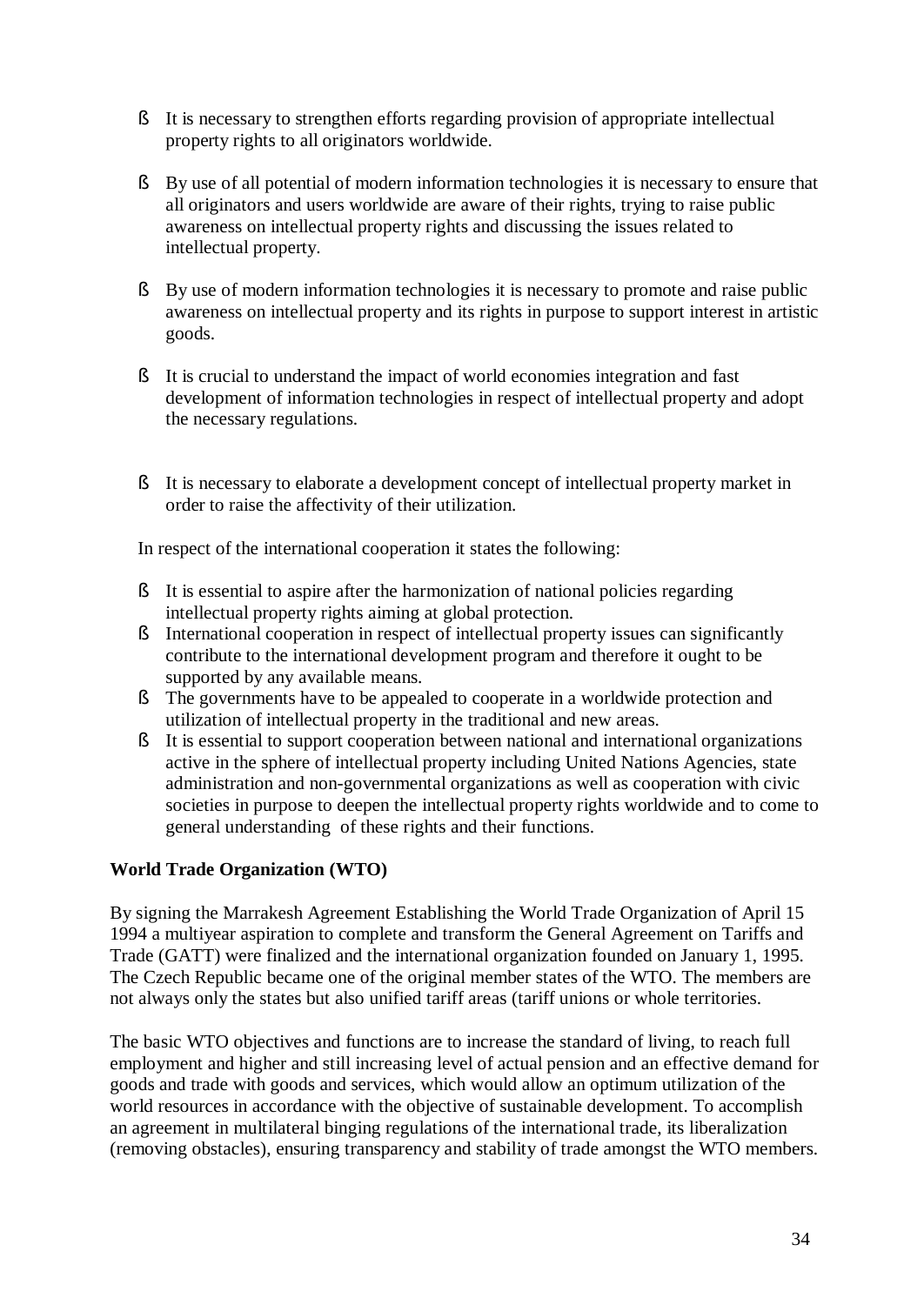The organization is the place to negotiate trade, solve any disagreements regarding the trade and conflict of interests within the organization.

The legal documents following from the  $4<sup>th</sup>$  Ministerial Conference held in Doha established the bases of multilateral negotiations on so called "Doha Development Agenda" (DDA). The negotiations include a whole range of negotiation areas and should connect the issues of improving the market accessibility (market liberalization) and specify or agree the new multilateral trade rules.

In the area of cultural goods and services market and the area of cultural industry the Czech Republic needs to coordinate its approach with other EU member states and the European Commission so that its obligations in WTO are not affected and the cultural goods and services are treated as the goods of a specific nature. The Czech Republic chooses equally coordinated approach with the EU countries in case of fulfilling obligations following from the Agreement on Trade-Related Aspects of Intellectual Property Rights (TRIPS).

## **European Union**

The basic resources and postulates of a cultural policy orientation in the EU documents are similar to the UNESCO documents, which is given by the same character of the international organizations that gather their member states based on free will and mutual benefits. Therefore similarly as in UNESCO a full responsibility for culture and cultural policy lies with individual member states to such an extent that a harmonization of legal and administrative documents (with an exemption of copyrights and audio vision) is not well accepted. The essential procedures and objectives of the cultural policy postulated in the EU documents are formulated from the viewpoint of the Union and a whole and the benefits of individual member states and their realization and fulfilment are assumed obvious, therefore the cultural policy usually does not have a form of a recommendation. There are apparent expectations regarding political, economic and cultural character of the member states at the moment of their EU accession.

The purpose of the issues contained in the documents is to undated and to remind of a part the culture plays in fulfilling the sense of the union membership:

- § To enhance cultural prime of the EU member states while respecting their national and regional diversity and stressing the common cultural heritage;
- § To support maintaining cultural diversity and cultural awareness;
- § To enhance the knowledge of cultures and European history as well as cultural cooperation with the countries outside the EU
- § To maintain and preserve the cultural heritage of the European significance;
- § To support dialog between cultures;
- § To support a cultural exchange of especially non-commercial nature;
- § To support mobility of artists and experts in the field of culture;
- § To support artistic production in all areas per se or as an economic development factor in connection with creative and cultural industry and employment strategy;
- § To support activities for a maximum utilization of cultural economic potential of small and middle size companies and to utilize more effectively the Cohesion Fund, Structural funds and specialized communitarian programs.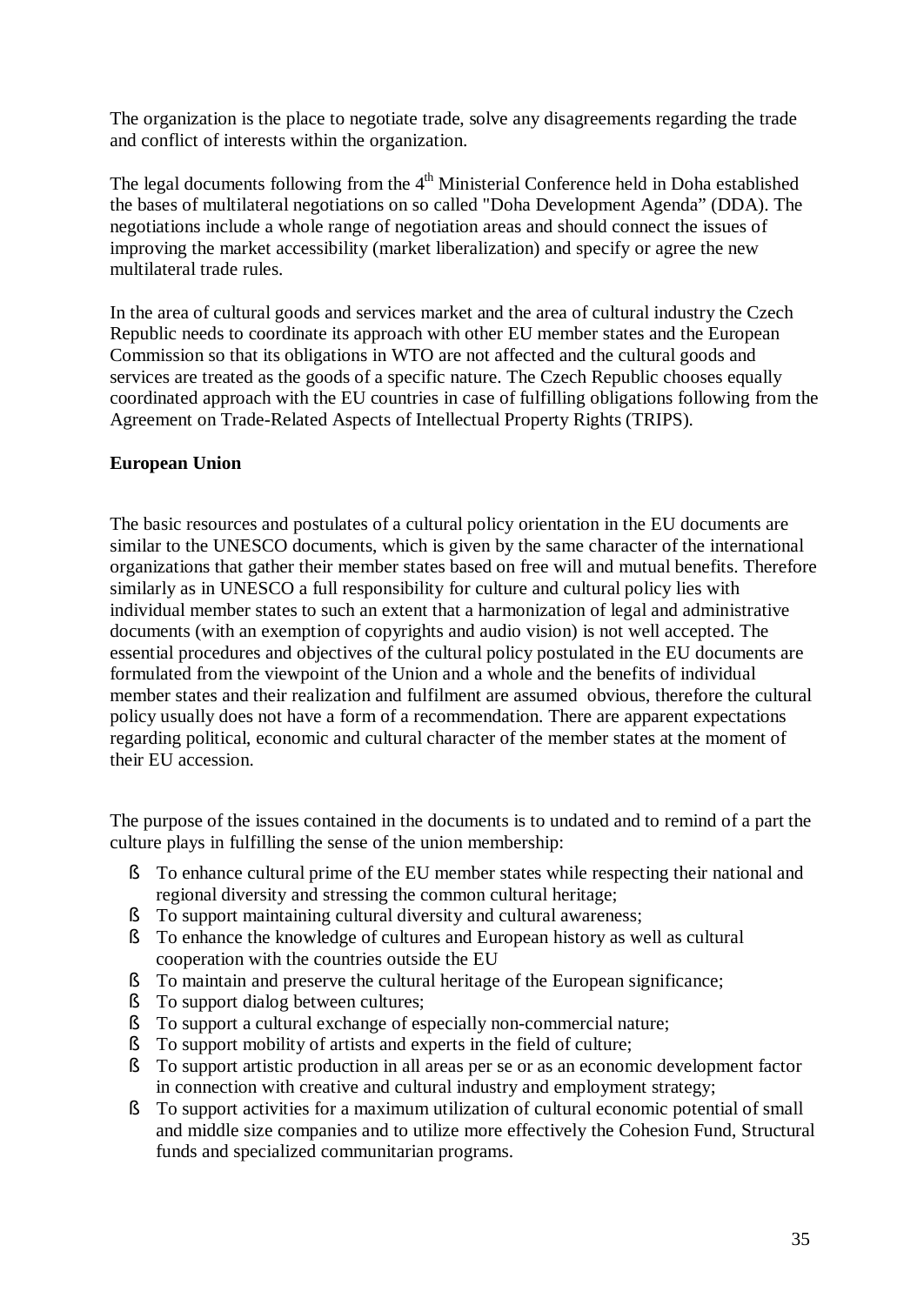Significant EU documents in the area of culture:

## **Section XII Treaty of Nice of February 26, 2001**

Article 151 on cultural cooperation

1. The Community contributes to cultural prosperity of the member states and still respects their national and regional diversity and points out the common cultural heritage.

2. Communitarian activity is aimed at a support of cooperation amongst member states and if needed at a support and supplementation of their activity in the following areas:

- § Understanding and promotion of culture and history of the European nations;
- § Maintenance and protection of the cultural heritage of European importance;
- § Non-commercial cultural exchange;
- § Artistic and literary production, including audiovisual production.

3. The Community and its member states cooperate to support in the cultural area of the third countries and respective international organizations especially with the Council of the European Union and the Council of Europe.

4. According to other provisions of the agreement the Community in its activity paying attention to cultural aspects especially to respect and to support its cultural variability.

5. To reach the stated objectives the Council:

- § In accordance with the Article 251 and after consulting with the Regional Committee the Council accepts supportive measures according to paragraph 251 without harming other legislation and member state legal regulations. In this case the Council decides unanimously;
- § Following from Committee´s draft it issues unanimous recommendations.

#### **Committee´s announcement to the European Parliament, Council, European Economic and Social Committee and the Regional Committee for the European program for culture in the globalized world of May 10, 2007**

EU does not represent only an economic process and business power but it is also widely perceived as a successful and unique social and cultural project. EU is and focuses on becoming a more typical example of a "soft power" based on norms and values such as human dignity, solidarity, tolerance, freedom of speech, respect towards diversity and intercultural dialog, which can all be an inspiration to the future world.

EU labelled the year 2008 as the European year of intercultural dialogue aiming at a support and application of established procedures in the intercultural dialogue with objective on a sustainable strategy after 2008. A special attention will be paid to a multilanguage aspect of the dialogue.

## **Objectives of the European cultural program:**

- § To support cultural diversity and the dialogue between cultures;
- § To support mobility of artists and specialists in the cultural area and circulation of all artistic expressions beyond national borders;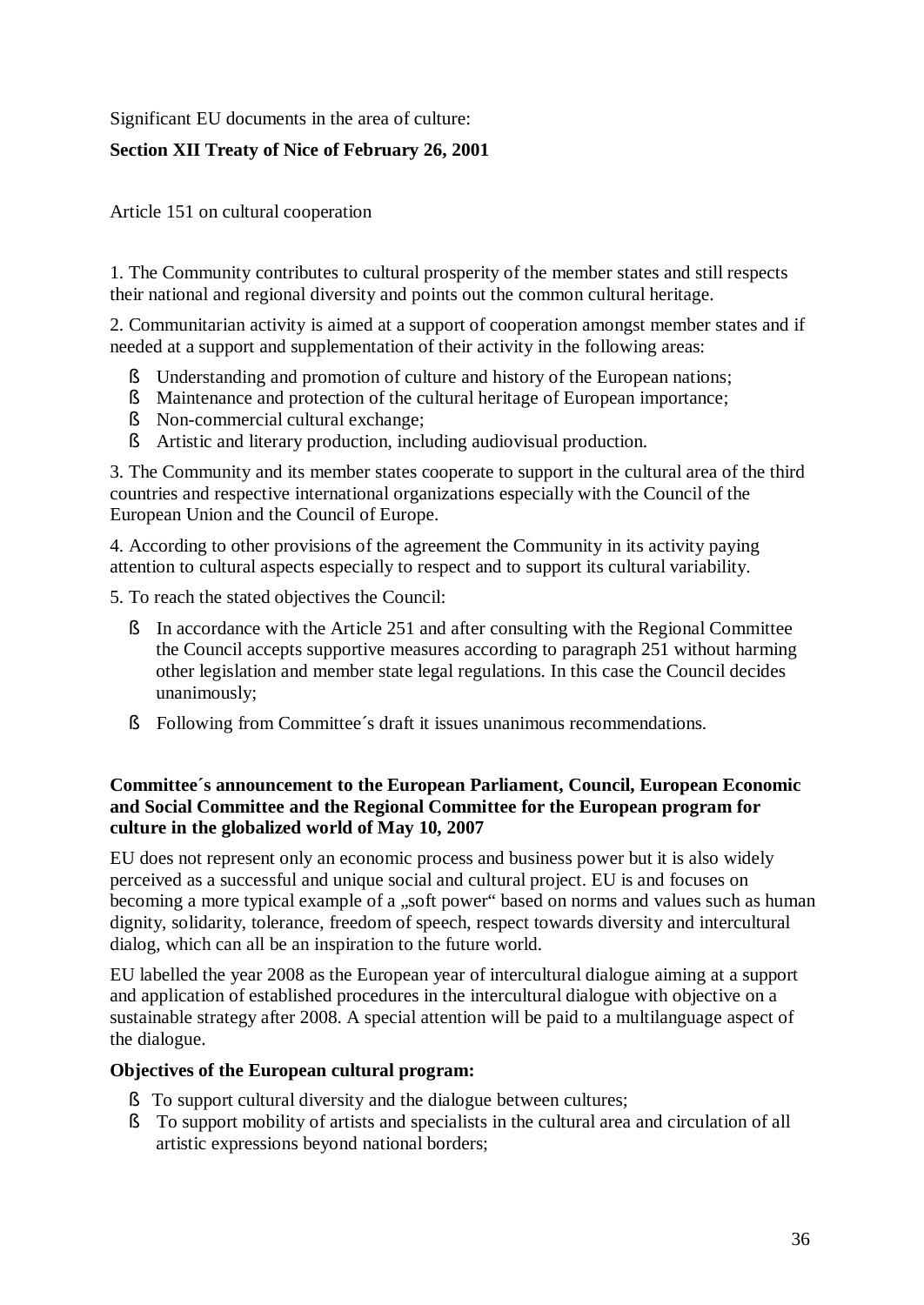- § To mobilize private and public sources for the benefit of the mobility of artists and cultural employees in the EU framework;
- § To support mobility of the works of arts and other artistic expressions;
- § To enhance European coordination in respect of cultural employees mobility within the EU with the objective to prioritize the needs following from short-term and frequent mobility between the member states;
- a) To support and enhance the cultural potential and dialogue between cultures, mainly the development of "cultural consciousness and expressions", "social and civic skills" and "communication in foreign languages" as part of key prerequisites of the lifelong education that the European Parliament and the Council agreed in 2006.
- b) To support culture that is a creativity catalyst in the framework of the Lisbon strategy for growth and employment:
	- § To support creativity in education so that the cultural potential is used as a concrete asset for a lifelong education and culture and art will contribute to formal and informal education (including any language training);
	- § To support capacity development in the cultural area and an education of cultural employees in respect of their manager´s skills, enterprise and knowledge of European dimension / activities in the market of innovation financial resources development including sponsoring and by an enhanced access to these resources to further develop creative partnership between cultural area and other areas (information and communication technologies, research, tourism, social partnership etc.) with an objective to strengthen social and economic impact of culture and creativity investment mainly with respect to growth and employment support and the development of regional and town attractively.
- c) Cultural support as an essential element of international relations of the Union:
	- § To further develop political dialogue with all countries and regions in the cultural area and to support cultural goods exchange between EU and the other countries and regions;
	- § To support access to cultural goods and development countries products in the European market and other markets by means of focused activities and also through agreements that enable preferential treatment or regulation of business aid;
	- § To use its external and development policies to protect and support cultural diversity through technical and financial support on one hand to protect cultural heritage and its accessibility and on the other hand to actively enliven and support cultural activities worldwide;
	- § To ensure all programs and projects cooperation, during their creation and implementation, paid attention and contributed to wide public access to culture and its expressions. Education deserves a special importance including participation of culture in the curriculum at all educational levels in the development countries;
	- § To support an active EU participation in the international organizations regarding culture and the United Nations´ process called "Alliance of Civilizations".

In the framework of the European Union the copyrights are partly harmonized in any areas where the differences of the national copyright regulations might create obstacles to internal EU market development. The legal instrument of the harmonization is primarily eight binding directives that were applied in the Czech legislative in form of the Copyright Act in 2000 and its amendment in 2006. The issues regarding copyright protection are parts of many EC initiatives. Lately we can mention for example the European digital libraries project, that in connection to digitization and public disclosure of artistic works has to deal with the issue of so called "orphaned" works (any work of art whose author cannot be located or identified) or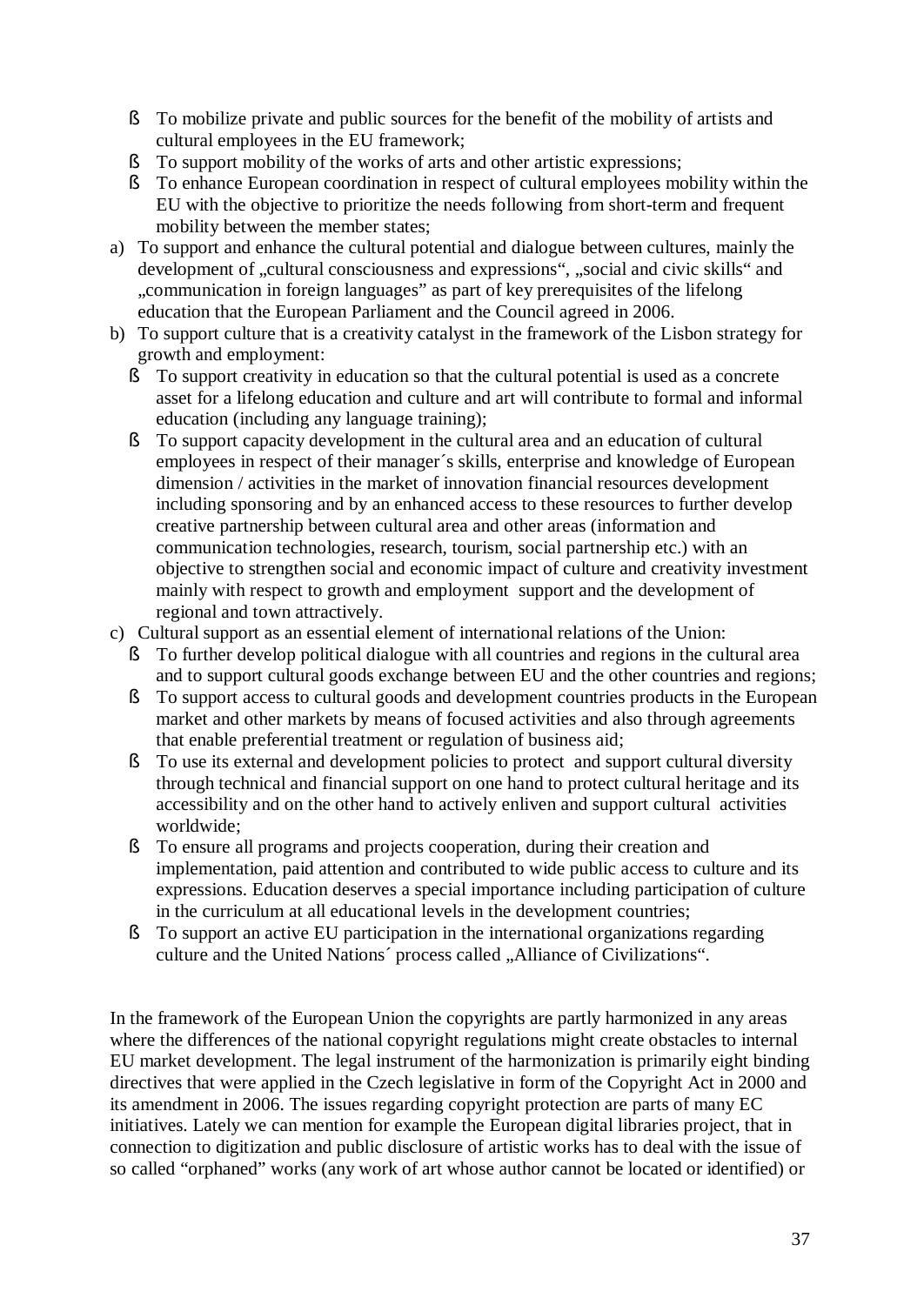any works of art that are no more available on the market. Also the initiative regarding improvement of conditions for promotion of creative content by means of internet (Creative Content Online) attaches major attention to copyright protection.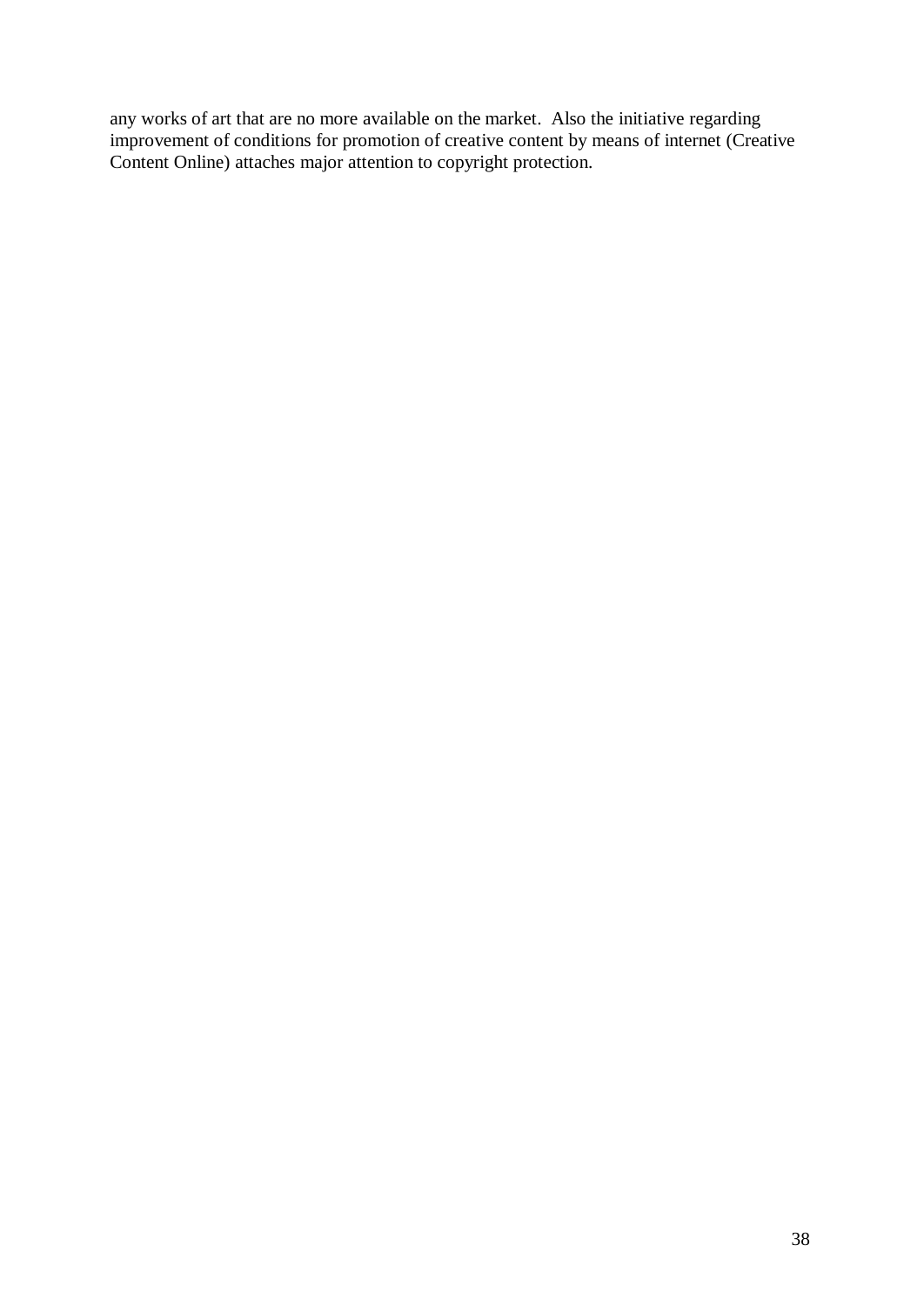## **Strategy for the creative Europe. The main recommendations to realize the Lisbon creative potential**

| Gathering information | To create a quantitative proof material for decision making<br>officials                                                                                                                                   |
|-----------------------|------------------------------------------------------------------------------------------------------------------------------------------------------------------------------------------------------------|
| The Lisbon agenda     | To use and conduct most of the current supportive EU<br>programs                                                                                                                                           |
|                       | To enhance internal market with creative people, products and<br>services;                                                                                                                                 |
|                       | To support creativity and business education from the basic<br>school to expert level;                                                                                                                     |
|                       | To support relations between creators and technologies of<br>gathering of these various competence at creative platforms;                                                                                  |
|                       | To maximize utilization of financial EIB and EIF tools, mainly<br>for risk investments in accordance with the i2010 EIB<br>initiatives;                                                                    |
|                       | To integrate the cultural dimension into cooperation and<br>enterprise agreements between the European Union and the<br>third countries in purpose to enhance cultural exchange and<br>cultural diversity; |
| Structural reform     | To enhance coordination of activities and concepts that<br>influence cultural and creative areas in the European<br>Commission ("all in one place")                                                        |

## **Czech Republic legislation**

During the monitored period the legislation in the cultural sector underwent an overall updating that in most cases manifested itself in form of replacement of the old regulation by its amendment.

With regard to the areas of art, literary culture and libraries a new Act on libraries and implementing regulations have been adopted. A major metamorphosis happened in the area of preservation of movable cultural heritage, museums and galleries, where a new act on museum collections protection and implementing regulations, on repatriation of illegally exported cultural goods, Act on export of some cultural goods from the tariff territory of the European community and an essential change, an amendment to an Act on sale and export of cultural values goods. In the area of monument preservation the Act on state monument preservation was amended (in connection to the reform of public administration and legal harmonization), a governmental draft on new Act on cultural heritage was submitted to the parliament in 2002 that did not pass. A collection on national cultural monuments and town historical preserved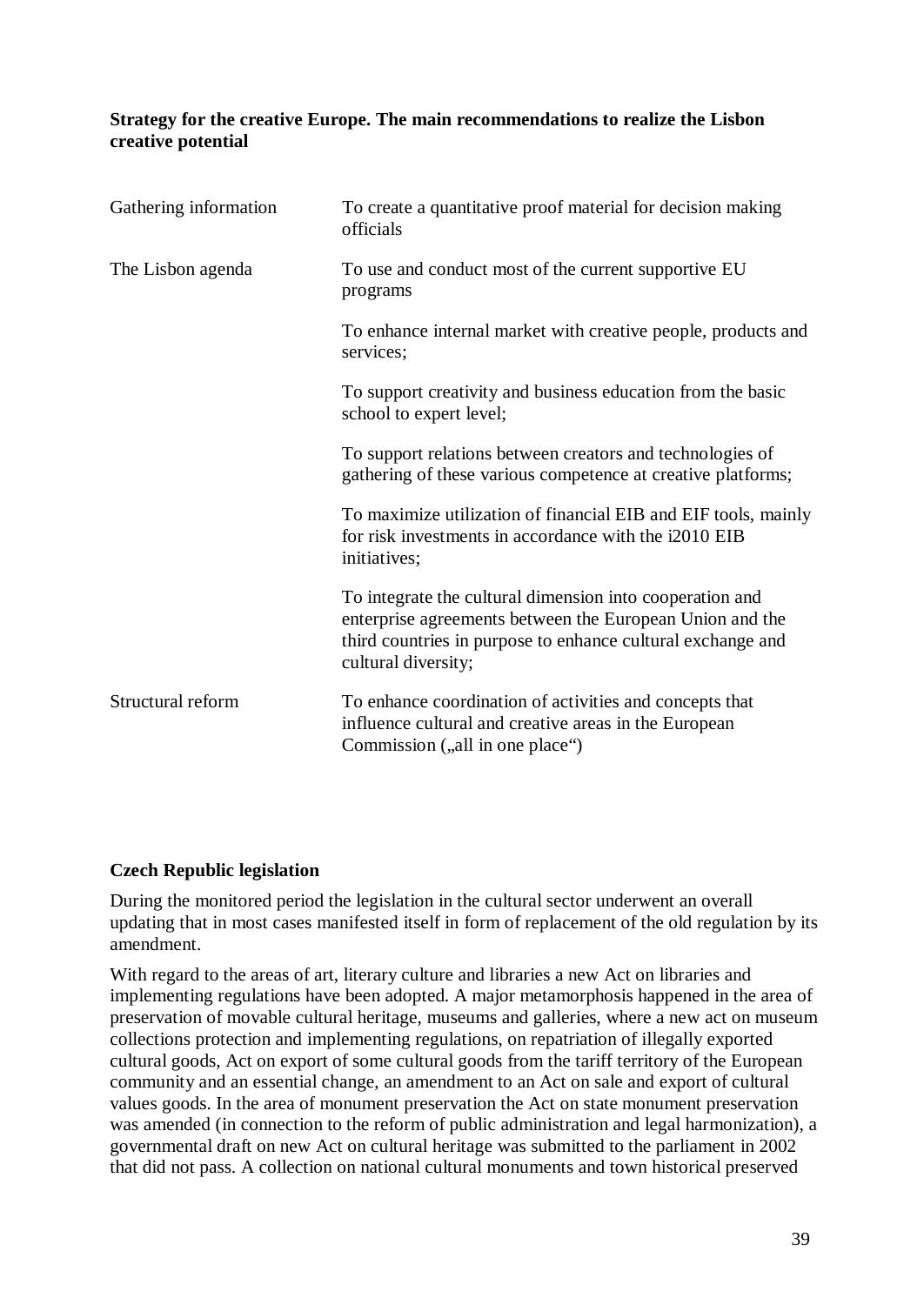areas was amended by legislative regulations. In the area of mass media and cinematography the following new laws were adopted: a new Act on radio and television broadcasting, Act on radio and television fees and a new Press Act. An Act on the Czech television and Czech radio were amended. In the area of copyright realization a new Copyright Act and following implementation regulation were adopted. A new Act on cultural support that deals with a more general issues and a governmental regulation on cultural awarding brought an important motivation element into the sector.

The only sector left without a new legal regulation after 1989 is the state monumental care.

A new Act on cinematography that regulates the Czech Republic State Fund for Support and Development of Cinematography, as an institution that fosters the Czech film industry, and also to amend the financing of the Czech cinematography including the state support.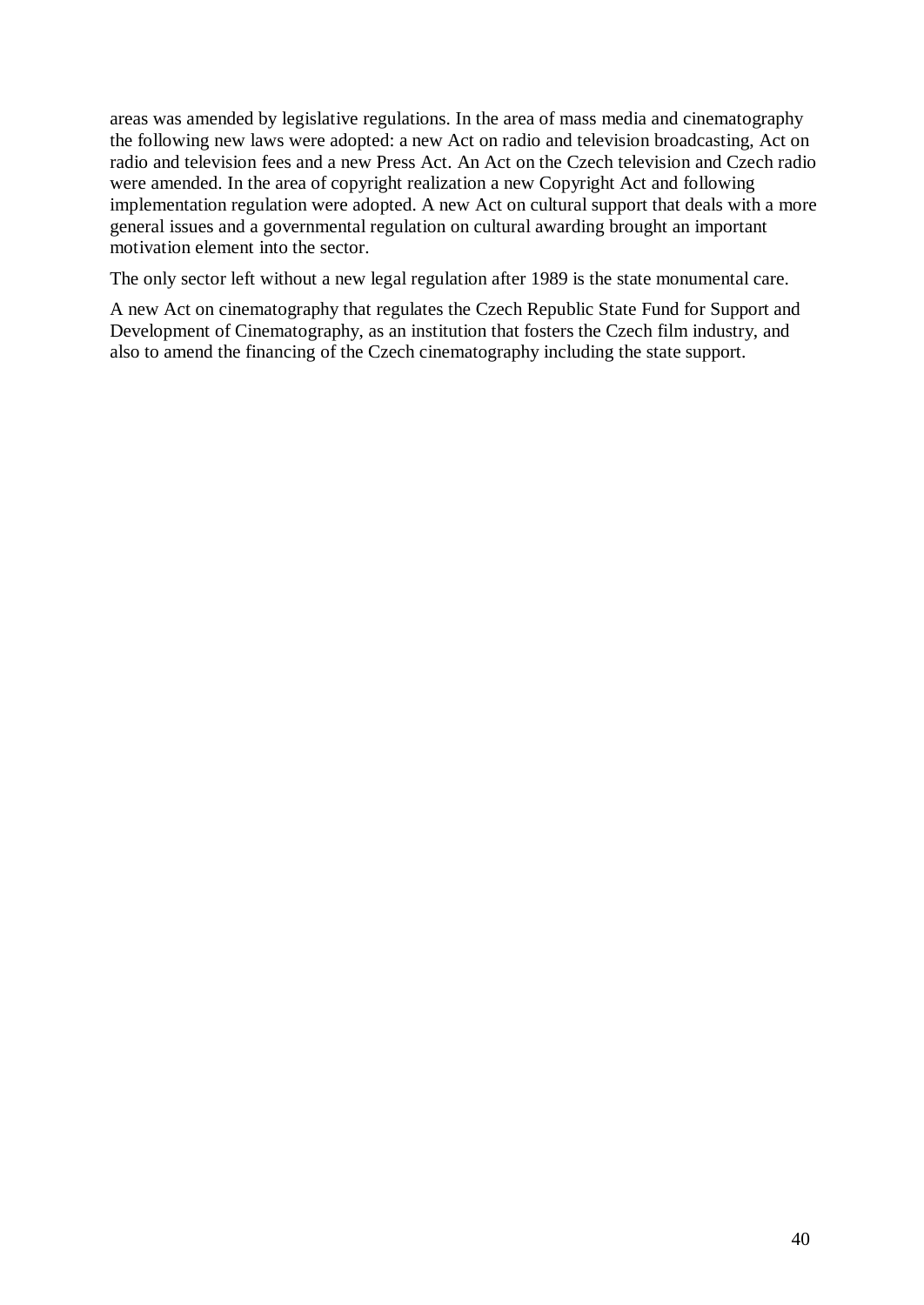# **5. Financial sources**

## **EU funds from 2007 – 2013**

 $\overline{a}$ 

Efficiency of the financial means of the EU funds is generally stated in the **Community**  strategic guidelines on cohesion<sup>11</sup>. The cultural sector is mentioned mainly in two connections; as part of the general provisions 1.1 Attractive Europe and its regions for investors and workers, 1.1.2 Enhancing cooperation between environmental protection and growth aimed at more attractive conditions for companies and their highly qualified employees by means of local planning support that slows down city spreading and by renewal of physical surroundings including the development of natural and cultural heritage. In the framework of part 2 Local extent of policy of cohesion, 2.1 City contribution to growth and employment aimed at gaining highly qualified professionals and ensure their employment continuance through regulations regarding accessibility and provision of cultural services and also to preserve the development of historical and cultural heritage with a possible positive influence at the development of tourism aimed at building of cities more attractive for people to live in.

Concrete direction and conditions for obtaining finances from the structural EU funds (European social fund and European fund for regional development) for cultural area state mainly general<sup>12</sup> and specific<sup>13</sup> regulations of these funds. The Directive regarding the European fund for regional development states in the general provisions, Article 4, that in the framework of the "Convergence "objective the European fund for regional development intends to concentrate on supporting sustainable integrated regional and local economic development and employment by mobilization and enhancement of internal capacities in operational programs aimed at modernization and diversifying of regional and local economic structures and creation and protection of sustainable jobs, amongst others by means of priority 7) investment into culture, including protection, promotion and preservation of cultural heritage, development of cultural infrastructure to support social and economic development, sustainable tourism and increasing regional attractiveness and support aimed at improvement of cultural services offer through new services with higher added value.

Article 6 on European regional cooperation defines that the European fund for regional development supports the development of cross-boarder, social and environmental friendly related activities by means of common strategies for sustainable regional development, mainly (amongst others) the development of cooperation, capacity and common utilization of infrastructure in culture related areas. Article 8 Sustainable urban development states that the European fund for regional development can in case of regulations regarding sustainable town development support the development participating, integrated and sustainable strategies in purpose to solve high concentration of economic, environmental and social problems, including such activities as protection and development of natural and cultural heritage and providing services for inhabitants. Article 10 on geographically and naturally disadvantaged

 $11$  2006/702/EC: Council Decision of 6 October 2006 on Community strategic guidelines on cohesion

<sup>12</sup> Council Regulation (EC) No 1083/2006 of 11 July 2006 laying down general provisions on the European Regional Development Fund, the European Social Fund and the Cohesion Fund and repealing Regulation (EC) No 1260/1999

<sup>13</sup> Commission Regulation (EC) No 1828/2006 of 8 December 2006 setting out rules for the implementation of Council Regulation (EC) No 1083/2006 laying down general provisions on the European Regional Development Fund, the European Social Fund and the Cohesion Fund and of Regulation (EC) No 1080/2006 of the European Parliament and of the Council on the European Regional Development Fund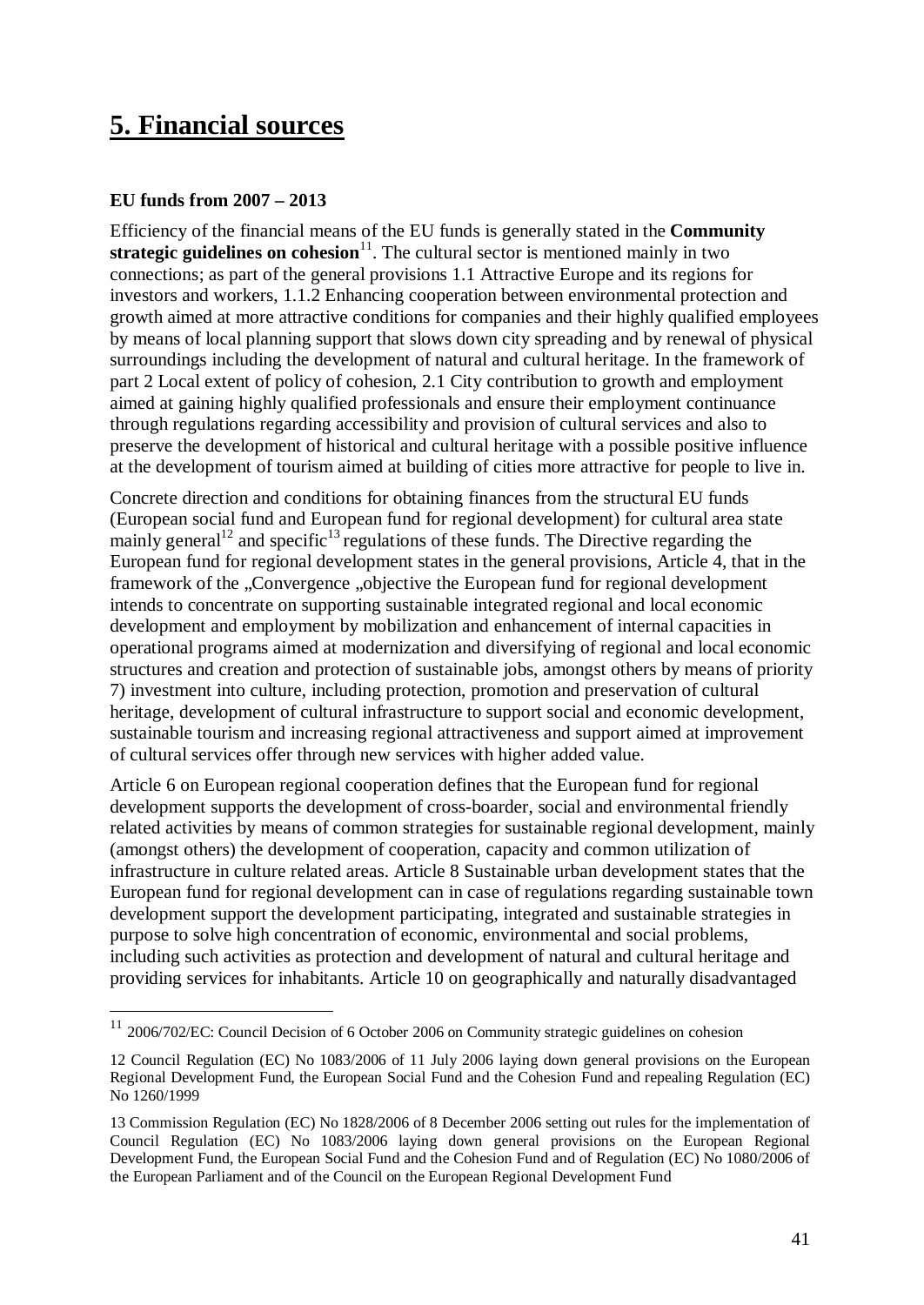areas states any of those disadvantaged areas can raise finances from the European fund for regional development for their investments in order to support economic activities related to cultural and natural heritage.

The basic document that defines ways of obtaining EU funding is the **National Strategic Reference Framework of the Czech Republic<sup>14</sup> .** It defines two areas for cultural sector can in connection with following two strategic objectives of the program:

- Strategic objective ...Competitive Czech economy", priority  $C$  ...Sustainable development of tourism and utilization of cultural heritage potential". Here the activities bring direct growth economic and social effects (jobs, GDP) and indirect effects (regional social cohesion, increasing regional attractiveness for its inhabitants and visitors); restoration and utilization of movable and non-movable cultural heritage; infrastructure development for cultural services and larger offer of cultural services.
- Strategic objective  $\Box$ Balanced regional development ", priority B  $\Box$ Development of urban areas" and priority  $C$ , Development of country areas". Here are activities for towns with more than 50 000 inhabitants (increase of offer and availability of cultural services) and country areas (development of social infrastructure, including cultural activities).

Concrete identification of the supported activities, their receivers and other conditions of fundraising are specified in individual operational programs. According to cultural development importance these are the most important operational programs:

**Integrated operational programme<sup>15</sup>** is one out of eight thematic operational programs of the Czech Republic for fundraising EU funds from 2007-2013. The program contains six priority axes. For the cultural support the key axis is the Priority 5 , National support of regional development", part of which is the intervention area 5.1 , National support of utilization of cultural heritage potential". For this intervention area an amount of 250 308 778 EUR was allocated for the whole period including co-financing in amount of 15% paid from the state budget. The controlling body of IOP is the Ministry for regional development. The Ministry of Culture plays a role of a mediating subject for OI 5.1. That means it is the primary contact site for the applicants and receivers of subsidies and it is responsible for selection, realization and monitoring of individual projects.

In the intervention framework the projects aimed at utilization of the current objects providing cultural services with higher added value are supported, which are the following:

- Specific services of monuments owners, investors and entrepreneurs in the area of monuments, cultural services and cultural industry (especially in form of methodical support and consulting);
- Professional public services (expert activities, organization of national and international conferences and workshops, presentation of knowledge, courses and trainings etc.);
- Non-professional public services (modern forms of presentation of non-movable and non-material cultural heritage, cultural services such as theatre and dancing performance, concerts, social meetings etc., educational actions for schools and other target groups).

In the intervention framework 5.1 the following three types of activities are supported:

 $\overline{a}$ 

<sup>14</sup> Source: [http://www.strukturalni-fondy.cz/uploads/documents/NOK/NSRR\\_final\\_1.pdf](http://www.strukturalni-fondy.cz/uploads/documents/NOK/NSRR_final_1.pdf)

<sup>15</sup> Source: dokument vision of November 15, 2007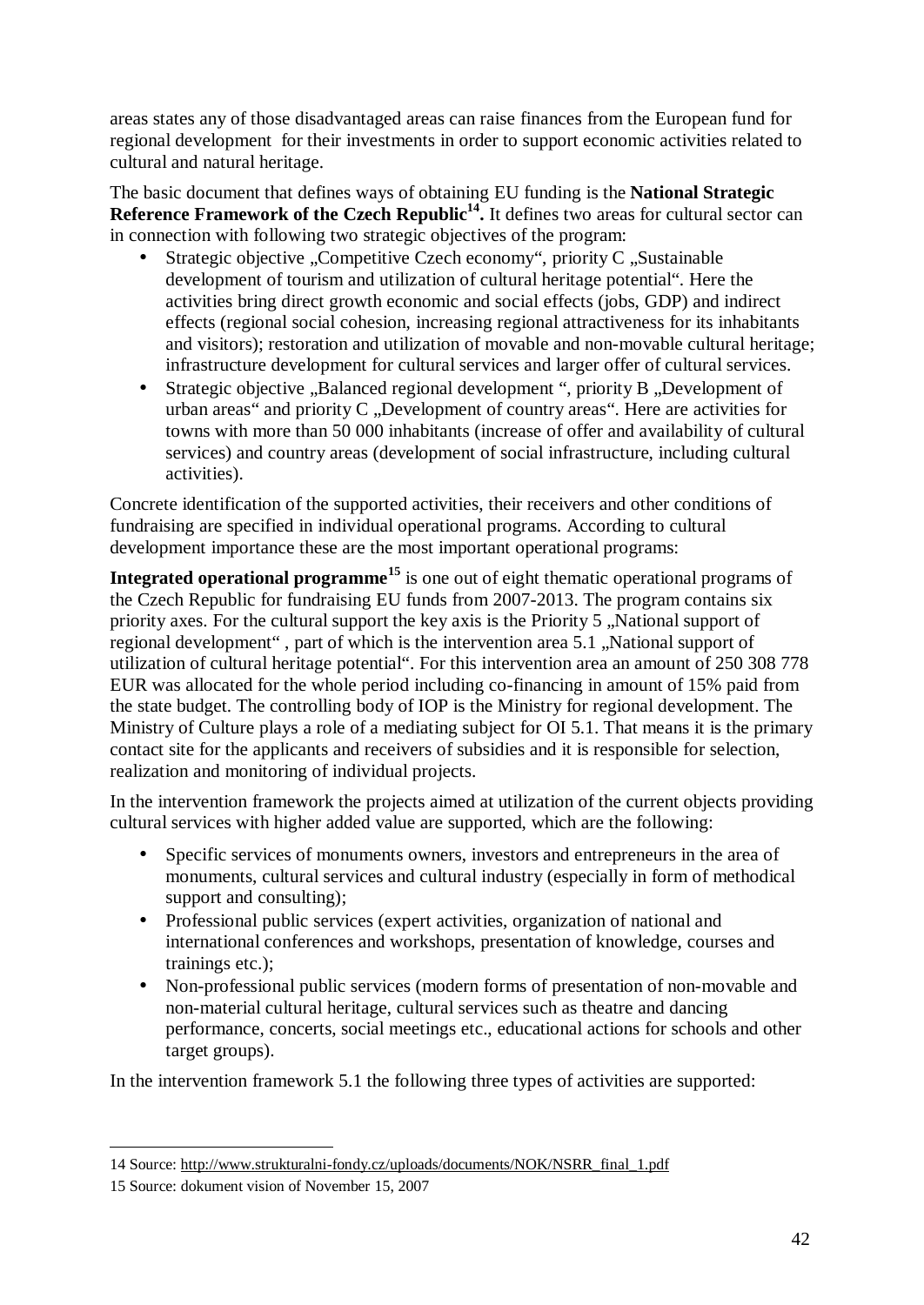- a) Creating and increasing affectivity of national methodical centres for the selected segments of the cultural heritage.
- b) Realization of exemplary projects of renewal and utilization of the most significant parts of non-movable Czech monumental heritage (Projects of renewal and utilization of historical monuments or collections on the world cultural and natural heritage UNESCO list and the list of candidates waiting for a registry into the list or candidates listed in the Central list of cultural monuments as a national cultural heritage and the projects of renewal and utilization integrated collections of cultural monuments located in the territory of most NUTS II, that is essential to realize centrally for the purpose of coordination and ensuring synergetic effect.
- c) Improving infrastructure for modern cultural services with higher added value (building or modernization of national centres providing technological bases and consultation support and assistance at distribution and promotion of products and services in the area of library funds and literary production and distribution, films, music, current fine art, art crafts, theatre, dance and multimedia production and creating national networks of modern equipped multifunctional centres providing cultural services in the modern art and librarian areas ensured by non-governmental organizations on national level).

In the framework of the support area 5.1 investment projects in amount of 100 million CZK will be supported. The subsidies beneficiaries can be the organization state bodies and allowance organizations, municipalities and organizations founded by them, communal unions, NGOs and interest groups of legal entities.

Also other areas of IOP intervention offer a feasibility to raise funds for project financing in the cultural area. In the framework of priority axes 1a – Modernization of public administration (Convergence objective) and 1b – Modernization of public administration (Competitive strength objective), intervention area 1.1 . Development of information society in public administration (1.1and 1.1b)" will support implementation, development and promotion of service providing in electronic public administration with stress on safe, transparent, fast and easy access to services provided by public administration bodies, amongst others also electronization of public administration services (e-Culture) and digitization of selected data sources, their availability (including protection and access to published digital documents), long-term storing including an equipment of National digital libraries, National data storage and regional data storages that are interconnected. The subsidy beneficiaries are the organizational state bodies and allowance organizations founded by them.

Priority axis 4a – National tourism support (Convergence objective) and 4b - National tourism support (Competitive strength objective), Activity d) presentation and promotion of cultural and natural heritage, cultural industry and services with use in tourism on national level. In this framework an integrated presentation and promotion of national cultural and historical heritage will be supported (for example national cultural monuments, UNESCO protected monuments, city monumental preserved areas, folk architecture, strongholds and castles, technical and church monuments) and natural heritage (for example national parks, geo-parks, regional natural preserves) utilized for tourism purposes. Also the projects that consider a given area as a complex (for example themed collections of monuments) and those of national or even international character will be supported. The subsidy beneficiaries are the state organizational bodies and state allowance organizations founded by them; NGOs and interest groups of legal entities active in tourism area at a national level.

**Program Czech country development from 2007 – 2013** supports cultural development in framework of Axe III - Quality of life and economic diversification in the country areas,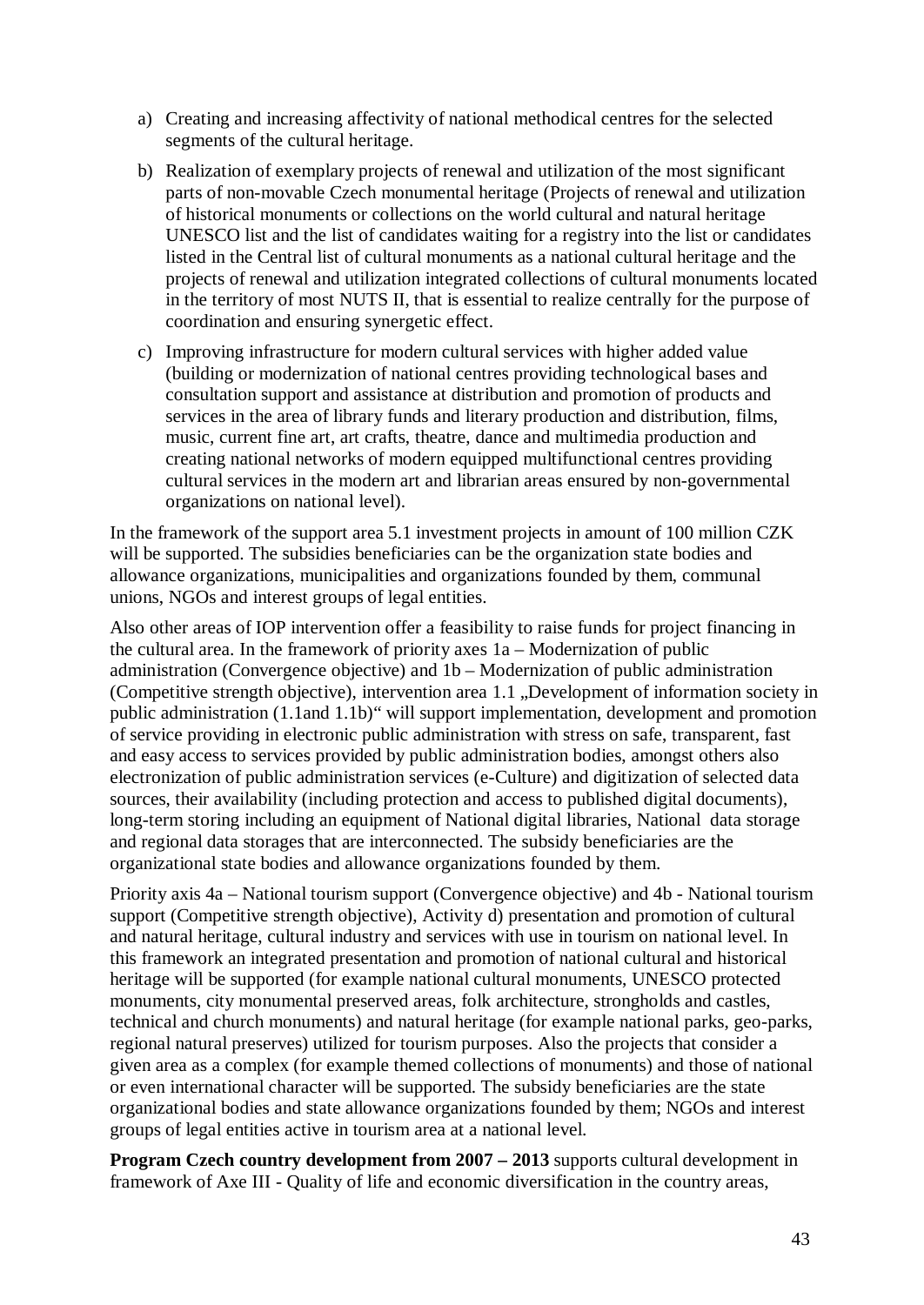regulation group III.2 – regulation for improving quality of life in the country areas. In framework of regulation III.2.2 Restoration and development of country cultural heritage the following activities are supported:

- New development, building restoration (reconstruction, modernization, static security) of buildings and areas for civic equipment in cultural area;
- Elaboration of renovation studies and utilization of monuments, programs of regeneration of monumental significant areas, list and maps of monuments in the country, maintenance plans, geodetic works;
- Building restoration (reconstruction, modernization, static security) of historical monuments and preserved areas;
- Revitalization of historical parks, gardens and alleys;
- Purchase of buildings, engines, facilities, equipment, hardware, software, investments for realization of exhibitions, museums with local cultural offer and historical attractions.

The subsidy beneficiaries are the municipalities, communities and non-governmental organizations with legal subjectivity including churches and their organizations, interest groups of legal entities. The minimum of total expanses for a project are in amount of 50 000 CZK. The maximum amount of eligible subsidies is 90% of eligible expanses, based on which the subsidy is calculated. The maximum amount of subsidies per a beneficiary in each three year period is 200 000 EUR in 2007 - 2013. The support is provided in the framework of de minimis regime, meaning that the total amount of de minimis support provided to a subject cannot exceed the amount of 200 000 EUR in each period (the limit applies without regard to the form of support or the objective it pursues). The projects have to be realized in the countries with a maximum of 500 inhabitants.

In the selected regions there is a possibility to raise funds from **cross-border cooperation programs<sup>16</sup>**. These are four: ČR – Bavaria, ČR – Poland, ČR – Austria, ČR – Saxony and ČR – Slovenia. The priority axis and potential beneficiaries of subsidies differ in individual programs. These programs can provide finances for common cooperation programs of partner countries or regions and our neighbouring regions that aim at supporting social economic development in respect of culture mainly in connection to tourism. The subsidy beneficiaries are defined in various ways; they usually include local municipalities and non-governmental organizations.

On a regional level the fund raising options in cultural area are defined in **regional operational programmes** for single regions of cohesion NUTS2 (except the capital of Prague). Again, the definition of cultural support differs in individual regional operational programs. Cultural support as a specific area of intervention appears only in regional operational program Southwest (OI 3.2 Revitalization of monuments and utilization of cultural heritage in tourism development), nevertheless the regional operational programs identify two basic directions of cultural support:

• As part of tourism development (revitalization of monuments for tourism, development of cultural infrastructure for tourism, modification of historical preserved areas and

 $\overline{a}$ 

<sup>16</sup> Source:<http://www.strukturalni-fondy.cz/uzemni-spoluprace>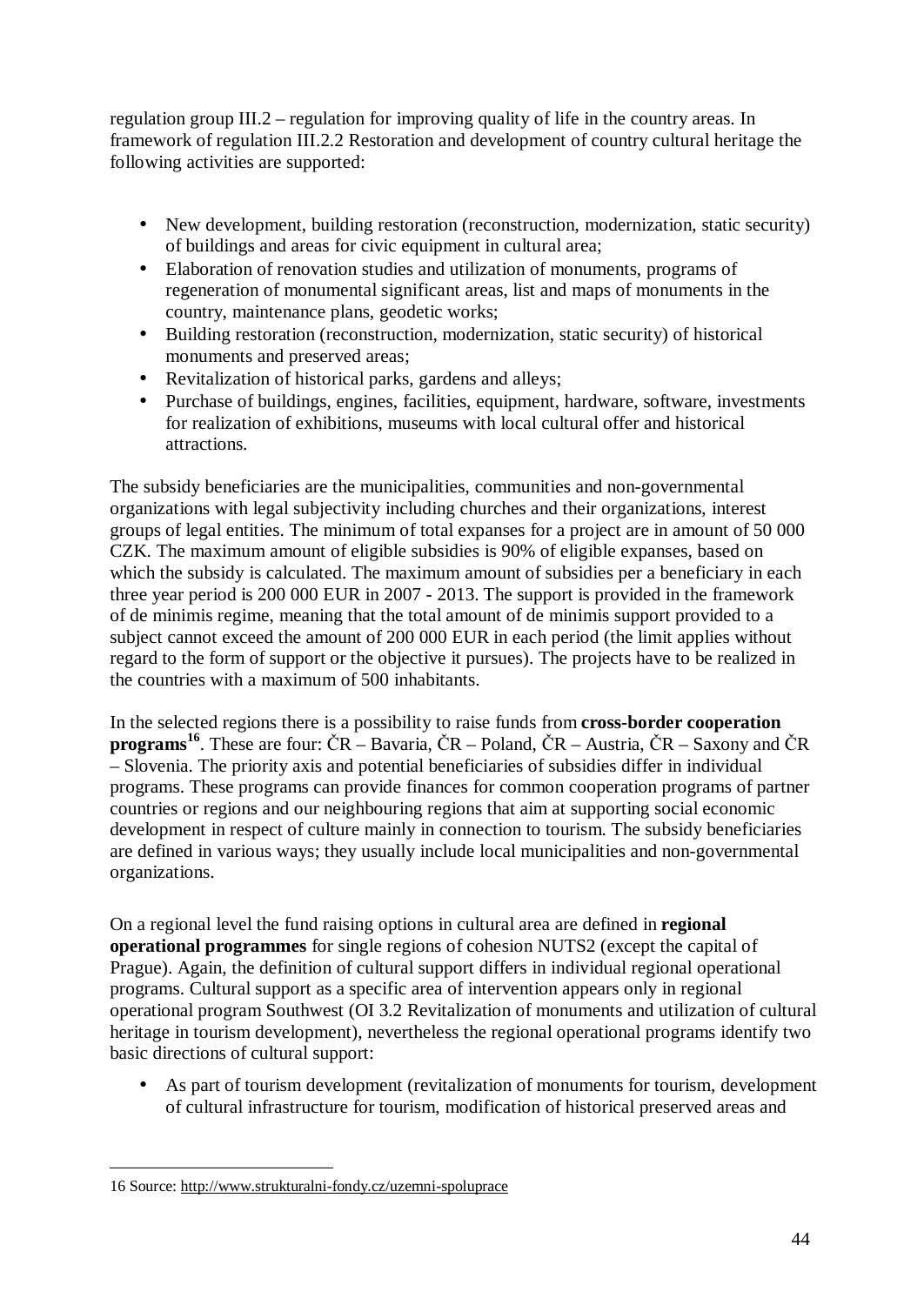premises, building of information and orientation systems in relation to cultural heritage.);

• As part of stabilization and development centres, cities and country areas (regeneration of monuments, development, reconstruction and equipment of civic facilities for culture and leisure time).

## **Other financial sources**

The communitarian programs are the European Union tool for further cooperation and solution of common problems of EU countries in the area of certain EU policies. These programs always run for three years and are financed from the EU budget. They represent an option to raise finances for education, research and technological development, enterprise, production, environmental protection, development of traffic and energy infrastructure, culture, information society support, consumer protection activities, human rights protection, safety etc. The responsibility for realization of communitarian programs lays in most cases upon the European Commission. Only in selected programs (programs with central control or time shared control) part of responsibility is transferred to internal state administration bodies. For the period of 2007 – 2013 the Ministry of Culture agreed the following communitarian programs: Culture and Media.

## **Program Culture**

The main task is to enhance the cultural area that all Europeans share based on common cultural space through common cultural cooperation between the creators, players and cultural institutions in the countries participating in the program aimed at origination of European citizenship.

Following from Article 151 Treaty of Nice the program stipulates that the European community will contribute towards cultural prosperity of the member states, respect its national and regional diversity and also promotes the common cultural heritage.

Specific objectives:

- Promotion of cross-boarder cultural mobility of participants
- Support of cross-border mobility of works of art and cultural products
- Support of intercultural dialogue

General and specific objectives are fulfilled through program action lines:

- Line  $1$  support of cultural projects  $(1.1 \text{ Projects of multi-year cooperation}$ long-term projects, 1.2.1 cooperation – short-term projects, 1.2.2 literary translations and 1.3 special actions studies)
- Line 2 support of subjects active in the cultural area at European level;
- Line 3 − support of studies, analysis, collection and promotion of information in the cultural cooperation area and European cultural policy; support of national offices.

Note: Program sources increased in absolute numbers from 236.5 million EUR in years 2000−2006 (program Culture 2000) to 400 million EUR in period 2007−2013; it is necessary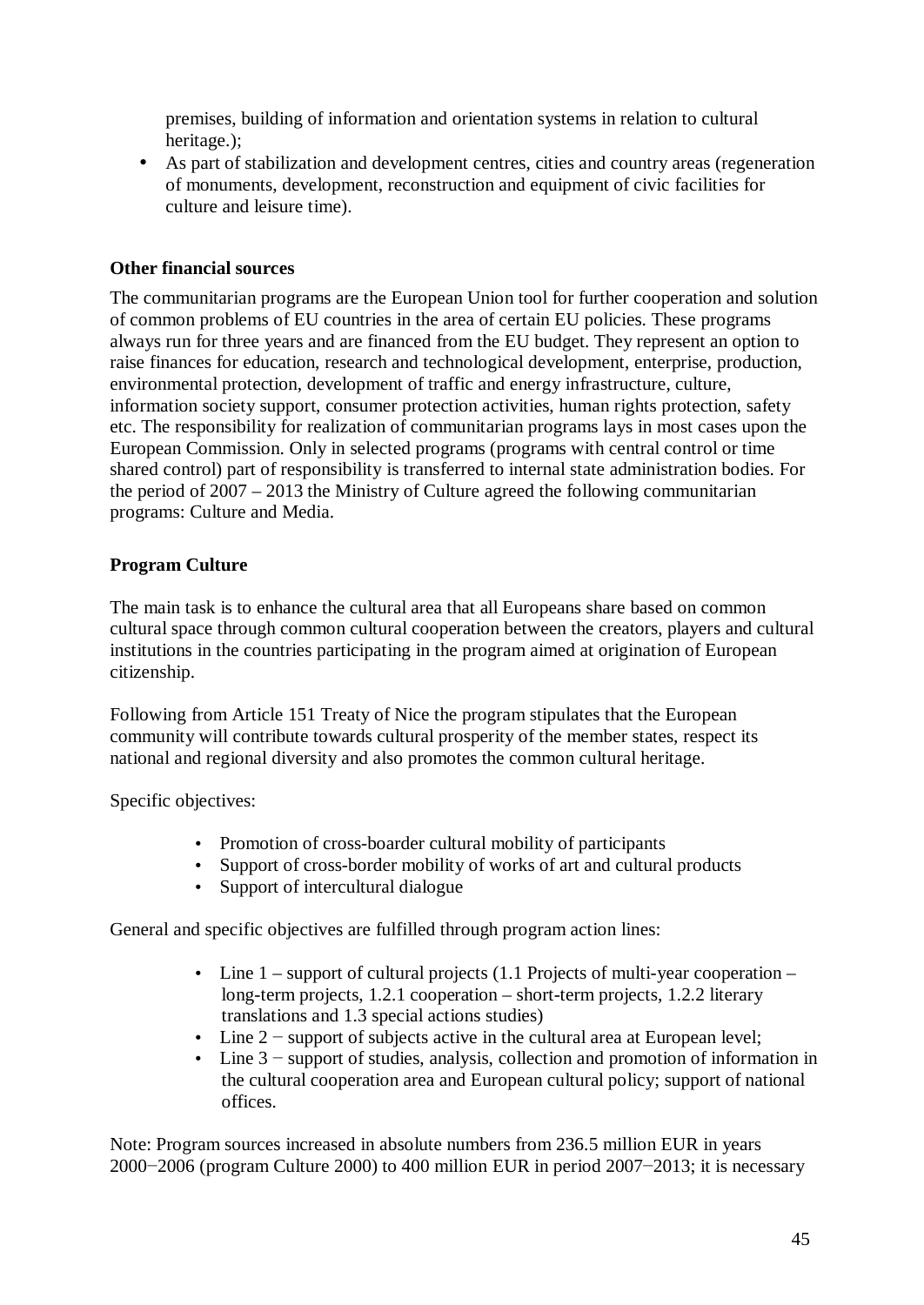to take in account the inflation, increase of participant countries, change of program lines etc. Following a budget analyse the conclusion is that the amount of support from European Commission remains the same as the support of program Culture 2000.

## **Program Media**

The program mission is to support activities connected with pre-requisites of creation of audiovisual works of art (education, development) and their realization in cultural life (distribution, promotion). The main program objectives are the following:

- Preservation and enhancement of European cultural and language diversity, cinematographic and audio-visual heritage, ensuring its public accessibility and support of inter-cultural dialogue;
- Enlargement of distribution and tracking European audiovisual art works inside and outside the European Union;
- Enhance competitive power of the European audiovisual sector in an open and competitive European market.

Objective provisions of MEDIA program are the following:

- To make provisions for the importance of creative process in European audio-visual sector and cultural value of European cinematographic and audio- visual heritage;
- To enhance production skills of small enterprise aimed at strengthening competitive power of European audio-visual market, which means to contribute to wider promotion of company culture and facilitate private investments;
- To decrease the imbalance between the high production capacity countries and low production capacity countries or limited language areas. This priority reflects the need to preserve and strengthen cultural variability and dialogue between European cultures.

Program budget from 2007-2013 are 755 millions EUR.

Another financial resource is the **International fond for cultural support** that aims at four areas:

- Diversity support of all forms of current cultural expression through supporting different cultures (the values that they represent and expression means that ensure their authenticity and identity) while respecting autonomy and free artistic expression;
- Improving activities and correct management of national and regional (in an international sense) artistic and cultural institutions and other structures and facilities with cultural mission amongst others through education of specialists in development and cultural activities (planning, administration, management, expert services);
- Research in the area of current cultural praxis (including the importance of cultural development, production and cultural promotion etc.);
- Cultural support for new audience and public especially through organizing exchange and network development.

The fund is administered by the board of directors managed by the UNESCO General conference.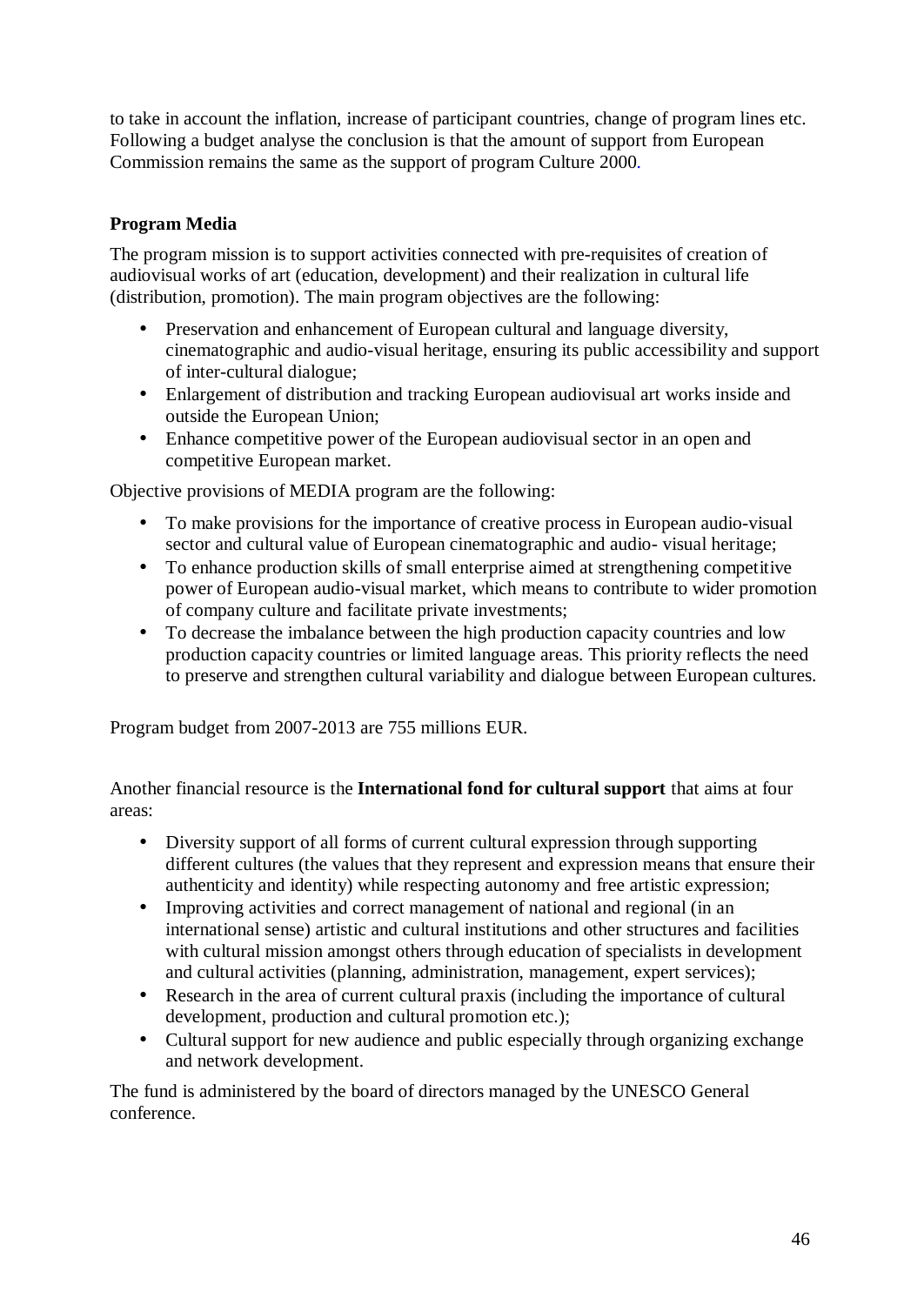By the act of the Czech Republic accession to EU in 2004 and by signing the Agreement on the participation of the Czech Republic in the European Economic Area on October 14, 2003 the Czech Republic can now raise funds from the **Financial mechanism (FM) of the European Economic Area (EEA)** and **Norwegian financial mechanism**. The financial means are provided by three states of the European Free Trade Association (EFTA) - Iceland, Lichtenstein and Norway. For the period of 2004 - 2009 the Czech Republic is due the total of 110.91 million EUR, participation of EHP 48.54 million EUR and the Norwegian financial mechanism 62.37 million EUR. The financial means are to assist economically less strong EEA countries in agreed priority areas, with the priority area 1 Preservation of European cultural heritage including the following issues:

- 1.1 Protection and restoration of non-movable cultural heritage
- 1.2 Improving care and protection of movable cultural heritage
- 1.3 Restoration of historical city areas and historical areas within the regions
- 1.4 Restoration of historical and cultural heritage in the regions
- 1.5 Removal of old ecological burdens at the areas of smaller extent in towns and villages (brown field)

In 2006 the **Memorandum of European Commission and Switzerland** on Switzerland aid to ten new EU member states. After signing the bilateral agreement the Czech Republic ought to get the total of 109.78 million Swiss francs over the next five years. There are no detailed specifications of the utilizations conditions of the aid. Presumably the aid will focus on four main priorities, the cultural area being one of them.

**International Visegrad Fund (IVF**) is an international organization founded on June 9, 2000 in Bratislava by the governments of the Visegrád Treaty (CR, SR, Hungary and Poland). The purpose of the fund is to support the development of further cooperation between the member states by means of cultural, scientific and educational projects, youth exchanges, cross-border cooperation and the touristic development.

IVF offers grant programs, student and artistic internships. The subsidy beneficiaries are mainly non-governmental organizations, municipal organizations, private companies, universities, schools, individual artists and students.

## Small grants:

International Visegrád Fund supports the projects based on cultural cooperation, scientific exchange, education, youth exchanges, international and cross-subject cooperation and tourism support. The maximum of finances in the framework of small grants is 4000 EUR. IVF support cannot exceed 50% of the total amount. A certain project can last a maximum of six months and can be extended based on an official request. The total budget for small grants amounts to 512 000 EUR. Project deadlines are always these specific dates: March  $1<sup>st</sup>$ , June 1<sup>st</sup>, September 1<sup>st</sup> and December 1<sup>st</sup>.

## Standard grants:

Support areas are identical to the small grants areas. Nevertheless an amount can exceed 4000 EUR and a project can last a year. The grant finances a maximum of 50 % of the requested amount for the whole project. The total volume of earmarked finances is 2 200 000 EUR.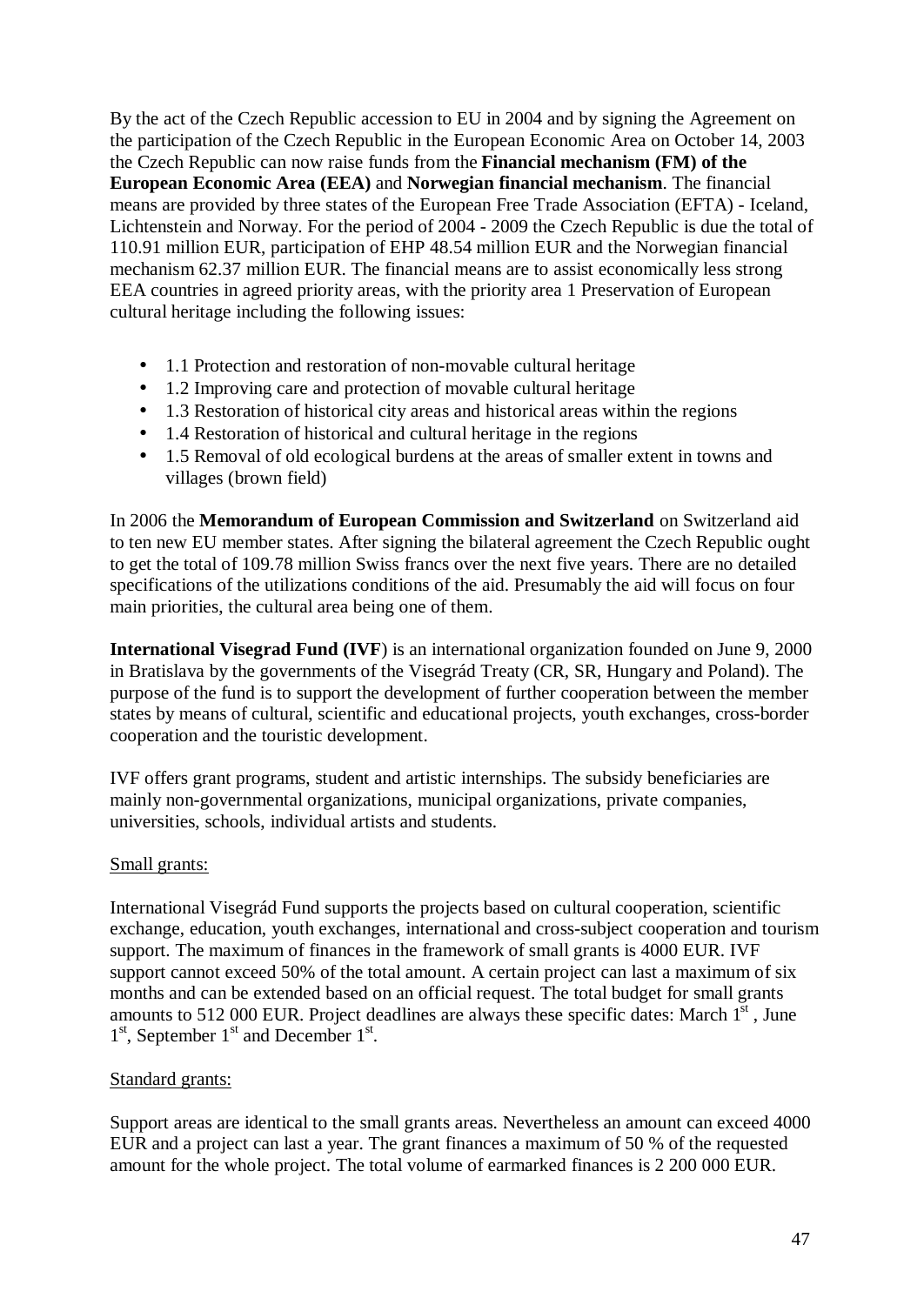Visegrád strategic programs:

The program objective is to support long-term projects of a strategic character aimed at all four Visegrád countries. A project has to regard at least one priority of the Ministerial conference for the given year. Previous priorities are followed by those formulated by the "Presidency of the Visegrád group". The maximum length of project duration is three years and the amount cannot exceed 50%. The deadlines are February  $15<sup>th</sup>$  and May  $15<sup>th</sup>$ . The budget is 400 000 EUR. There is no maximum limit. An average grant amount is 50 000 EUR.

## **State funds**

 $\overline{a}$ 

## **State cultural funds of the Czech Republic<sup>17</sup>**

The scope of fund activity is specified in the Act No. 239/1992 Coll.: on providing financial means of the Fund in form of purposeful subsidies, loans or reimbursable financial aid for the following:

- a) Support of creation, realization and promotion of works of artistic value;
- b) Editorial activities in the area of non-periodical and periodical publications;
- c) Obtaining, restoration and preservation of cultural and collection works;
- d) Exhibition and presentation activity;
- e) Promotion of the Czech culture abroad;
- f) Organization of cultural festivals, exhibitions and similar cultural activities;
- g) Support of cultural projects for preservation and development of culture of national minorities in the CR;
- h) Support of highly valued non-professional artistic activities;
- i) Protection, preservation and updating librarian fund.

The fund gets the income from renting real estates and from fees according to the Copyright Act so called , bona vacantia " and bank account interests.

## **Czech Republic State Fund for Support and Development of Cinematography**

The scope of fund activity is specified in the paragraph § 9 of the Fund Act: providing financial means of the Fund sources in form of purposeful subsidies, loans and reimbursable financial aid for the following:

- a) Production of Czech cinematography;
- b) Distribution of valued cinematography;
- c) Promotion of Czech cinematography;
- d) Technical development and modernization of Czech cinematography;
- e) Production, distribution and promotion of cinematographic works of art of national and ethnic minorities living in the Czech Republic territory.

According to the Czech governmental decision of January 17, 1996 No. 73 the Fund is the

 $17$  On July 9, 2008 the governmental decision No. 839 agreed to discontinue the Fund effective from January 1, 2009.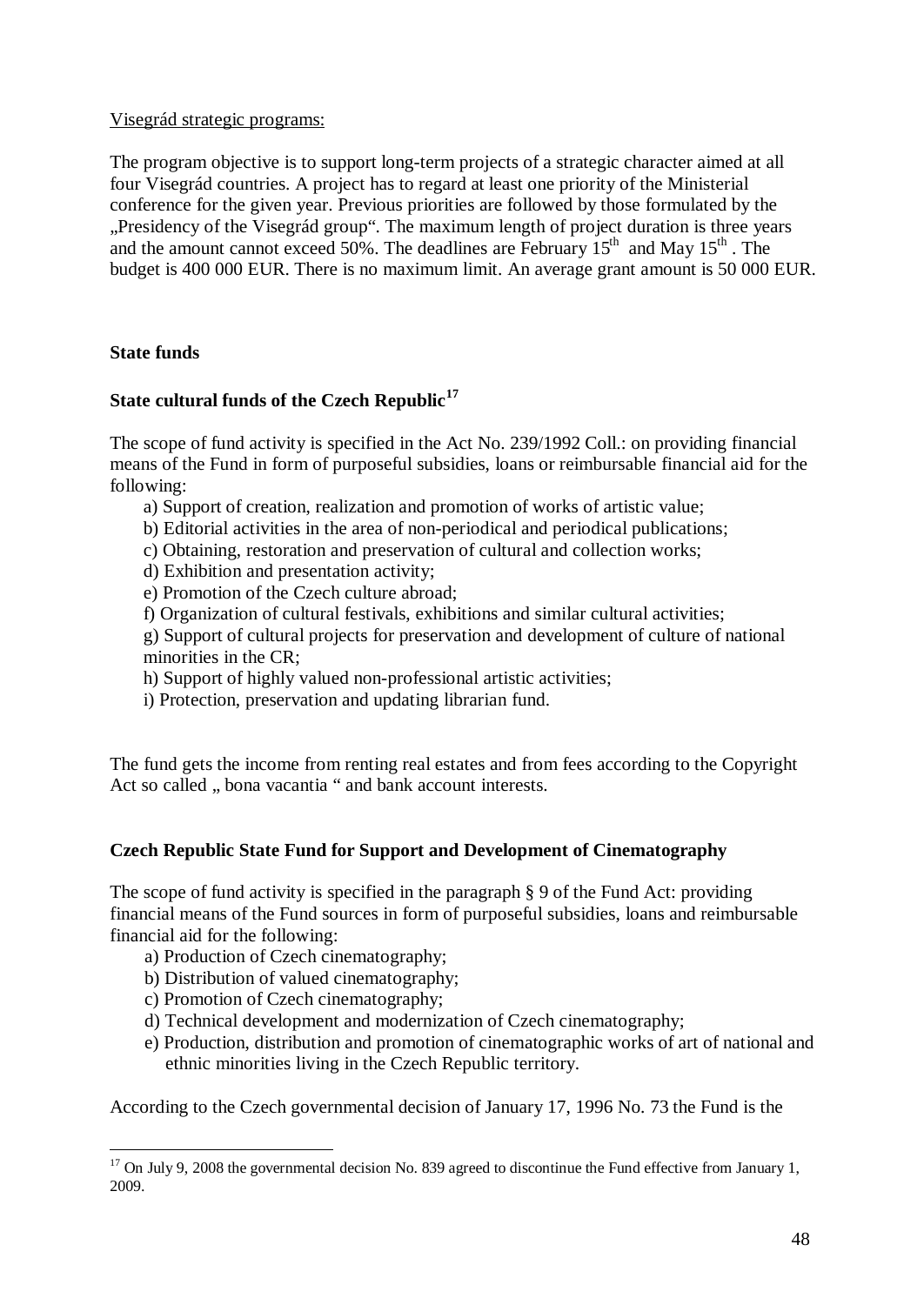body responsible for processing coproduction requests regarding the European convention on film coproduction under the Act No. 26/2000 Coll. In 2006 a preclusive coproduction status was given to twelve projects and a definitive coproduction status after their finish to three projects.

The main resources of the Fund´s income are the finances from business utilization of cinematographic works of art the Fund is the owner of copyrights to. Another significant income is based upon payments for the additional charge to the price of cinema tickets. Apart from that the Fund has also extra income from bulk management of copyrights according to the Copyright Act that creates an income share of formerly supported artworks, interests on finances of current and time deposits, repayments of returnable financial aids formerly provided to applicants and other insignificant income.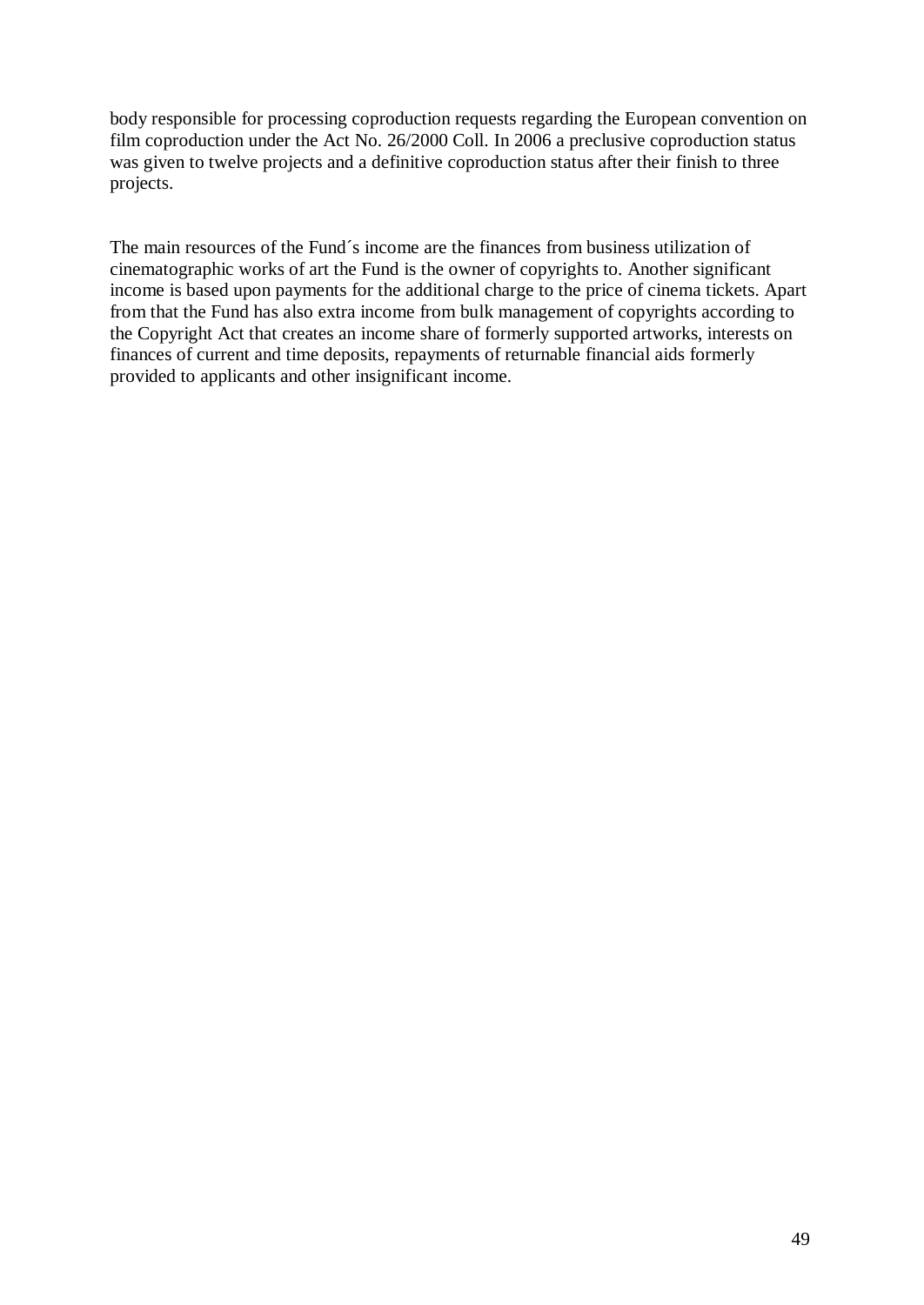## **6. List of the culture relevant international documents**

## **UNESCO**

#### **A. Agreements and Conventions**

1. *Agreement for Facilitating the International Circulation of Visual and Auditory Materials of an Educational, Scientific and Cultural Character*  Beirut, 10 December 1948, No. 101/1998 Coll.

2. *Agreement on the Importation of Educational, Scientific and Cultural Materials* with Annexes A to E and Protocol annexed Florence, June 17, 1950 and Nairobi, November 26, 1976, No. 102/1998 Coll. and 103/1998 Coll.

3. *Universal Copyright Convention* Genève, September 6, 1952 and Paris, July 24,1971, No. 2/1960, 16/1960, 134/1980 Coll.

4. *Convention for the Protection of Cultural Property in the Event of Armed Conflict* Haag, May 14,1954; Second Protocol to the Hague Convention of 1954 for the Protection of Cultural Property in the Event of Armed Conflict, Haag, March 26, 1999 No. 94/1958 Coll., No. 71/2007 Coll.

5. *Convention concerning the International Exchange of Publications* Paris, December 3, 1958, No. 12/1965 Coll.

6. *Convention concerning the Exchange of Official Publications and Government Documents between States* Paris, December 3, 1958, No. 12/1965 Coll.

7. *International Convention for the Protection of Performers, Originators of sound recording and Broadcasting Organizations*  Rome, October 26, 1961, No. 192/1964 Coll.

8. *Convention on the Means of Prohibiting and Preventing the Illicit Import, Export and Transfer of Cultural Property*  Paris, November 14, 1970, No. 15/1980 Coll.

9. *Convention for the Protection of Originators of sound recording against Unauthorized Duplication of their sound recordings.*  Genève, October 29, 1971, No. 32/1985 Coll.

10. *Convention concerning the Protection of the World Cultural and Natural Heritage* Paris, November 16, 1972, No. 159/1991 Coll.

11. *Multilateral Convention for the Avoidance of Double Taxation of Copyright Royalties* Madrid, December 13, 1979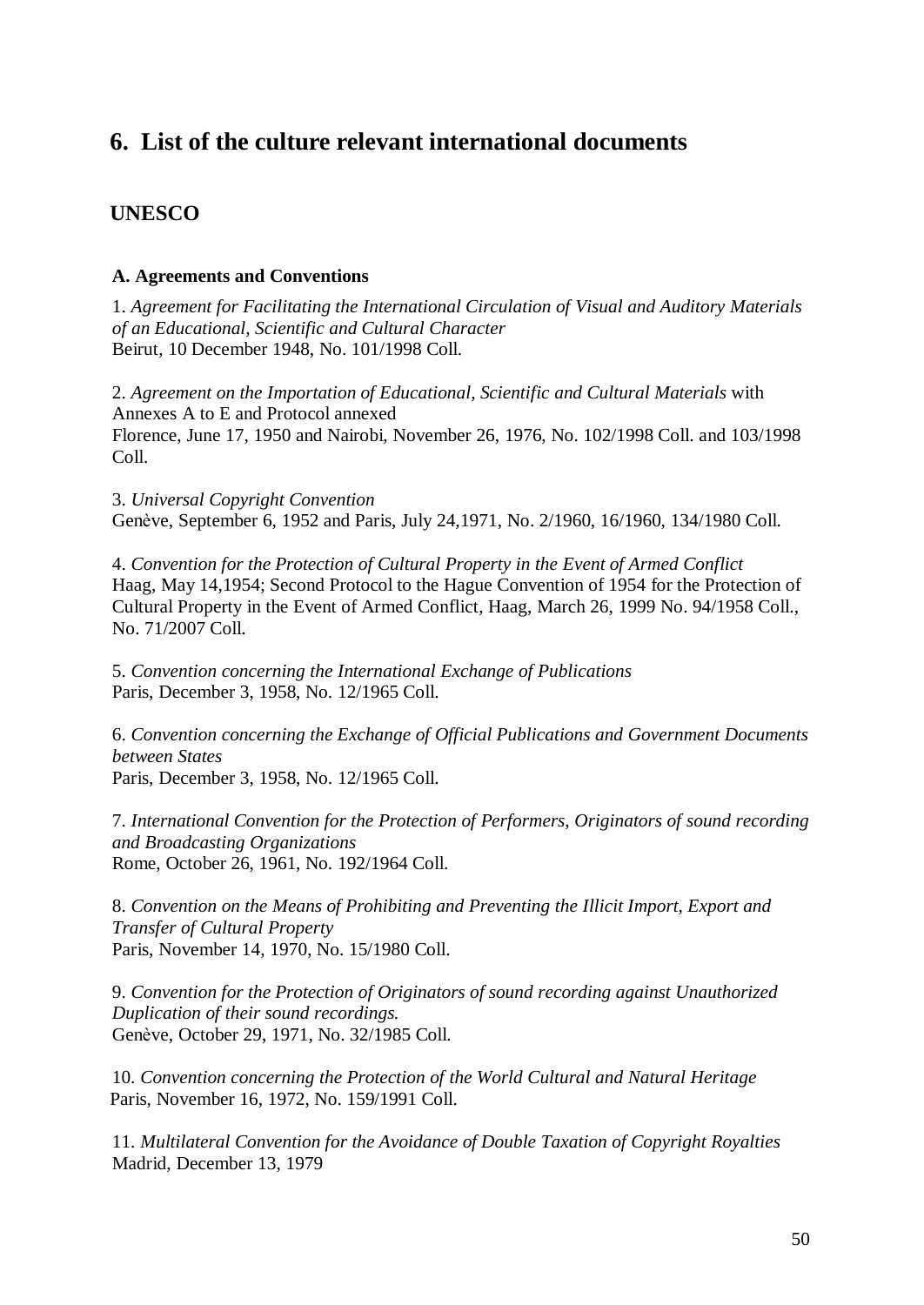12. *Convention relating to the Distribution of Programme-Carrying Signals Transmitted by Satellite*<sup>18</sup> Brussels, May 21, 1974

13. *Convention on the Protection of the Underwater Cultural Heritage*<sup>19</sup> Paris, October 17, 2003

14. *Convention for the Safeguarding of the Intangible Cultural Heritage*<sup>20</sup> Paris, October 17, 2003

15. *Convention on the Protection and Promotion of the Diversity of Cultural Expressions*<sup>21</sup> Paris, October 20, 2005

16. *European Convention on the Protection of the Archaeological Heritage*  Valletta, January 16, 1992

17. *Convention for the Protection of the Architectural Heritage of Europe*  Granada, October 3, 1985

## **B. Recommendations<sup>22</sup>**

16. *Recommendation concerning the Promotion and Use of Multilingualism and Universal Access to Cyberspace.* 

Paris, October 15, 2003.

17. *Recommendation on the Safeguarding of Traditional Culture and Folklore.* 

Paris, November 15, 1989.

18. *Revised Recommendation concerning the International Standardization of Statistics on the Production and Distribution of Books, Newspapers and Periodicals.* 

Sofia, November 1, 1985.

18. *Recommendation concerning the Status of the Artist.* 

Belgrade, October 27, 1980.

19. *Recommendation for the Safeguarding and Preservation of Moving Images.* 

Belgrade, October 27, 1980.

20. *Recommendation concerning the International Standardization of Statistics on the Public Financing of Cultural Activities.* 

Belgrade, October 27, 1980.

 $\overline{a}$ 

 $18$  The Czech Republic is not yet part to the Agreement.

<sup>&</sup>lt;sup>19</sup> The Czech Republic is not yet part to the Agreement.

<sup>&</sup>lt;sup>20</sup> The Czech Republic is not yet part to the Agreement.

 $^{21}$  The Czech Republic is not yet part to the Agreement.

<sup>&</sup>lt;sup>22</sup> Only the recommendations that were not amended or substituted by following intergovernmental UNESCO documents.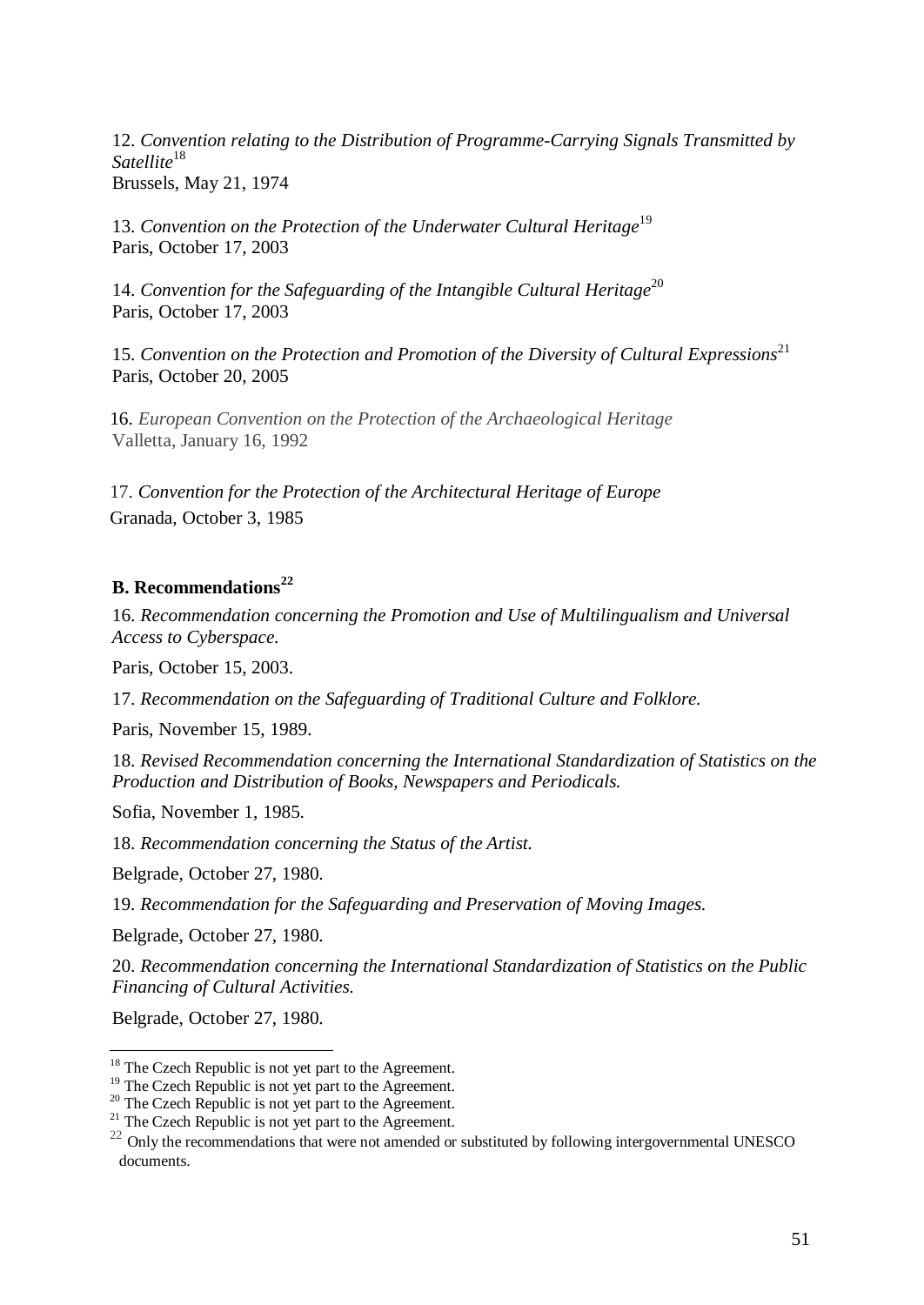21. *Revised Recommendation concerning the International Standardization of Educational Statistics.* 

Paris, November 27, 1978.

22. *Recommendation for the Protection of Movable Cultural Property.* 

Paris, November 28, 1978.

23. *Recommendation on the Legal Protection of Translators and Translations and the Practical Means to improve the Status of Translators.* 

Nairobi, November 22, 1976.

24. *Recommendation concerning the International Standardization of Statistics on Radio and Television* 

Nairobi, November 22, 1976.

25. *Recommendation concerning the International Exchange of Cultural Property* Nairobi, November 26, 1976.

26. *Recommendation concerning the Safeguarding and Contemporary Role of Historic Areas* Nairobi, November 26, 1976.

27. *Recommendation concerning the Protection, at National Level, of the Cultural and Natural Heritage* Paris, November 16, 1972.

28. *Recommendation concerning the International Standardization of Library Statistics*  Paris, November 13, 1970.

29. *Recommendation concerning the Preservation of Cultural Property Endangered by Public or Private works* Paris, November 19, 1968.

30. *Recommendation concerning the Safeguarding of Beauty and Character of Landscapes and Sites*

Paris, December 11, 1962

31. *Recommendation concerning the Most Effective Means of Rendering Museums Accessible to Everyone*

Paris, December 14, 1960.

32. *Recommendation on International Principles Applicable to Archaeological Excavations* Paris, December 5, 1956.

## **C. Selected declarations<sup>23</sup>**

 $\overline{a}$ 

33. UNESCO Declaration concerning the Intentional Destruction of Cultural Heritage. Paris 2003.

34. Charter on preservation of digital heritage. Paris 2003.

35. UNESCO Universal Declaration on Cultural Diversity. Paris 2001.

36. Action Plan on Cultural Policies for Development. Stockholm 1998.

37. Mexico City Declaration on Cultural Policies. Mexico City 1982.

 $23$  Only recently agreed declarations or those with a special impact in respekt of modern cultural policy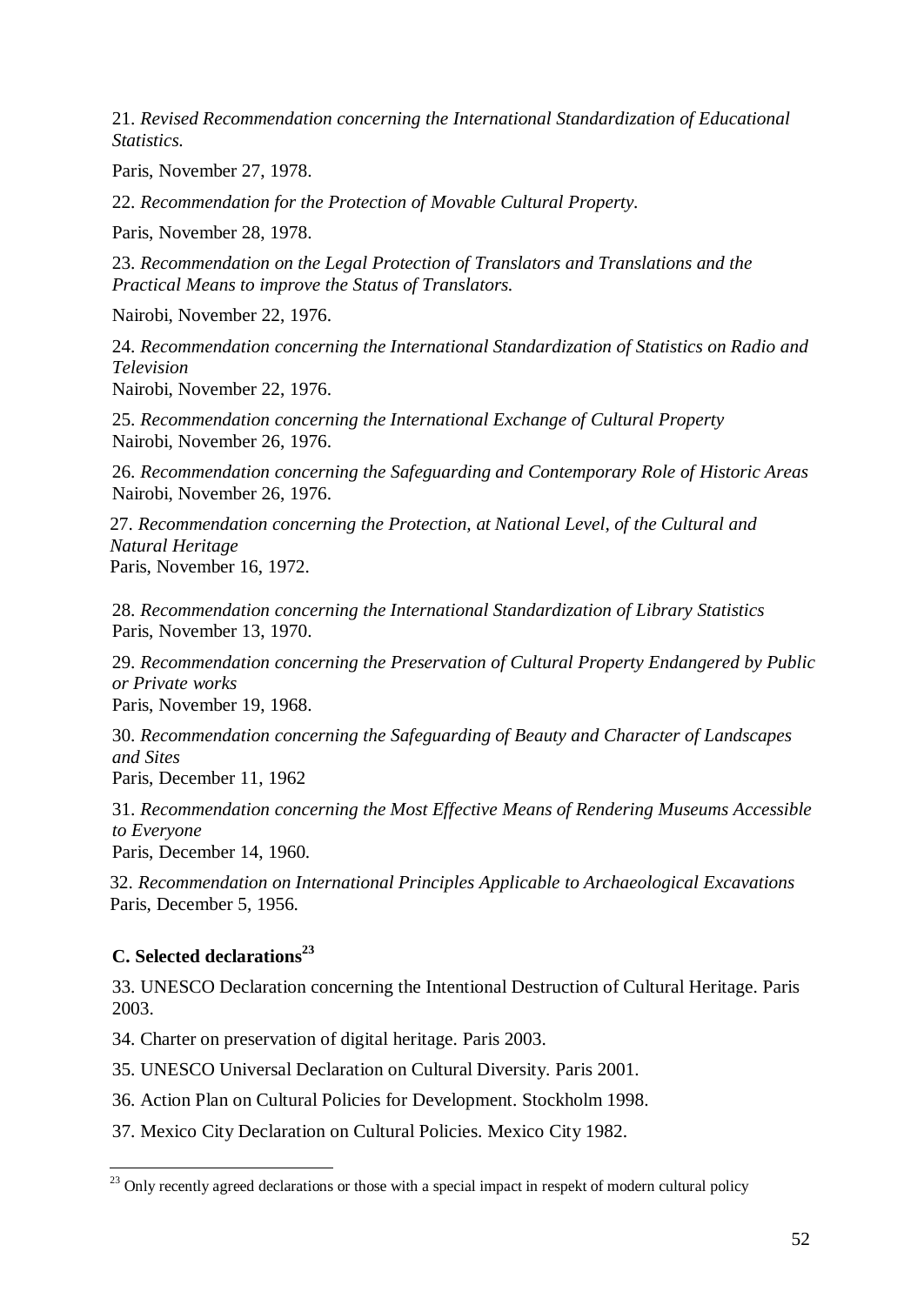#### 38. IFLA/UNESCO Public Library Manifesto 1994

#### **World Intellectual Property Organization (WIPO)**

Berne Convention for the Protection of Literary and Artistic Works of 8 September, 1886 (revised at Paris on July 24, 1971); the Czech Republic signed on 1 January 1993 (former Czechoslovakia on February 22, 1921)

Rome Convention for the Protection of Performers, Producers of Phonograms and Broadcasting Organizations agreed in Rome on October 26, 1961; The Czech Republic signed on January 1, 1993 (former Czechoslovakia on August 14, 1964)

Convention for the Protection of Producers of Phonograms Against Unauthorized Duplication of Their Phonograms of October 29, 1971; The Czech Republic signed on January 1, 1993 (former Czechoslovakia on January 15, 1985)

Brussels Convention Relating to the Distribution of Programme-Carrying Signals Transmitted by Satellite agreed in Brussels on May 21, 1974; The Czech Republic is not part to the convention

WIPO Copyright Treaty (WCT) adopted by the Diplomatic Conference on December 20, 1996 in Geneva; The Czech Republic signed on March 6, 2002

## **World Trade Organization (WTO)**

The TRIPS Agreement is the Annex 1C of the Marrakesh Agreement Establishing the World Trade Organization, signed in Marrakesh, Morocco on 15 April 1994; The Czech Republic signed on 1 January 1996

#### **European Union**

**2004/654/EC**: Council Decision of 27 May 2004 on the European Capital of Culture event for the year 2007

**2004/659/EC**: Council Decision of 27 May 2004 on the European Capital of Culture event for the year 2008

Decision **No 2239/2004/EC** of the European Parliament and of the Council of 17 November 2004 amending Council Decision 1999/784/EC concerning Community participation in the European Audiovisual Observatory

Council Decision **No 2006/234/EC** of 27 February 2006 concerning the conclusion of an agreement between the Community and the Swiss Confederation in the audiovisual field, establishing the terms and conditions for the participation of the Swiss Confederation in the 'MEDIA plus' and 'MEDIA training' Community programmes, and a final act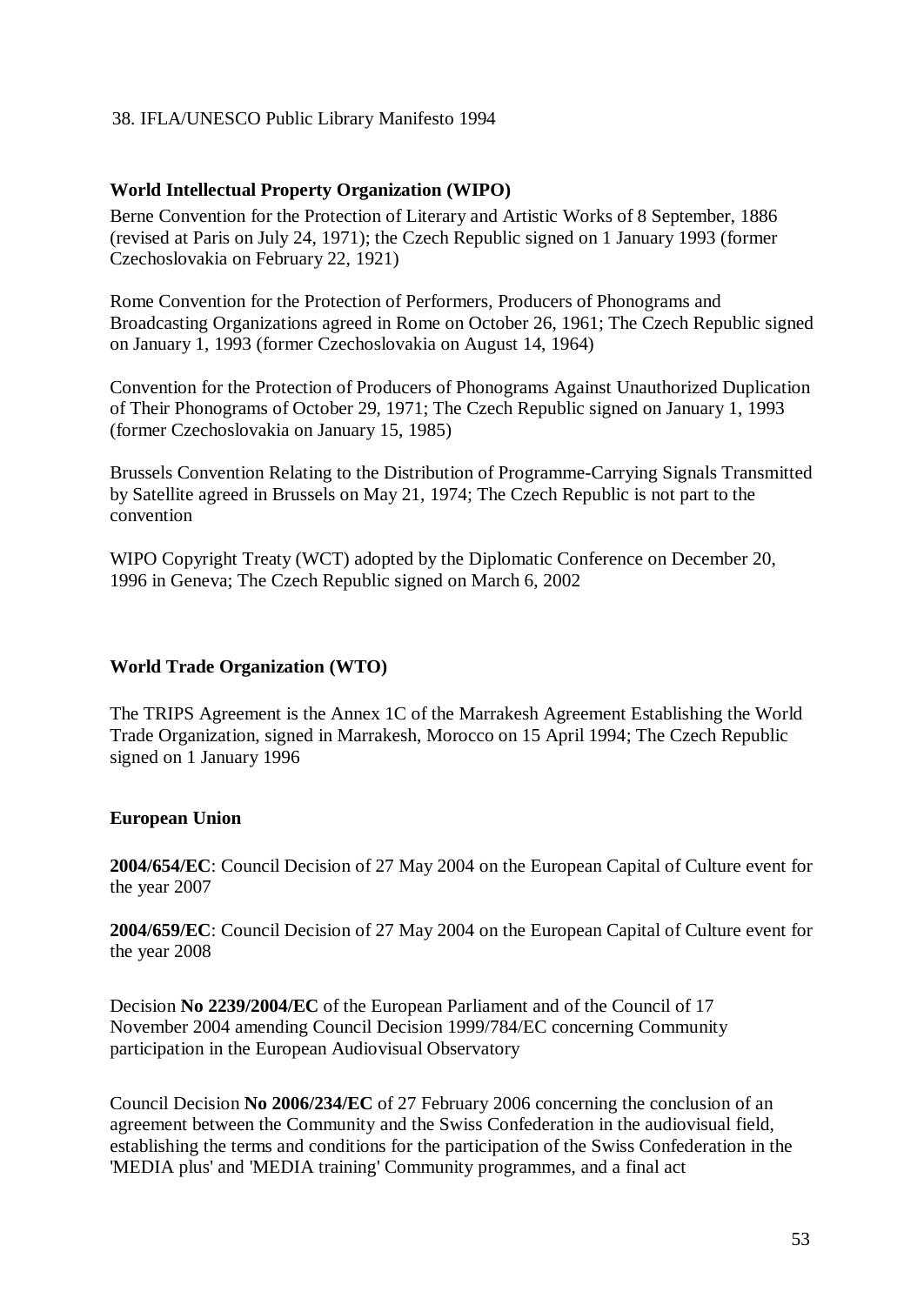Council Decision **No. 2006/515/EC** of 18 May 2006 on the conclusion of the Convention on the Protection and Promotion of the Diversity of Cultural Expressions

Council Decision **No. 2006/796/EC** on the European Capital of Culture event for the year 2010 of 13 November 2006

Decision of the European Parliament and the Council **No. 1622/2006/EC** of 24 October 2006 establishing a Community action for the European Capital of Culture event for the years 2007 to 2019

Decision **No. 1718/2006/EC** of the European Parliament and of the Council of 15 November 2006 concerning the implementation of a programme of support for the European audiovisual sector (MEDIA 2007)

Decision **No. 1855/2006/EC** of the European Parliament and of the Council of 12 December 2006 establishing the Culture Programme (2007 to 2013)

Decision **No. 1983/2006/EC** of the European Parliament and the Council of 18 December 2006 concerning the European Year of Intercultural Dialogue (2008)

Council Decision **No. 2007/324/EC** of 7 May 2007 on the practical and procedural arrangements with a view to the nomination by the Council of the two members of the selection panel and the monitoring and advisory panel for the 'European Capital of Culture' Community action

Council Decision **No. 2007/745/EC** of 28 September 2007 concerning the signature and provisional application of an Agreement between the European Community and the Swiss Confederation in the audio-visual field, establishing the terms and conditions for the participation of the Swiss Confederation in the Community programme MEDIA 2007, and a Final Act

Council Directive **91/250/EEC** of 14 May 1991 on the legal protection of computer programs

Council Directive **92/100/EEC** of 19 November 1992 on rental right and lending right and on certain rights related to copyright in the field of intellectual property

Council Directive **93/83/EEC** of 27 September 1993 on the coordination of certain rules concerning copyright and rights related to copyright applicable to satellite broadcasting and cable retransmission

Council Directive **93/98/EEC** of 29 October 1993 harmonizing the term of protection of copyright and certain related rights

Directive **96/9/ES** of the European Parliament and of the Council of 11 March 1996 on the legal protection of databases

Directive **2001/29/ES** of the European Parliament and of the Council of 22 May 2001 on the harmonisation of certain aspects of copyright and related rights in the information society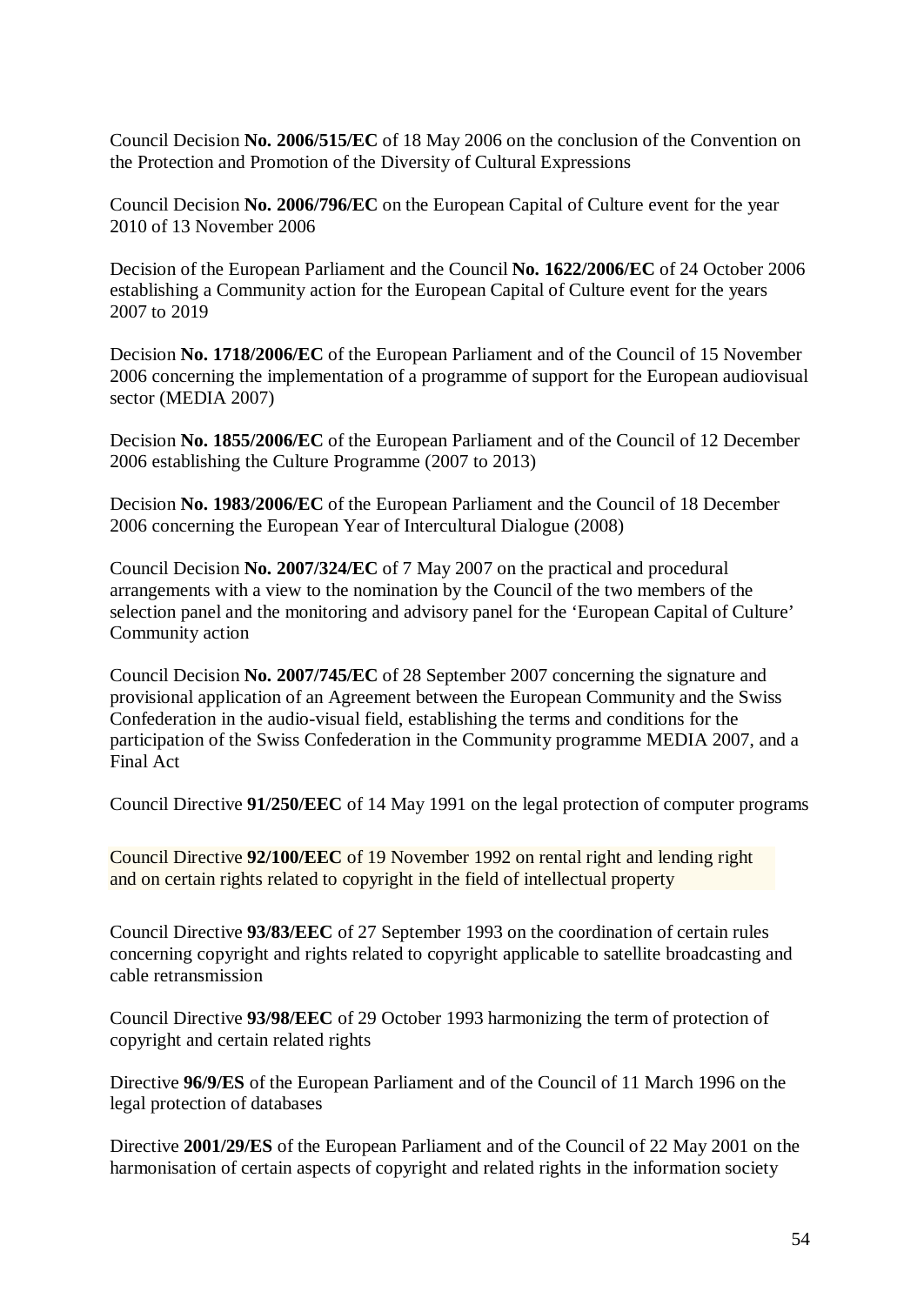Directive **2001/84/EC** of the European Parliament and of the Council of 27 September 2001 on the resale right for the benefit of the author of an original work of art

Directive **2004/48/ES** of the European Parliament and of the Council of 29 April 2001 on the enforcement of intellectual property rights

Directive **2007/65/EC** of the European Parliament and of the Council of 11 December 2007 amending Council Directive 89/552/EEC on the coordination of certain provisions laid down by law, regulation or administrative action in Member States concerning the pursuit of television broadcasting activities

## **Council of Europe**

*European Cultural Convention (ETS No 018)*  Strasbourg, December 19, 1954. The Czech Republic became a part to the Convention on 1 January, 1993 (ČSFR ratified the Convention on May 19, 1990).

*European Convention on Cinematographic Co-Production (ETS No 147)*  Strasbourg, February 24, 1997; No. 26/1997 Coll.

*European Convention on Transfrontier Television (ETS No 132)*  Strasbourg , May 5,1989

*Protocol amending the European Convention on Transfrontier Television*  Strasbourg, October l, 1998; No. 57/2004 Coll.

*Convention for the Protection of the Architectural Heritage of Europe (ETS No 121)*  Granada, October 3, 1985; No. 73/2000 Coll.

*Convention on the Protection of the Archaeological Heritage (revised, ETS No 143)*  La Valetta, January 16, 1992; No. 99/2000 Coll.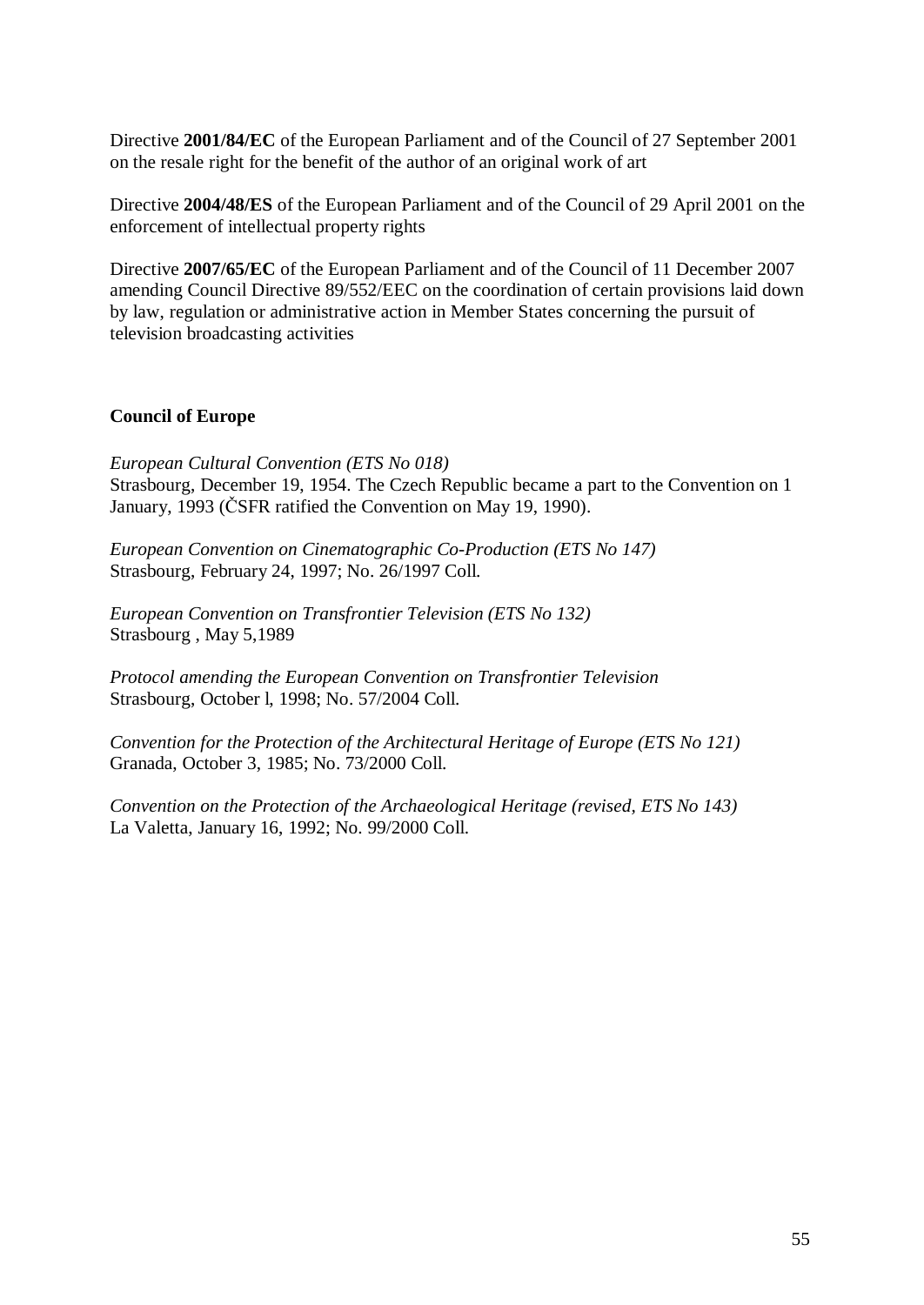# **7. List of legislation relevant to culture in the Czech Republic**

Act on the status of the cultural funds and amending the Act No. 35/1965 Coll. On literary, scientific and artistic works (Copyright Act) as amended by the Act No. 89/1990 Coll. and Act No. 486/1991 Coll.

## **No. 318/1993 Coll.**

Presidential decree No.129 Coll. Of the Czechoslovakia of October 22, 1945, on State Philharmonic Orchestra

#### **No. 129/1945 Coll.**

Act on libraries and the conditions of running public librarian and information services (Library Act) as amended by the Act No. 1/2005 Coll. , Act No. 216/2006 Coll. and Act No. 341/2006 Coll.

#### **No. 257/2001 Coll.**

Act on non-periodical publications as amended by the Act No. 320/2002 Coll.

## **No. 37/1995 Coll.**

Regulation of the Ministry of Culture executing certain statements of the Act No. 37/1995 Coll. , on non-periodical publications as amended by the Act No. 156/2003 Coll.

#### **No. 252/1995 Coll.**

Act on libraries and the conditions of running public librarian and information services (Library Act) as amended by the Act No. 1/2005 Coll.

#### **No. 257/2001 Coll.**

Regulation of the Ministry of Culture for realization of the Act No. 257/2001 Coll. on libraries and the conditions of running public librarian and information services (Library Act) as **No. 88/2002 Coll.** 

Governmental decree stating the rules of granting funds to support libraries, as amended by the Governmental regulation No. 235/2005 Coll.

#### **No. 288/2002 Coll.**

Act of the Czech National Council on state monument preserve , as amended by the Act of the Czech National Council No. 425/1990 Coll., Act Czech National Council No. 242/1992 Coll., Act No. 361/1999 Coll., Act No. 122/2000 Coll., Act No. 132/2000 Coll., Act No. 146/2001 Coll., Act No. 320/2002 Coll., Act No. 18/2004 Coll., Act No. 186/2004 Coll., Act No. 1/2005 Coll., Act No. 3/2005 Coll., and Constitutional Court decision No. 240/2005 Coll., Act No. 186/2006 Coll. and Act No. 203/2006 Coll.

## **No. 20/1987 Coll.**

Parliamentary Act of the Czech Republic

#### **No. 59/1996 Coll.**

Governmental regulation of the Czech Republic on preserved area of the Prague castle **No. 55/1954 Coll.** 

Governmental regulation of the Czechoslovakia on state heritage preserve in the territory of the capital of Prague

## **No. 66/1971 Coll.**

Governmental regulation Czechoslovakia on establishing the historical areas of the towns of Kolín, Plzeň, Brno and Lipník nad Bečvou as monumental preserve s

#### **No. 54/1989 Coll.**

Governmental regulation of the Czech Republic on establishing certain cultural monuments national cultural monuments, as amended by the governmental regulation of the Czech Republic No. 112/1991 Coll. , the governmental regulation of the Czech Republic No. 262/1995 Coll. And the governmental regulation No. 171/1998 Coll.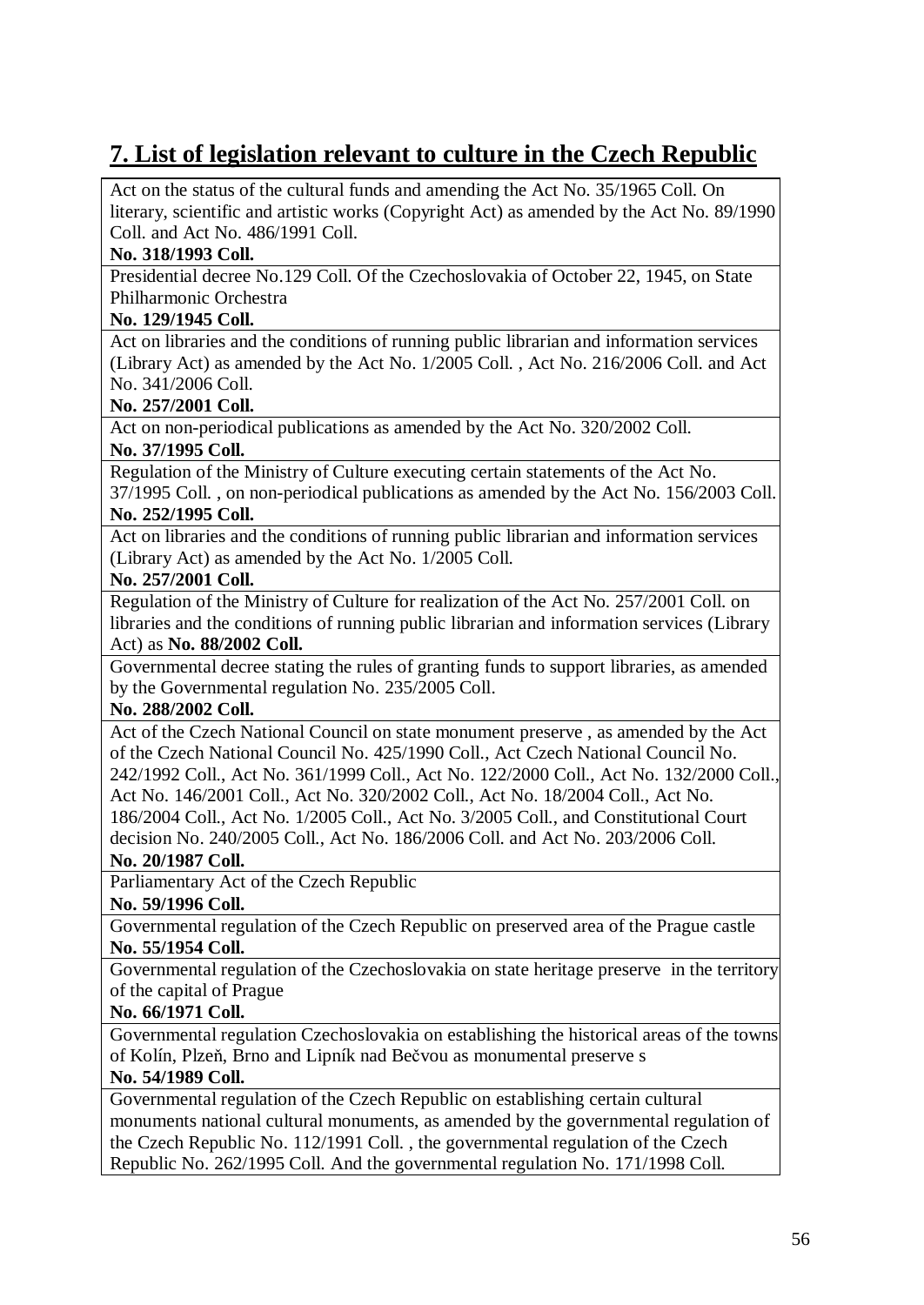## **No. 55/1989 Coll.**

Governmental regulation of the Czech Republic on establishing the cloister of Břevnov the national cultural monument, as amended by the governmental regulation No. 171/1998 Coll.

## **No. 111/1991 Coll.**

Governmental regulation of the Czech Republic on abolition of establishment of certain cultural monuments the national cultural monuments

#### **No. 112/1991 Coll.**

Governmental regulation of the Czech Republic on changing the establishment of certain cultural monuments the national cultural monuments, as amended by the Governmental regulation No. 171/1998 Coll.

#### **No. 404/1992 Coll.**

Governmental regulation of the Czech Republic on establishment the historical area of the town of Františkovy Lázně and the fortress of Terezín the historical monumental preserve

## **No. 443/1992 Coll.**

Governmental regulation on establishment of whole areas of selected towns and municipalities with preserved collections of folk architecture the historical monumental preserve

#### **No. 127/1995 Coll.**

Governmental regulation on establishment and abolition of establishment of certain cultural monuments the national cultural monuments, as amended by the governmental regulation No. 171/1998 Coll. a governmental regulation No. 336/2002 Coll. , a governmental regulation No. 422/2005 Coll.

#### **No. 262/1995 Coll.**

Governmental regulation on terms and conditions of protection of the national cultural monument of the Czech Republic parliamentary seat

#### **No. 182/1996 Coll.**

Governmental regulation o definition of certain cultural monuments and the change and addition of certain legal regulations

#### **No. 171/1998 Coll.**

Governmental regulation on establishment and abolition of establishment of certain cultural monuments the national cultural monuments

#### **No. 147/1999 Coll.**

Regulation Ministry of Culture of the Czechoslovakia executing the Act of the Czech National Council No. 20/1987 Coll. , on state monumental care, as amended by the regulation Ministry of Culture No. 139/1999 Coll. , regulation No. 538/2002 Coll.

## **No. 66/1988 Coll.**

Regulation Ministry of Culture of the Czech Republic on establishment of the Slavkov battlefield area as a historical zone

#### **No. 475/1992 Coll.**

Regulation Ministry of Culture of the Czech Republic on establishment of the historical area of selected towns as historical zones, as amended by the regulation Ministry of Culture No. 251/1995 Coll.

#### **No. 476/1992 Coll.**

Regulation Ministry of Culture on establishment the historical area of selected towns and municipalities and their parts as historical zones

#### **No. 249/1995 Coll.**

Regulation Ministry of Culture on establishment of the historical area of selected towns as historical zones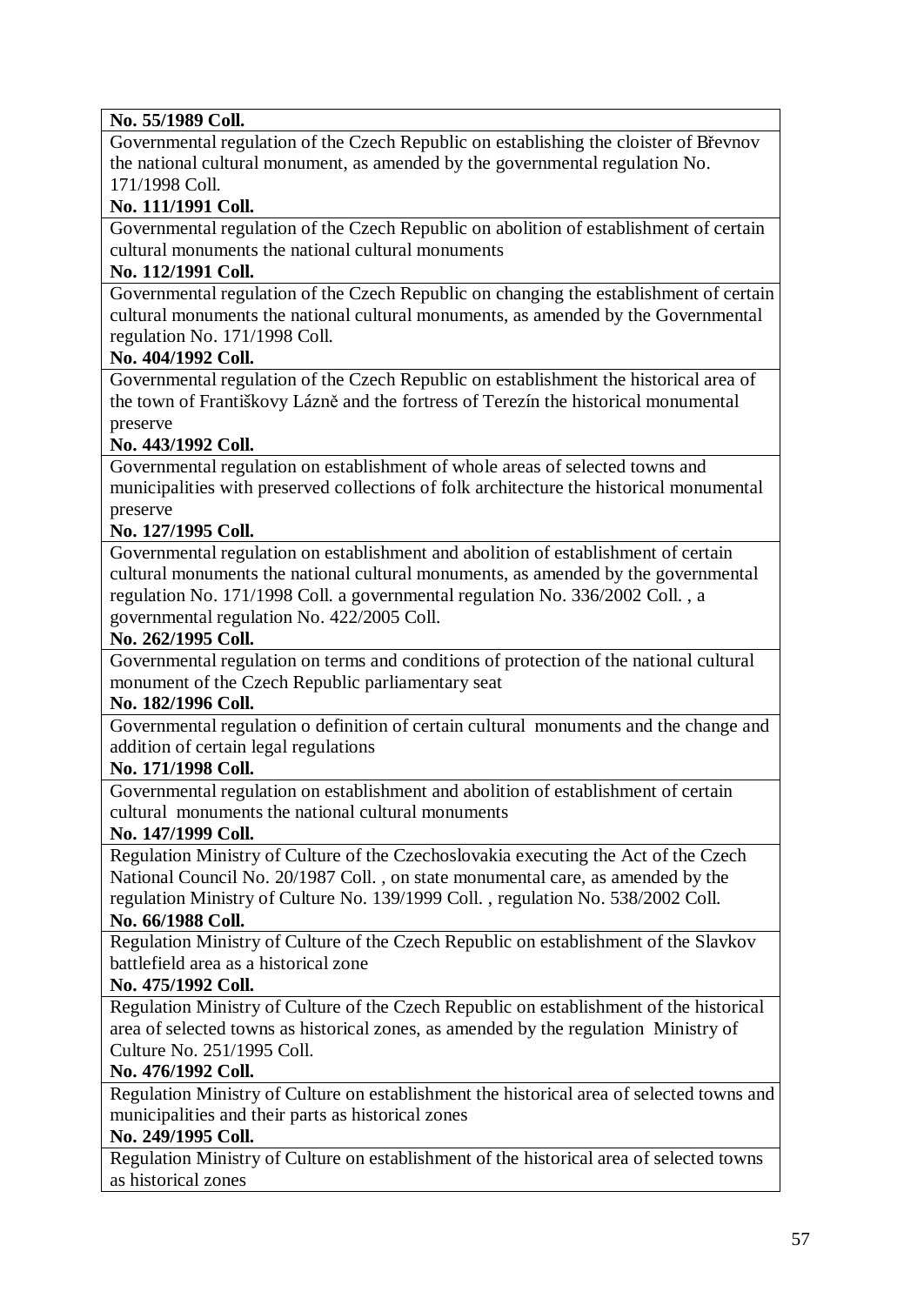## **No. 250/1995 Coll.**

Regulation Ministry of Culture on establishment of selected parts of regions as historical zones, as amended by the regulation No. 158/2002 Coll.

### **No. 208/1996 Coll.**

Governmental regulation o establishment and abolition of establishment of certain cultural monuments the national cultural monuments

#### **No. 132/2001 Coll.**

Regulation Ministry of Culture on establishment of the selected regional parts as historical zones.

## **No. 157/2002 Coll.**

Governmental regulation on establishment and abolition of establishment of certain cultural monuments the national cultural monuments, as amended by the Governmental regulation No. 422/2005 Coll.

#### **No. 337/2002 Coll.**

Regulation on establishment of historical areas in selected towns and municipalities as historical zones and definition of preservation condition

#### **No. 108/2003 Coll.**

Regulation on establishment of historical areas in selected municipalities as historical zones and definition of preservation condition

#### **No. 413/2004 Coll.**

Governmental regulation on establishment Horský Hotel and the television transmitter Ještěd near Liberec and certain other movable cultural monuments as national cultural monuments and on change of other legislation

#### **No. 422/2005 Coll.**

Regulation Ministry of Culture of the Czech Republic on establishment of Lednice-Valtice area in the Southern Moravia a historical zone

#### **No. 484/1992 Coll.**

Act on National Gallery in Prague

## **No. 148/1949 Coll.**

Act on protection of museum collection and change of certain other legislation, as amended by the Act No. 186/2004 Coll., Act No. 483/2004 Coll. And Act No. 203/2006 Coll.

#### **No. 122/2000 Coll.**

Regulation Ministry of Culture executing Act No. 122/2000 Coll. , on protection of museum collection and change of certain other legislation

## **No. 275/2000 Coll.**

Act on sale and export of good of cultural value, as amended by the Act No. 122/2000 Coll. and Act No. 80/2004 Coll.

## **No. 71/1994 Coll.**

Act on repatriation of illegally exported cultural goods, as amended by the Act No. 180/2003 Coll.

## **No. 101/2001 Coll.**

Act on export of certain cultural goods from the tariff territory of the European Communities

## **No. 214/2002 Coll.**

Act on radio and television broadcasting and change of other legislative, as amended by the Act No. 309/2002 Coll. , Act No. 274/2003 Coll. , Act No. 341/2004 Coll. , Act No. 501/2004 Coll. , Act No. 626/2004 Coll. , Act No. 82/2005 Coll. , Act No. 127/2005 Coll., Act No. 348/2005 Coll. , Act No. 235/2006 Coll. and Act No. 304/2007 Coll. **No. 231/2001 Coll.**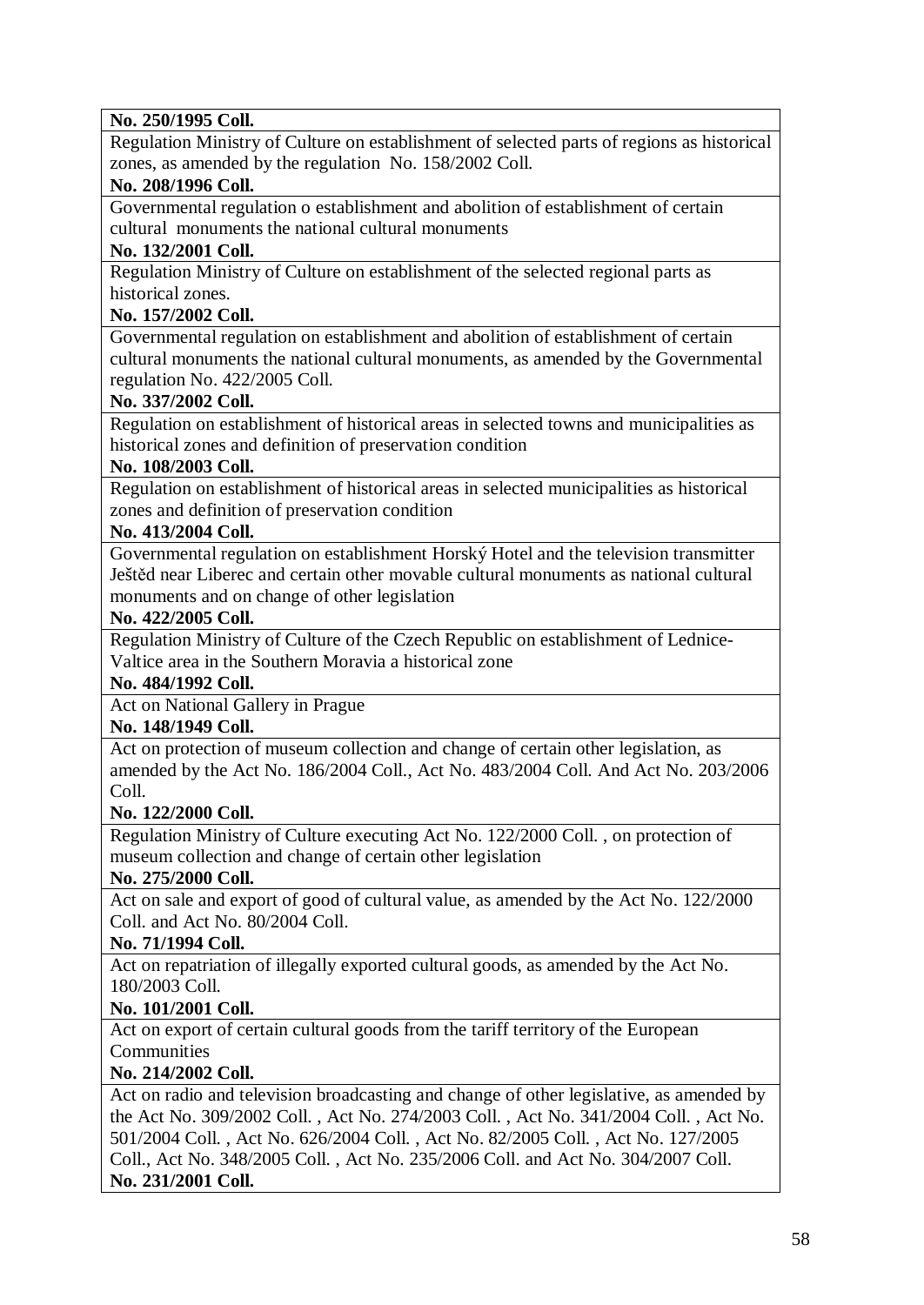Regulation Ministry of Culture issuing a list of significant social activities **No. 233/2001 Coll.** 

Act of the Czech National Council on the Czech television, as amended by the Act of the Czech National Council No. 36/1993 Coll. , Act No. 253/1994 Coll. , Act No. 301/1995 Coll. , Act No. 39/2001 Coll. , Act No. 231/2001 Coll. , Act No. 82/2005 Coll. , Act No. 127/2005 Coll. and No. 304/2007 Coll.

## **No. 483/1991 Coll.**

Act of the Czech National Council on the Czech radio, as amended by the Act of the Czech National Council No. 36/1993 Coll. , Act No. 253/1994 Coll. , Act No. 301/1995 Coll. , Act No. 135/1997 Coll. , Act No. 192/2002 Coll. , Act No. 127/2005 Coll. a Act No. 304/2007 Coll.

## **No. 484/1991 Coll.**

Act of the Czech National Council on the Czech Press Office

## **No. 517/1992 Coll.**

Act on abolition of the Czechoslovakian radio, the Czechoslovakian television and Czechoslovakian Press Office

## **No. 597/1992 Coll.**

Act of the Czech National Council on certain regulations in the area of radio and television broadcasting

## **No. 36/1993 Coll.**

Act on radio and television charges and amendment of certain regulations, as amended by the Act No. 235/2006 Coll. and Act No. 112/2006 Coll.

#### **No. 348/2005 Coll.**

Regulation Ministry of Culture on broadcasting competence regarding 35 mm films **No. 121/1954 Ú. l.**

Act on certain terms of production, promotion and archiving of audio-visual artworks, on amendment and addition of certain legal regulations, as amended by the Act No. 40/1995 Coll. , Act No. 121/2000 Coll. , Act No. 132/2000 Coll. , Act No. 499/2004 Coll., Act No. 249/2006 Coll., Act No. 235/2006 Coll. and Act No. 112/2006 Coll.

## **No. 273/1993 Coll.**

Act on rights and responsibilities of publishing periodical press and amendment of certain other regulations (Press law), as amended by the Act No. 302/2000 Coll. and Act No. 320/2002 Coll.

## **No. 46/2000 Coll.**

Act on copyright and related rights and change of certain regulations (Copyright Act), as amended by the Act No. 81/2005 Coll. , Act No. 61/2006 Coll. , Act No. 186/2006 Coll. , Act No. 216/2006 Coll. and Act No. 168/2008 Coll.

## **No. 121/2000 Coll.**

Act on mass administration of copyright and related rights and amendment and addition of certain other regulations, as amended by the Act No. 121/2000 Coll.

## **No. 237/1995 Coll.**

Regulation abolishing certain regulations of the Ministry of Culture

## **No. 386/2000 Coll.**

Regulation establishing types of copy production devices, the types of blank records and the amount of lump fees.

## **No. 488/2006 Coll.**

Act of the Czech National Council on State cultural fund of the Czech Republic, as amended by the Act No. 482/2004 Coll. and Act No. 342/2006 Coll.

## **No. 239/1992 Coll.**

Act of the Czech National Council on the State Fund for the Support and Development of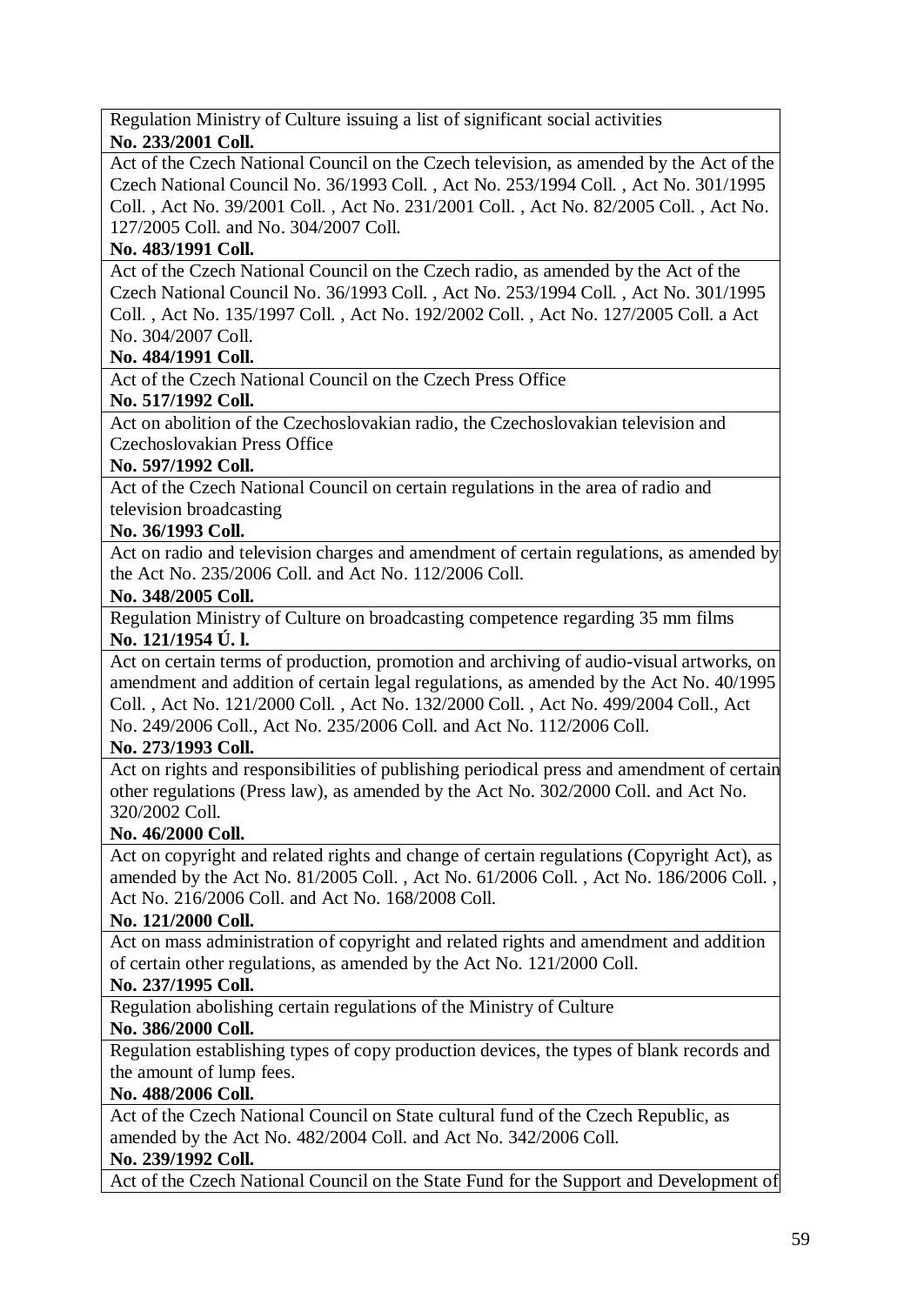the Czech Cinematography, as amended by the Act No. 273/1993 Coll. a Act No. 482/2004 Coll. and Act No. 342/2006 Coll.

#### **No. 241/1992 Coll.**

Act of the Czech National Council on establishing the Ministries and other Central Administration Bodies of the Czechoslovakia, as amended

### **No. 2/1969 Coll.**

Act on certain kinds of cultural support and amendment of related regulations **No. 203/2006 Coll.** 

Act of the Czech National Council abolishing certain legislation in the cultural area **No. 165/1992 Coll.** 

Governmental regulation on awards in the cultural area presented by the Ministry of Culture, as amended by the Governmental regulation No. 98/2006 Coll.

**No. 5/2003 Coll.** 

Act **No. 106/1999 Coll.** , concerning free access to information

Governmental regulation **No. 364/1999 Coll.** , regulating cooperation of the state administration bodies with municipalities at ensuring the responsibilities according to the Act No. **106/1999 Coll.** , concerning free access to information

Governmental decree **No. 875/2000** of September 6, 2000 on Methodical regulation regarding harmonization of public administration bodies procedures while ensuring the rights of physical and legal bodies concerning free access to information according to the Act No. **106/1999 Coll.** 

Governmental decree **No. 571** of June 11, 2003 on the Concept of effective care for traditional folk culture

Act **No. 365/2000 Coll.** , on information systems of the public administration and amendment of other regulations

Information of the Ministry of Foreign Affairs **No. 26/2000 Coll.** On adopting the European Convention on Film Production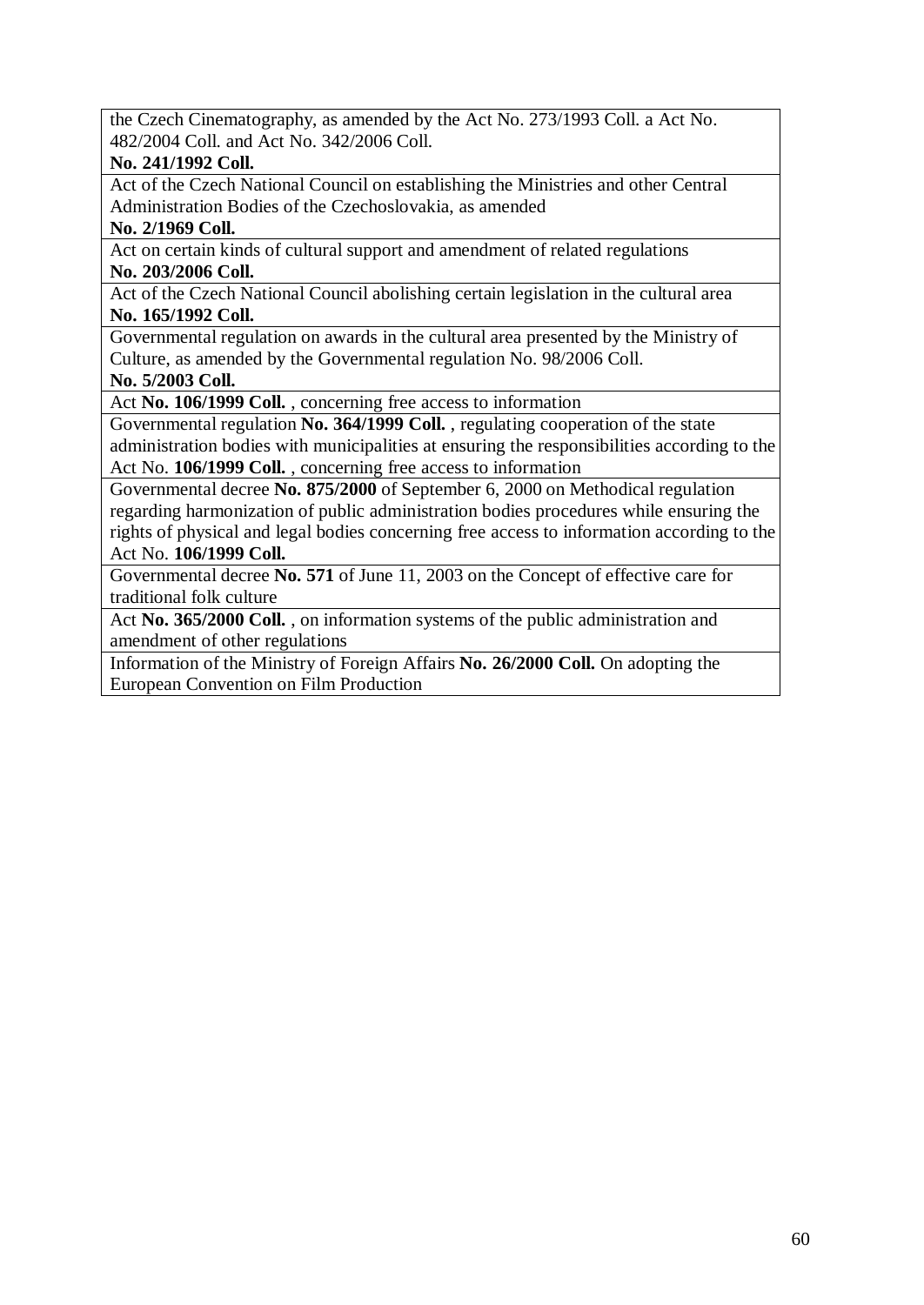| <b>Name of</b>   |                                                          |                                                                                             |                                                                                                                                                                                  |                                                                                                                                                                    |
|------------------|----------------------------------------------------------|---------------------------------------------------------------------------------------------|----------------------------------------------------------------------------------------------------------------------------------------------------------------------------------|--------------------------------------------------------------------------------------------------------------------------------------------------------------------|
| <b>ROP</b>       | <b>Priority axis</b>                                     | <b>Intervention area</b>                                                                    | <b>Activity</b>                                                                                                                                                                  | <b>Support beneficiaries</b>                                                                                                                                       |
| <b>Southwest</b> | 2: Stabilization and<br>urban and country<br>development | 2.1: Integrated projects of<br>development centres                                          | Development, reconstruction and equipment of civid companies, physical entities, churches,<br>amenities, cultural and leisure time objects                                       | Plzeň, České Budějovice, regions, region-<br>founded organizations, NGO, commercial<br>schools, educational institutions and others                                |
|                  |                                                          | 2.2: Development projects<br>of local centres                                               | Development, reconstruction and equipment of civid Municipalities, organizations founded by<br>amenities, cultural and leisure time objects,<br>community life and public sector | municipalities, voluntary communal<br>associations                                                                                                                 |
|                  |                                                          | 2.3: Revitalization of town<br>and municipal quarters                                       | Development, reconstruction and equipment of civid Municipalities, organizations founded by<br>amenities, cultural and leisure time objects,<br>community life and public sector | municipalities, voluntary communal<br>associations                                                                                                                 |
|                  |                                                          |                                                                                             |                                                                                                                                                                                  | Region, municipalities, voluntary communal<br>associations, region-founded and managed<br>organizations, NGO, commercial companies,                                |
|                  | 3: Development of                                        | 3.1: Development of                                                                         | Development and reconstruction of cultural                                                                                                                                       | physical entities, interest groups of legal                                                                                                                        |
|                  | tourism                                                  | tourism infrastructure                                                                      | facilities for the purposes of tourism                                                                                                                                           | entities                                                                                                                                                           |
|                  |                                                          |                                                                                             | Building reconstruction of cultural, historical and                                                                                                                              |                                                                                                                                                                    |
|                  |                                                          |                                                                                             | technical monuments; complex infrastructure<br>renovation or changes of public areas in the                                                                                      |                                                                                                                                                                    |
|                  |                                                          |                                                                                             | historical conservation areas; building of                                                                                                                                       |                                                                                                                                                                    |
|                  |                                                          |                                                                                             | accompanying information systems and marking                                                                                                                                     | Regions, municipalities, voluntary communal                                                                                                                        |
|                  |                                                          | 3.2: Revitalization of                                                                      | historical preservation areas and objects; restoration                                                                                                                           | associations, region-founded and managed                                                                                                                           |
|                  |                                                          | monuments and utilization                                                                   | of movable cultural monuments; equipping and                                                                                                                                     | organizations, NGO, commercial companies,                                                                                                                          |
|                  |                                                          | of cultural heritage to                                                                     | supporting new utilization of preserved historical                                                                                                                               | physical entities, interest groups of legal                                                                                                                        |
|                  |                                                          | support tourism                                                                             | objects                                                                                                                                                                          | entities                                                                                                                                                           |
|                  |                                                          | 1.2: Support of                                                                             |                                                                                                                                                                                  | Regions, region-founded organizations,<br>municipalities, municipality-founded and                                                                                 |
|                  |                                                          | revitalization and                                                                          | Development, reconstruction and equipment of civid managed organizations, voluntary communal                                                                                     |                                                                                                                                                                    |
|                  | 1: Regeneration and                                      | regeneration of the middle                                                                  | facilities, cultural and leisure time objects,                                                                                                                                   | associations, NGO, schools and other                                                                                                                               |
| <b>Northwest</b> | urban development                                        | and small size cities                                                                       | community life and public sector                                                                                                                                                 | educational institutions                                                                                                                                           |
|                  |                                                          | 2.1: Creating capacity for                                                                  |                                                                                                                                                                                  |                                                                                                                                                                    |
|                  |                                                          |                                                                                             |                                                                                                                                                                                  |                                                                                                                                                                    |
|                  |                                                          |                                                                                             |                                                                                                                                                                                  |                                                                                                                                                                    |
|                  |                                                          |                                                                                             |                                                                                                                                                                                  |                                                                                                                                                                    |
|                  | 2: Integrated support<br>of local development            | local development,<br>providing information and<br>raising awareness of the<br>wider public | Providing information and communication materials<br>and media for local public as well as the foreigners<br>in relation to culture.                                             | Regions, municipalities, municipality-founded<br>and managed organizations, voluntary<br>communal associations, NGO, schools and<br>other educational institutions |

# **8. Summary of cultural support in regional operational programmes (ROPs)**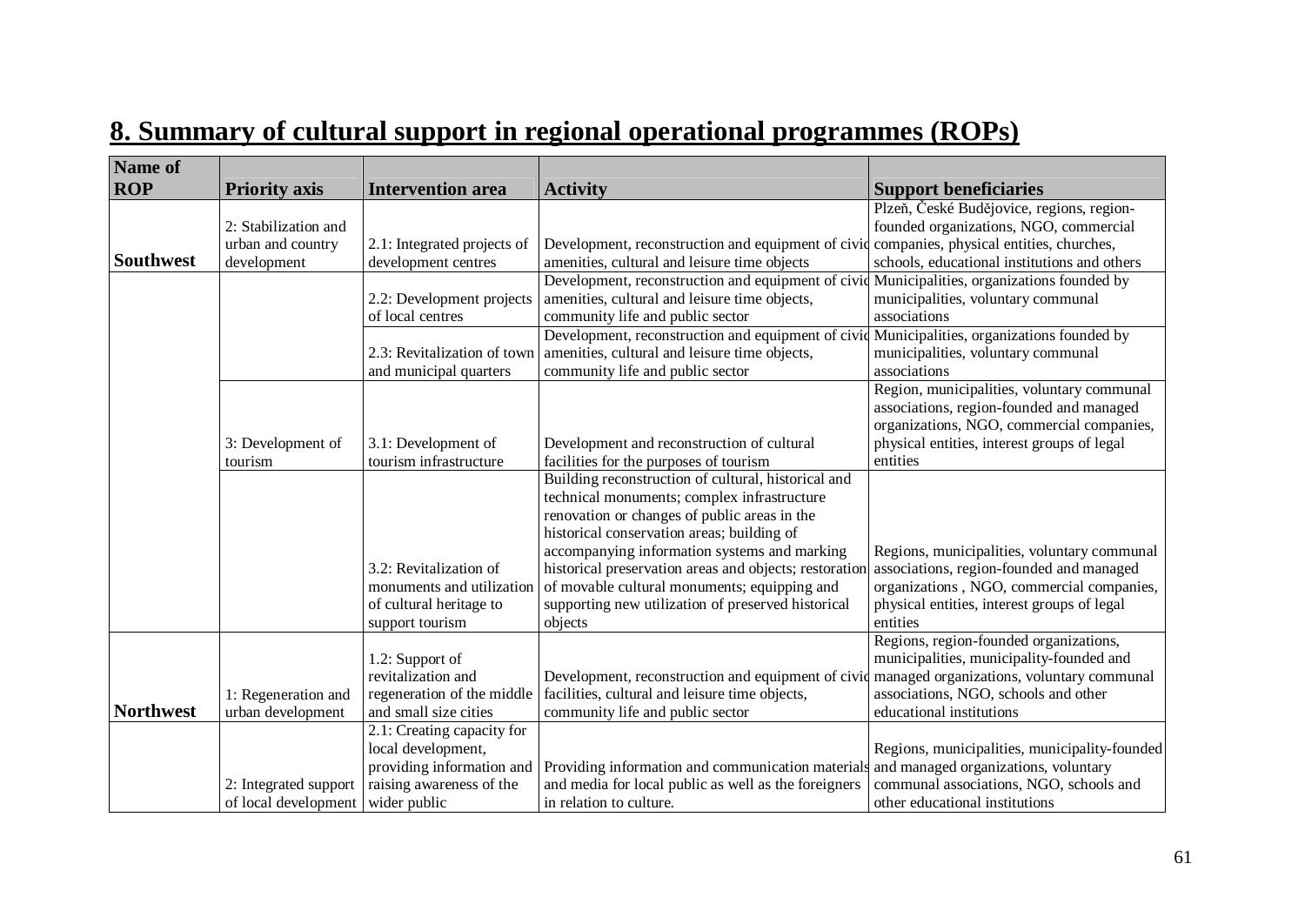|                  |                                                          | 2.2: Investment to enhance<br>physical infrastructure                                                               | Building, reconstruction and equipment of civil<br>facilities, community cultural objects;<br>reconstruction of historical and cultural monuments<br>(without connection to tourism) | Regions, municipalities, municipality-founded<br>and managed organizations, voluntary<br>communal associations, NGO, schools and<br>other educational institutions.                                                                         |
|------------------|----------------------------------------------------------|---------------------------------------------------------------------------------------------------------------------|--------------------------------------------------------------------------------------------------------------------------------------------------------------------------------------|---------------------------------------------------------------------------------------------------------------------------------------------------------------------------------------------------------------------------------------------|
|                  | 4: Sustainable<br>development of<br>tourism              | 4.1: Construction and<br>further development of<br>attractive places and<br>infrastructure in the Czech<br>Republic | Revitalization of cultural, technical and industrial<br>monuments for utilization in tourism (for example<br>observatories, museums, expositions, galleries,<br>information centres) | Regions, municipalities, region-founded or<br>municipality-founded and managed<br>organizations, voluntary communal<br>associations, NGO, the Economic Chamber<br>and its units, interest groups of legal entities,<br>entrepreneurs.       |
| <b>Southeast</b> | 2: Sustainable<br>development                            | 2.1: Development of<br>infrastructure for the<br>whole of the republic                                              | Development of infrastructure for cultural tourism,<br>technical evaluation and making cultural<br>monuments of historical importance accessible                                     | Municipalities, communal unions, region,<br>NGO, region-founded or municipality-founded<br>organizations, legal entities with participation<br>of local government, small and middle sized<br>entrepreneurs.                                |
|                  |                                                          | 2.2: Development of<br>tourism services                                                                             | Cultural actions with a long-term importance and<br>significant regional impact                                                                                                      | Municipalities, communal unions, region,<br>NGO, region-founded or municipality-founded<br>organizations, legal entities with participation<br>of local government, small and middle sized<br>entrepreneurs.                                |
|                  | 3: Sustainable<br>development of city<br>and urban areas | 3.2: Development of<br>regional centres                                                                             | Development and technical evaluation of cultural<br>objects                                                                                                                          | Třebíč, Znojmo, Hodonín, Břeclav, Havlíčkův<br>Brod, Žďár nad Sázavou, Vyškov, Blansko and<br>Pelhřimov: municipalities, municipality-<br>founded organizations, NGO, educational<br>institutions, small and middle sized<br>entrepreneurs. |
|                  |                                                          | 3.3: Development and<br>stabilization of countryside<br>houses                                                      | Building infrastructure for cultural and leisure time<br>activities                                                                                                                  | Municipalities of above 500 inhabitants,<br>municipality-founded organizations,<br>communal unions, NGO, educational<br>institutions, small and middle sized<br>entrepreneurs.                                                              |
| <b>Northeast</b> | 2: Urban and country<br>areas development                | 2.1: Development of<br>regional centres                                                                             | Regeneration and revitalization of registered<br>historical, cultural and technical monuments                                                                                        | Regions, specified municipalities,<br>municipality-founded or region-founded<br>organizations, NGO, Economic Chamber and<br>its units<br>Regions, specified municipalities, region-                                                         |
|                  |                                                          | 2.2: Urban development                                                                                              | Regeneration and revitalization of registered<br>historical, cultural and technical monuments                                                                                        | founded or municipality-founded<br>organizations, NGO, Economic Chamber and<br>its units, interest groups of legal entities                                                                                                                 |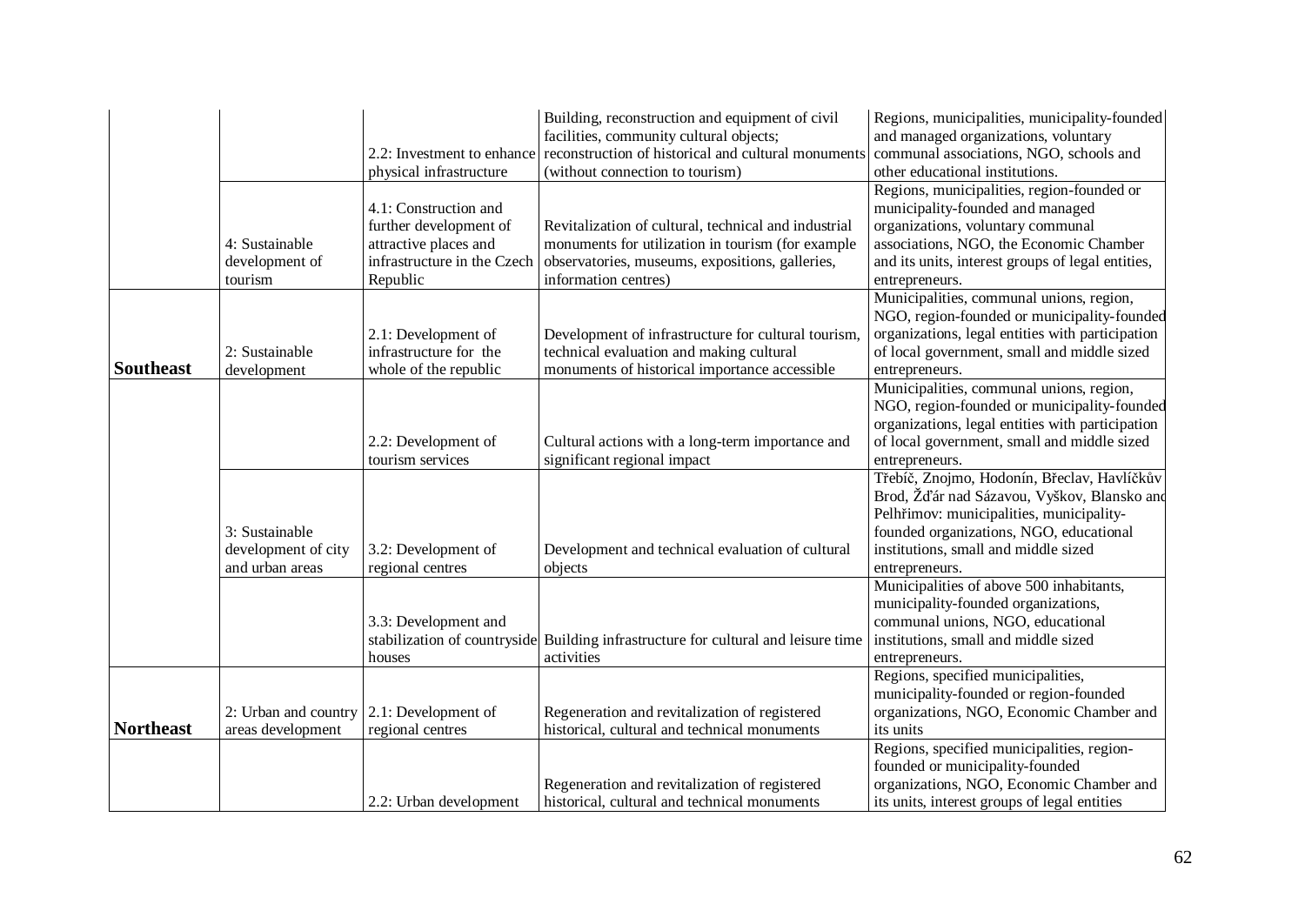|                |                                                           | 2.3: Countryside<br>development                                                                 | Regeneration and revitalization of registered<br>historical, cultural and technical monuments                                                                                                                 | Regions, municipalities 500 - 5 000<br>inhabitants, region-founded or municipality-<br>founded organizations, NGO, Economic<br>Chamber and its units, interest groups of legal<br>entities                                                                                  |
|----------------|-----------------------------------------------------------|-------------------------------------------------------------------------------------------------|---------------------------------------------------------------------------------------------------------------------------------------------------------------------------------------------------------------|-----------------------------------------------------------------------------------------------------------------------------------------------------------------------------------------------------------------------------------------------------------------------------|
|                |                                                           | 3.1: Development of basic<br>infrastructure and<br>accompanying activities in                   | Revitalization of cultural, historical and technical<br>monuments with an immediate relation to<br>development of tourism in a region and other forms municipality-founded organizations, NGO,                | Regions, municipalities, region-founded or                                                                                                                                                                                                                                  |
|                | 3: Tourism                                                | the Czech Republic<br>2.1: Business                                                             | of their careful utilization                                                                                                                                                                                  | interest groups of legal entities, entrepreneurs                                                                                                                                                                                                                            |
| <b>Central</b> |                                                           | infrastructure and tourism                                                                      | Building, reconstruction and revitalization of objects<br>such as outdoor museums and others.                                                                                                                 |                                                                                                                                                                                                                                                                             |
| <b>Bohemia</b> | 2: Tourism                                                | services                                                                                        |                                                                                                                                                                                                               |                                                                                                                                                                                                                                                                             |
|                |                                                           | 2.2: Public infrastructure                                                                      | Reconstruction and revitalization of cultural<br>monuments of regional significance in purpose to<br>their utilization for tourism including the following<br>infrastructure (for example museum, information | entrepreneurs<br>Regions, municipalities, region-founded or<br>municipality-founded organizations, voluntary<br>communal associations, NGO, interest groups<br>of legal entities, Economic Chamber and its                                                                  |
|                |                                                           | and tourism services                                                                            | centres, accommodation);                                                                                                                                                                                      | units, public research institutions                                                                                                                                                                                                                                         |
|                |                                                           | 2.3: Promotion and<br>management of touristic<br>destinations in the Central<br>Bohemian region | Establishment and promotion of regular cultural<br>actions of a regional character with a significant<br>impact on the development in the CR                                                                  | Regions, municipalities, region-founded or<br>municipality-founded organizations, voluntary<br>communal associations, NGO, interest groups<br>of legal entities, Economic Chamber and its<br>units, public research institutions                                            |
|                | 3: Integrated regional 3.1: Development of<br>development | regional centres                                                                                | Investment into facilities such as libraries, multi-<br>purpose cultural halls, theatres, museums, cinemas,<br>exhibition spaces etc.                                                                         | Kladno, Mladá Boleslav and organizations<br>founded by the cities, region-founded<br>organizations, NGO, Economic Chamber and<br>its units, entrepreneurs                                                                                                                   |
|                |                                                           | 3.2: Urban development                                                                          | Investment into facilities such as libraries, multi-<br>purpose cultural halls, theatres, museums, cinemas,<br>exhibition spaces etc.                                                                         | Municipalities with extended sphere of<br>authority, municipalities of above 5 000<br>inhabitants, municipality-founded<br>organizations, region and region-founded<br>organizations, NGO, Economic Chamber and<br>its units, entrepreneurs, physical and legal<br>entities |
|                |                                                           | 3.3: Countryside<br>development                                                                 | Investment into facilities such as libraries, multi-<br>purpose cultural halls, theatres, museums, cinemas,<br>exhibition spaces etc.                                                                         | Municipalities of 5 000 inhabitants,<br>municipality-founded and managed<br>organizations, region and region-founded and<br>managed organizations, voluntary communal<br>associations, NGO, Economic Chamber and its<br>units, entrepreneurs                                |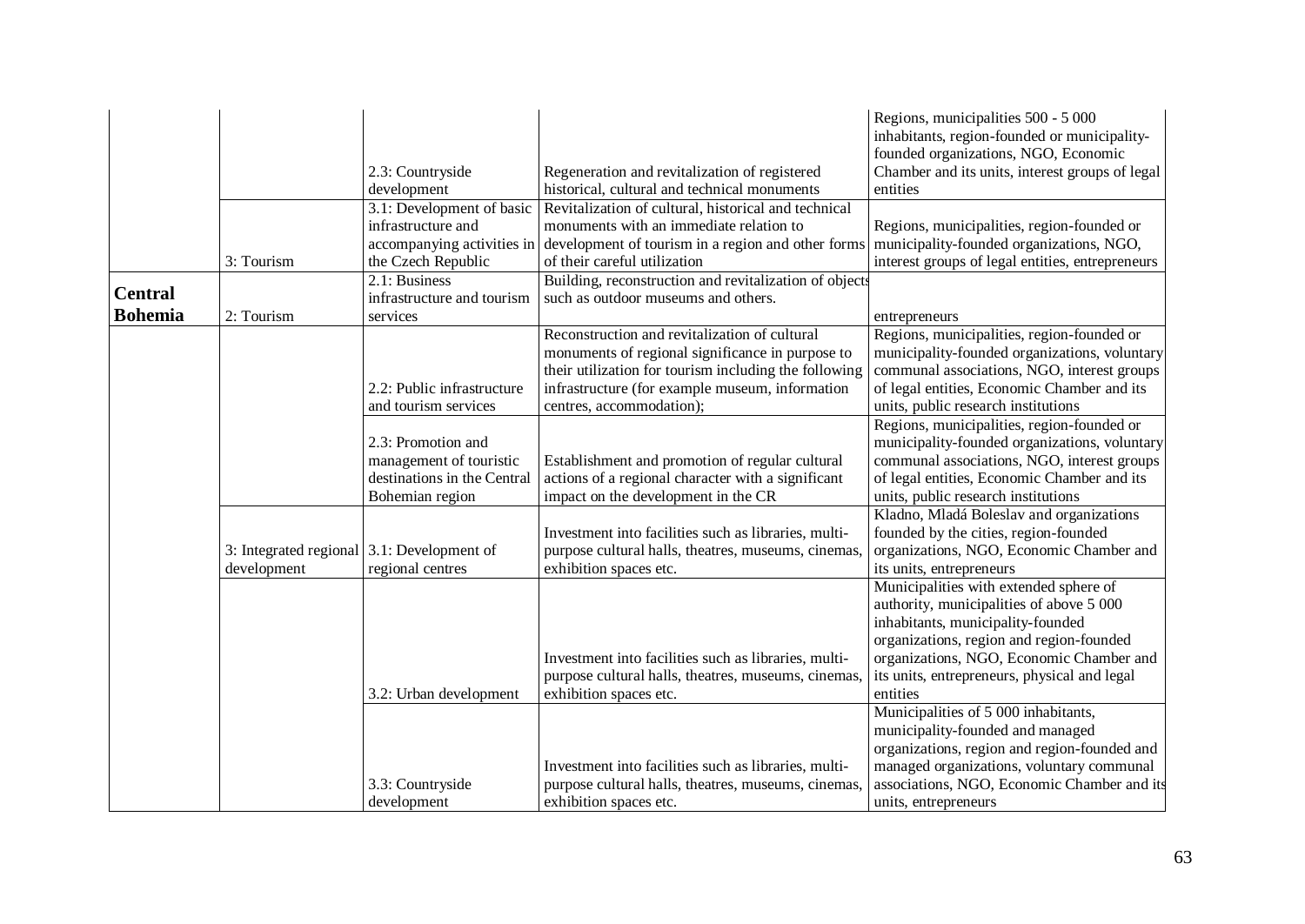|                |                                    |                           | Revitalization and development of cultural,                                                    |                                                |
|----------------|------------------------------------|---------------------------|------------------------------------------------------------------------------------------------|------------------------------------------------|
|                |                                    |                           | technical attractions, industrial monuments and                                                |                                                |
|                |                                    |                           | cultural heritage for their utilization as touristic                                           |                                                |
|                |                                    |                           | attractions; targeted support of selected objects or                                           | Region and region-founded organizations,       |
|                |                                    |                           | locations during the formal procedure of requesting                                            | municipalities, voluntary communal             |
|                |                                    |                           | a listing in UNESCO; support of building or                                                    | associations a organizations founded and       |
|                | Moravia and 2: Regional prosperity |                           | reconstruction of an appropriate infrastructure of the managed by municipalities and voluntary |                                                |
| <b>Silesia</b> | support                            | 2.2: Tourism development  | objects / places of interest                                                                   | communal unions, NGO, companies                |
|                |                                    |                           | Regeneration of historical monuments, especially in                                            |                                                |
|                |                                    |                           | the city centres and other locations; active cultural                                          |                                                |
|                |                                    |                           | policy; quality enhancement and enlargement of                                                 |                                                |
|                |                                    | 3.1: Development regional | cultural and leisure time background and conditions,                                           | Municipalities, organizations founded and      |
|                |                                    | poles, 3.2: Sub regional  | supporting the inhabitants' coherence with the                                                 | managed by municipalities, NGO, and            |
|                | 3: Urban development               | centres                   | location                                                                                       | regional-founded organizations                 |
|                |                                    |                           | Restoration, reconstruction, modernization and                                                 |                                                |
|                |                                    |                           | aesthetical enhancement of country cultural                                                    |                                                |
|                |                                    |                           | heritage, enhancement of places of interest                                                    |                                                |
|                |                                    |                           | (preservation of folk historical architecture,                                                 | Municipalities and towns of 500 to 10 000      |
|                |                                    |                           | traditional crafts etc.), expanding cultural and                                               | inhabitants, voluntary communal associations,  |
|                |                                    |                           | leisure time facilities and activities – support of                                            | communal unions, municipality-founded and      |
|                |                                    |                           | reconstruction or development of mainly                                                        | managed organizations, towns of 500 to 10      |
|                | 4: Countryside                     | 4.1: Countryside          | multipurpose facilities and areas usable for                                                   | 000 inhabitants, NGO, interest groups of legal |
|                | development                        | development               | inhabitant's cultural activities                                                               | entities                                       |
|                |                                    |                           | Infrastructure for providing interest and leisure time                                         |                                                |
|                |                                    |                           | activities including cultural and multifunctional                                              |                                                |
| <b>Central</b> | 2: Integrated                      |                           | facilities (modernization, renovation or developmen                                            |                                                |
|                | development and                    | 2.1: Development of       | of cultural and multifunctional facilities in purpose                                          |                                                |
| Moravia        | regional restoration               | regional centres          | of active utilization of leisure time)                                                         | Olomouc, Zlín                                  |
|                |                                    |                           | Infrastructure for providing interest and leisure time                                         |                                                |
|                |                                    |                           | activities including cultural and multifunctional                                              |                                                |
|                |                                    |                           | facilities (modernization, renovations or                                                      | Regions, municipalities, voluntary communal    |
|                |                                    |                           | development of cultural and multifunctional                                                    | associations, region-founded or municipality-  |
|                |                                    |                           | facilities in purpose of active utilization of leisure                                         | founded organizations, NGO, historical         |
|                |                                    | 2.2: Urban development    | time)                                                                                          | monument owners                                |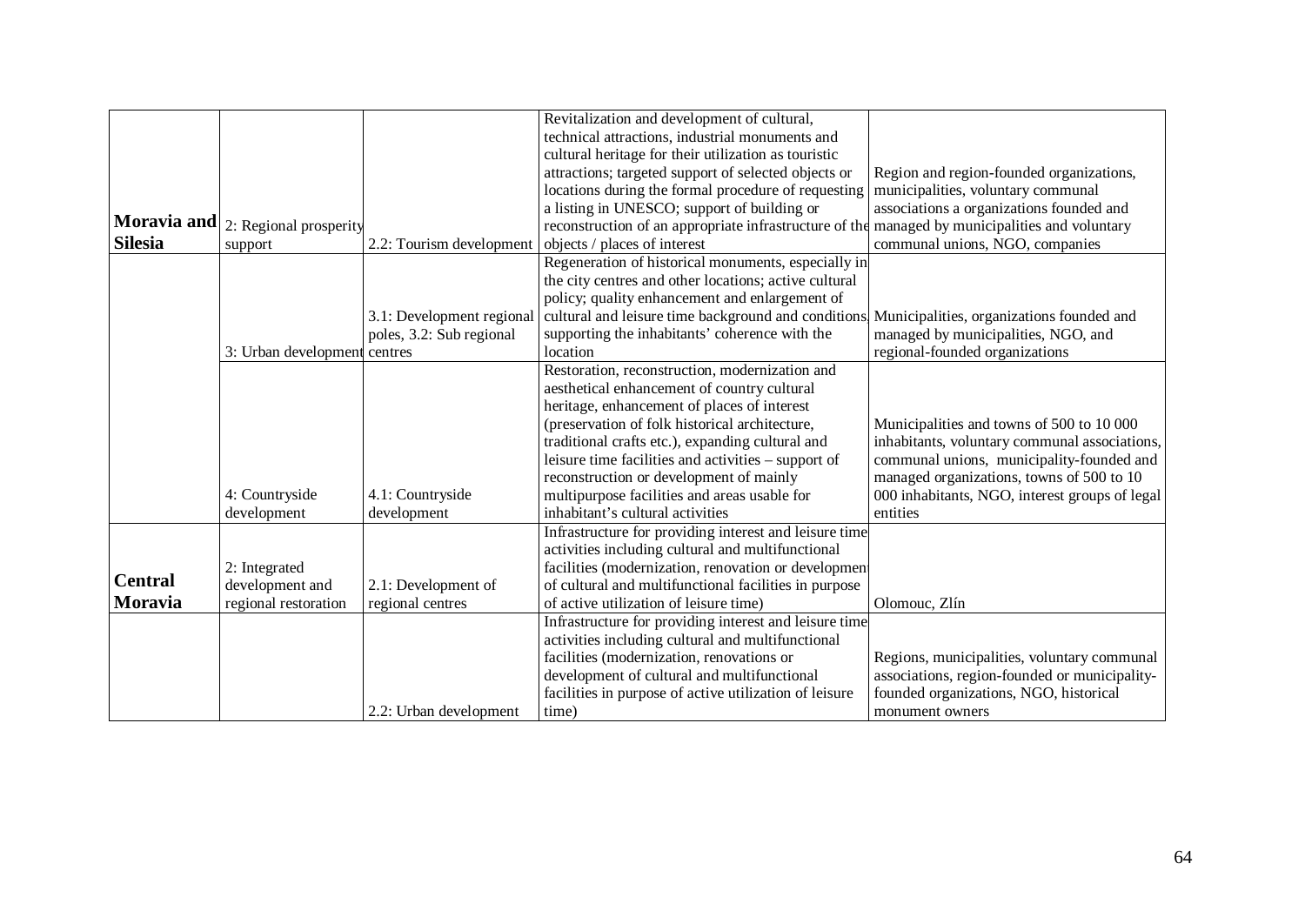|            |                            | Infrastructure for providing interest and leisure time   |                                                |
|------------|----------------------------|----------------------------------------------------------|------------------------------------------------|
|            |                            | activities including cultural and multifunctional        | Regions, municipalities (500 - 5 000           |
|            |                            | facilities (modernization, renovations or                | inhabitants), voluntary communal associations, |
|            |                            | development of cultural and multifunctional              | region-founded or municipality-founded         |
|            | 2.3: Countryside           | facilities in purpose of active utilization of leisure   | organizations, NGO, historical monument        |
|            | development                | time)                                                    | owners                                         |
|            |                            | Development and restoration of infrastructure for        |                                                |
|            |                            | active and cultural exploration forms of tourism         |                                                |
|            |                            | (cultural attractions or objects in connection to folk   |                                                |
|            |                            | habits, folk-lore, crafts, infrastructure and facilities |                                                |
|            |                            | for important cultural-social happenings etc.),          |                                                |
|            |                            | renovations of cultural or technical monuments or        |                                                |
|            |                            | cultural attractions for tourism purposes including      |                                                |
|            |                            | tie-in infrastructure (architecturally valuable objects, |                                                |
|            |                            | traditional cultural monuments, folk architecture        |                                                |
|            |                            | objects, castles, strongholds, ruins, forts, technical   |                                                |
|            |                            | monuments, museums, outdoor museums, etc.) An            |                                                |
|            |                            | example of future utilization: historical exhibitions    | Regions, voluntary associations, interest      |
|            | 3.1: Integrated tourism    | with possible rental of part of the site for business    | groups of legal entities, the city of Olomouc  |
| 3: Tourism | development                | purposes etc.                                            | and others                                     |
|            |                            | Development and restoration of infrastructure for        |                                                |
|            |                            | active and cultural exploration forms of tourism         |                                                |
|            |                            | (cultural attractions or objects in connection to folk   |                                                |
|            |                            | habits, folk-lore, crafts, infrastructure and facilities |                                                |
|            |                            | for important cultural-social happenings etc.),          |                                                |
|            |                            | renovations of cultural or technical monuments or        |                                                |
|            |                            | cultural attractions for tourism purposes including      |                                                |
|            |                            | tie-in infrastructure (objects of architectonical value  |                                                |
|            |                            | traditional cultural monuments, folk architecture        |                                                |
|            |                            | objects, castles, strongholds, ruins, forts, technical   |                                                |
|            |                            | monuments, museums, outdoor museums, etc.) An            | Regions, municipalities, voluntary communal    |
|            |                            | example of future utilization: historical exhibitions    | associations, region-founded or municipality-  |
|            | 3.2: Public infrastructure | with possible rental of part of the site for business    | founded organizations, NGO, interest groups    |
|            | and services               | purposes etc.                                            | of legal entities                              |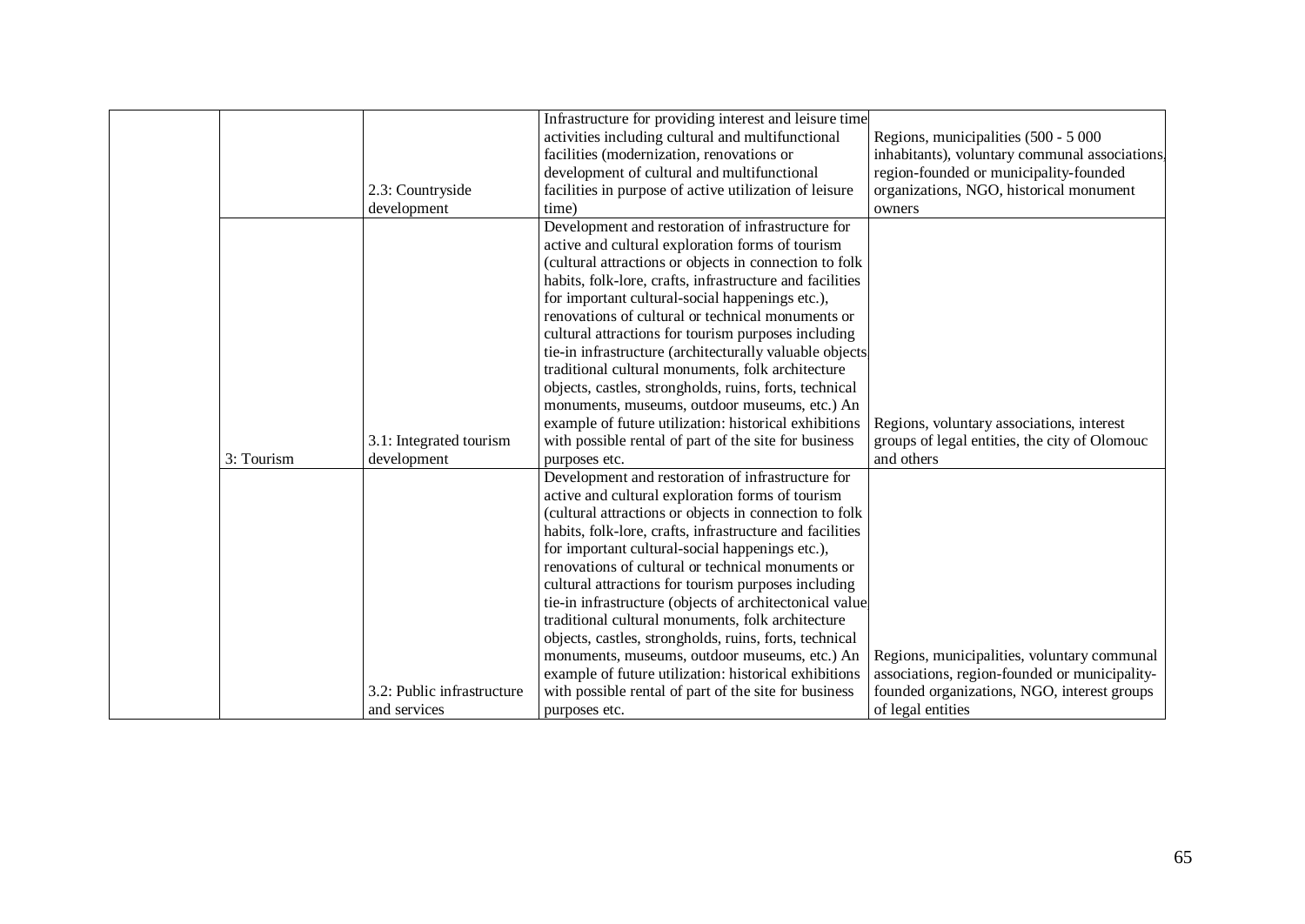|  | 3.3: Business<br>infrastructure and services | possible rental of part of the site for business<br>purposes etc. | entrepreneurs |
|--|----------------------------------------------|-------------------------------------------------------------------|---------------|
|  |                                              | future utilization: historical exhibitions with                   |               |
|  |                                              | museums, outdoor museums, etc.) An example of                     |               |
|  |                                              | strongholds, ruins, forts, technical monuments,                   |               |
|  |                                              | monuments, folk architecture objects, castles,                    |               |
|  |                                              | architectonical value, traditional cultural                       |               |
|  |                                              | purposes including tie-in infrastructure (objects of              |               |
|  |                                              | monuments or cultural attractions for tourism                     |               |
|  |                                              | Renovation of cultural monuments, technical                       |               |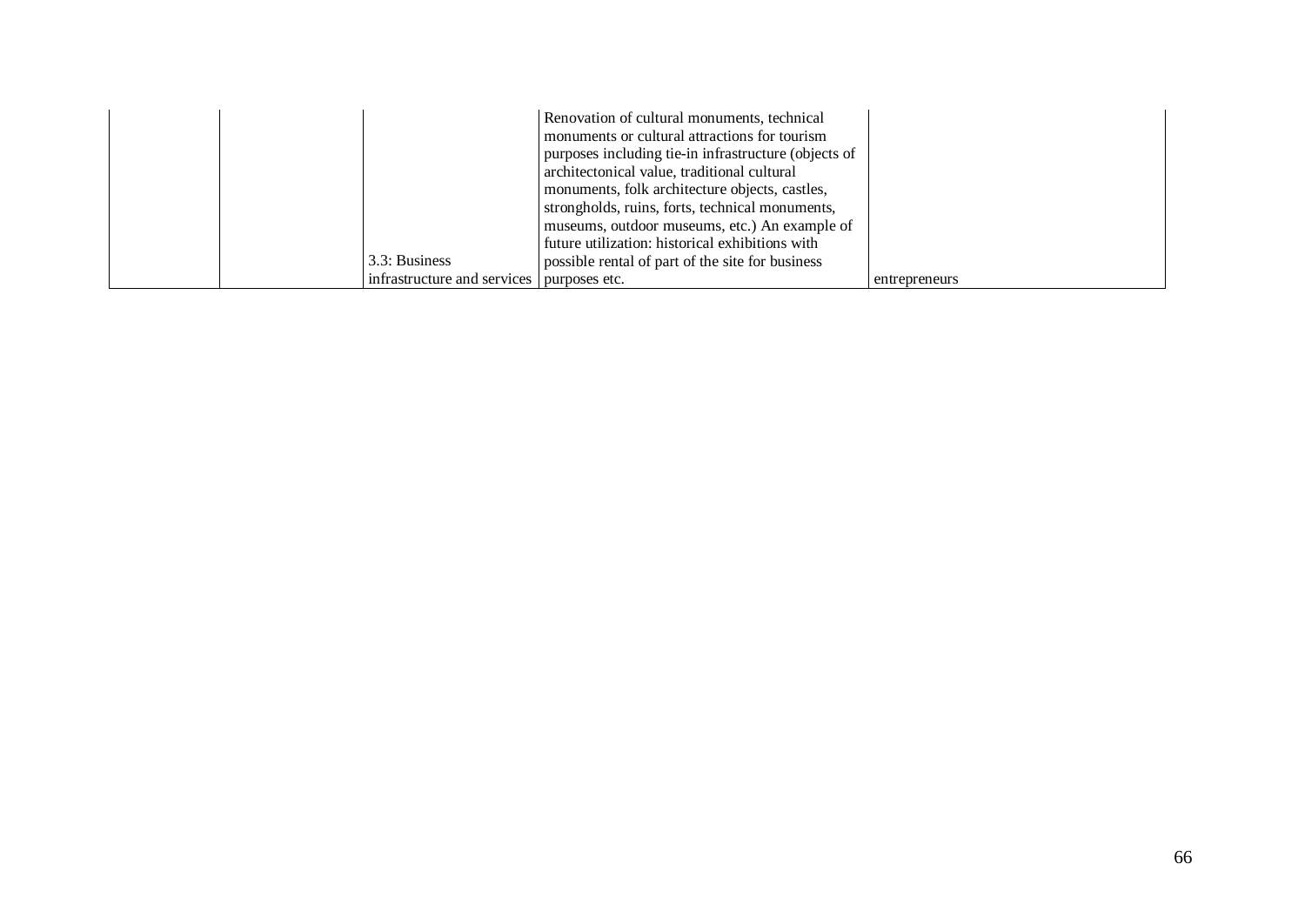# **9. SWOT analysis groundwork**

In April 2007 the following questions were sent out to persons involved in the field of culture:

1) Which principal factors, **that you or your public office can influence directly** (for example by an order, regulation or public notice etc.) or indirectly (for example by an application of an educational programme, innovation technologies, work planning etc.) **currently positively effect** cultural development in your scope of action? *(Please state in bullet points)*

2) Which principal factors, **that you or your public office can influence directly** (for example by an order, regulation or public notice etc.) or indirectly (for example by an application of an educational programme, innovation technologies, work planning etc.) **currently negatively effect** cultural development in your scope of action? *(Please state in bullet points* 

3) Which principal factors, **that you or your public office can influence directly** (for example geographic factors, higher political influence at a level of state or international influence, migration, climatic conditions etc.) **currently positively effect** cultural development in your scope of action? *(Please state in bullet points)*

4) Which principal factors, **that you or your public office can influence directly** (for example geographic factors, higher political influence at a level of state or international influence, migration, climatic conditions etc.) **currently negatively effect** cultural development in your scope of action? *(Please state in bullet points)*

The replies were provided by the following institutions:

| South Bohemian region      |
|----------------------------|
| South Moravian region      |
| Karlovy Vary region        |
| Hradec Králové region      |
| Liberec region             |
| Moravia and Silesia region |
| Olomouc region             |
| Pardubice region           |
| Plzeň region               |
| Prague region              |
| Central Bohemia region     |
| Ústí nad Labem region      |
| Vysočina region            |
| Zlín region                |
|                            |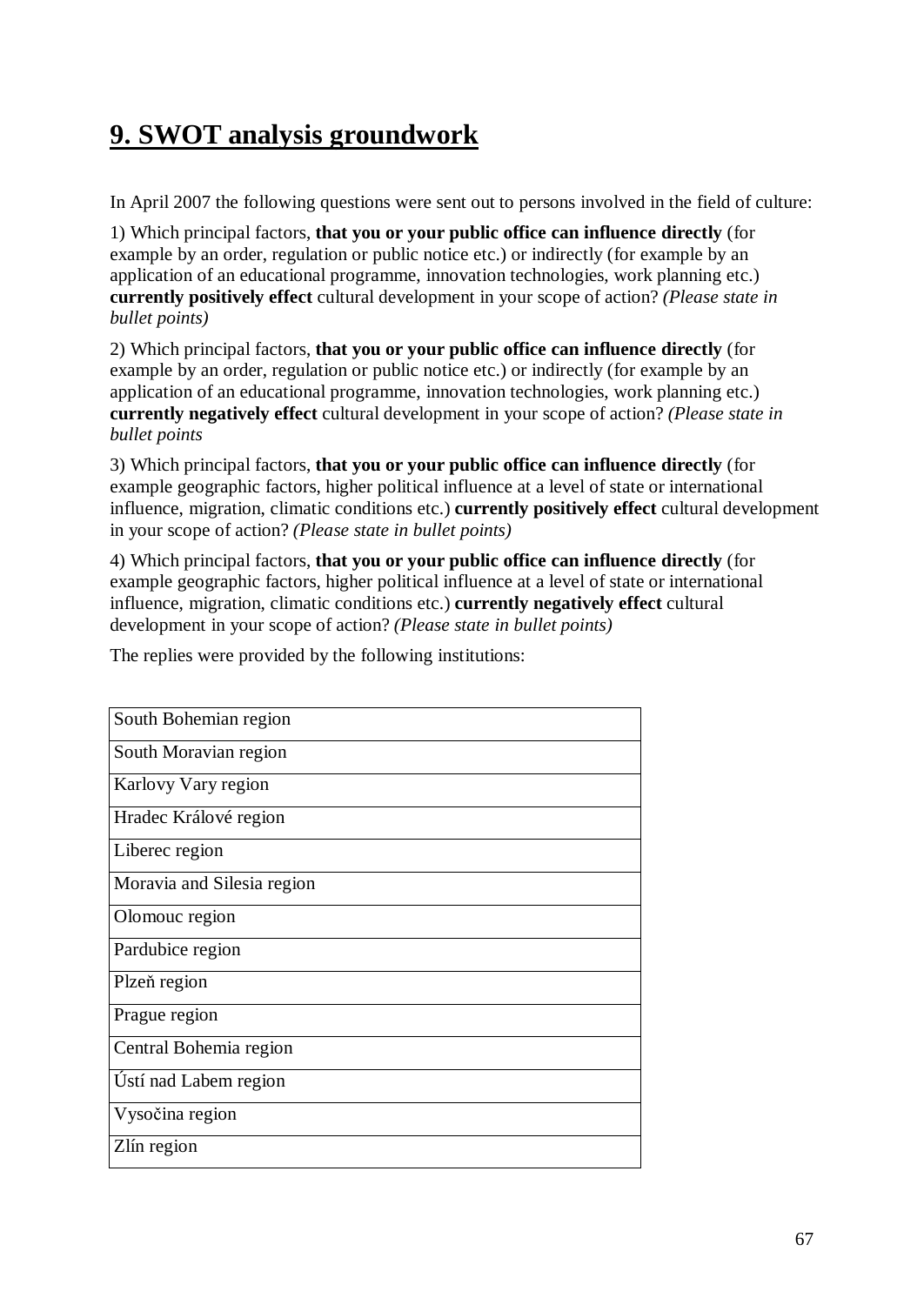| <b>APA</b>                                                            |
|-----------------------------------------------------------------------|
| <b>Association of Music Artist and Scientist</b>                      |
| Association of symphonic orchestras directors                         |
| <b>Czech Dance Teacher Association</b>                                |
| Centre for Contemporary Art                                           |
| Czech Association of non-professional chamber and symphonic           |
| orchestras                                                            |
| <b>Czech Musical Council</b>                                          |
| Czech Anti-Piracy Union                                               |
| <b>Theatre Institute</b>                                              |
| Philosophical Faculty, MU Brno                                        |
| <b>FOK</b>                                                            |
| Museum and Archive of Popular Music                                   |
| Faculty of Music, JAMU                                                |
| National Gallery in Prague                                            |
| <b>Czech National Library</b>                                         |
| <b>National Film Institute</b>                                        |
| National institute of Folk Culture                                    |
| <b>NIPOS</b>                                                          |
| Translators' Guild                                                    |
| Prague Philharmonic Orchestra                                         |
| PEN Club                                                              |
| Association of historical settlements of Bohemia, Moravia and Silesia |
| Library Association the Czech Republic                                |
| The North Czech Philharmonic Teplice                                  |
| <b>Czech Association of Local Authorities</b>                         |
| <b>East Bohemian Artists Association</b>                              |
| Association of Library and Information Professionals of the           |
| Czech Republic                                                        |
| Tanec Praha                                                           |
| Tvar                                                                  |
| <b>UHSP</b>                                                           |
| <b>Czech Association of Art Historians</b>                            |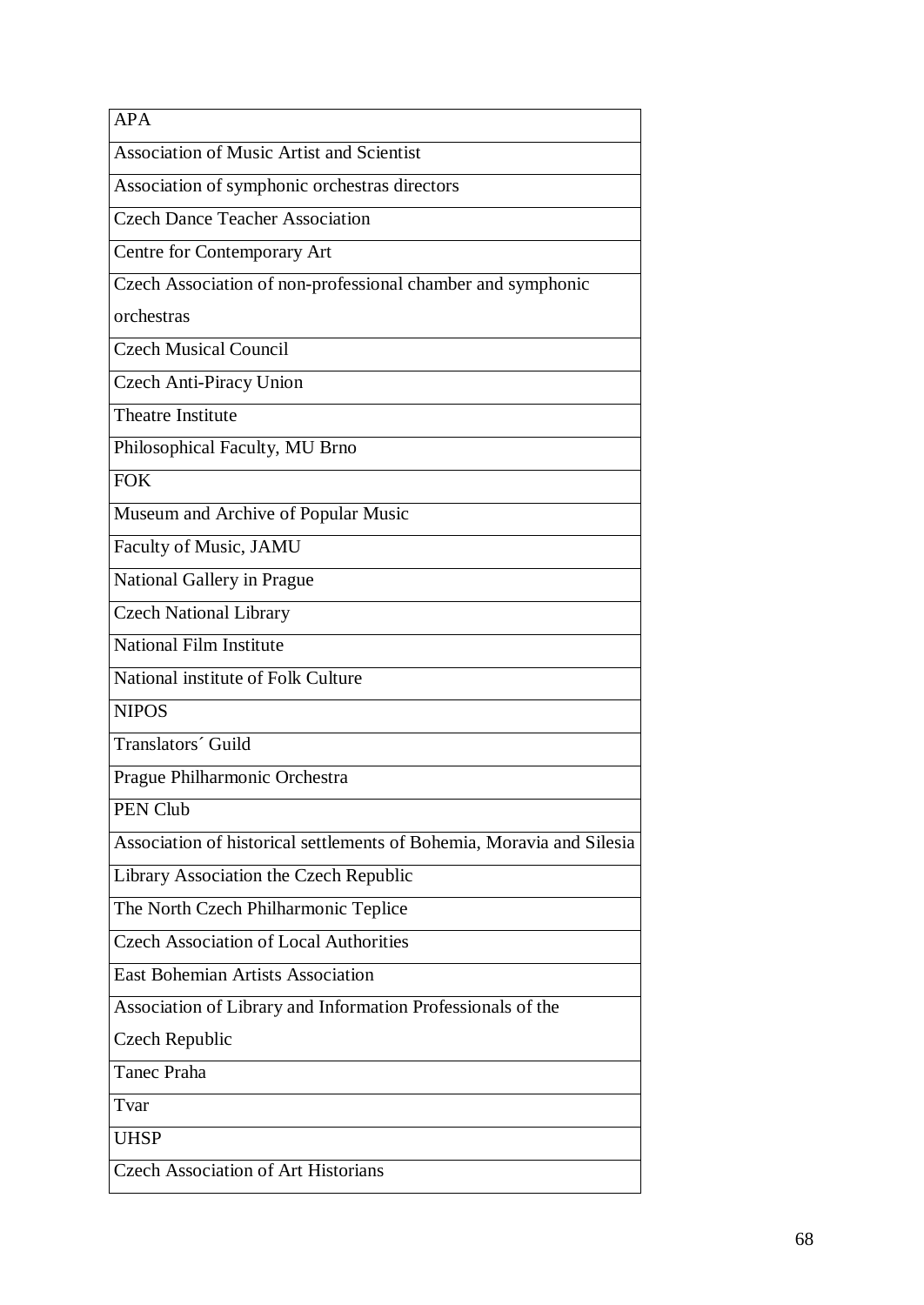Czech Choir Union

Institute of Art History

At the beginning of October 2007 analytical research began to identify consensual (identical) factors, strong and weak points, opportunities and threats.

Fist all the replies were put in folders corresponding to individual factors. The second analytical step was to categorize them. To sum it up, the following categories were identified:

| cultural capital                                  |
|---------------------------------------------------|
| cultural interest and awareness                   |
| education                                         |
| cultural activities, infrastructure               |
| marketing, promotion                              |
| cooperation                                       |
| legislative                                       |
| restoration of heritage fund                      |
| financing, economic supportive tools              |
| traffic infrastructure                            |
| culture and tourism                               |
| cultural development, ICT utilization             |
| cultural management                               |
| economic situation/consumer buying power          |
| geographical location                             |
| EU subsidies                                      |
| private sector support, multiple source financing |
| globalization, loss of identity                   |

Solitary replies were not included into any of the following categories. The next step was to conduct a frequency analysis.

#### **Strong points**

| Total replies                           | 258  |               |
|-----------------------------------------|------|---------------|
|                                         | Abs. | $\frac{0}{0}$ |
| financing, economical supportive tools: | 56   | 21,71%        |
| cultural activities, infrastructure:    | 44   | 17,05%        |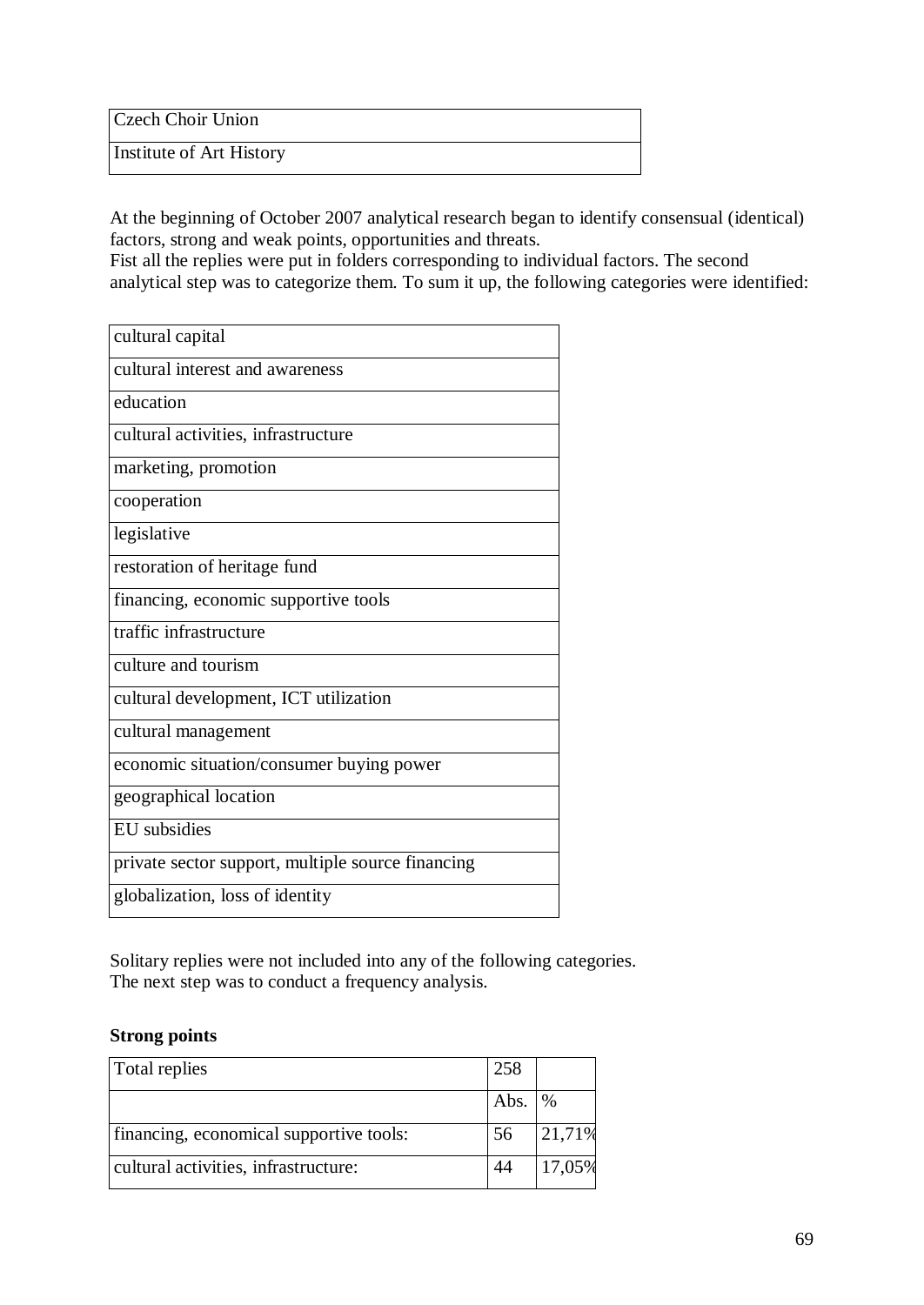|                                                    | 35             |        |
|----------------------------------------------------|----------------|--------|
| cultural development, ICT utilization:             |                | 13,57% |
| cooperation:                                       | 23             | 8,91%  |
| education:                                         | 21             | 8,14%  |
| restoration of heritage fund:                      | 10             | 3,88%  |
| cultural capital:                                  | 9              | 3,49%  |
| cultural interest and awareness:                   | 9              | 3,49%  |
| marketing, promotion:                              | 7              | 2,71%  |
| cultural management:                               | 7              | 2,71%  |
| EU subsidies:                                      | 5              | 1,94%  |
| legislative:                                       | $\overline{2}$ | 0,78%  |
| globalization, loss of identity:                   | $\overline{2}$ | 0,78%  |
| culture and tourism:                               | $\mathbf{1}$   | 0,39%  |
| economic situation/consumer buying power:          | 1              | 0,39%  |
| private sector support, multiple source financing: | $\mathbf{1}$   | 0,39%  |
| geographical location:                             | $\mathbf{1}$   | 0,39%  |
| cultural potential:                                | $\mathbf{1}$   | 0,39%  |
| subsidies EU:                                      | 1              | 0,39%  |
| cultural activities:                               | $\mathbf{1}$   | 0,39%  |
| traffic infrastructure:                            | 1              | 0,39%  |
| other                                              | 19             | 7,36%  |

## **Weak points**

| Total replies                                      | 394 |        |
|----------------------------------------------------|-----|--------|
|                                                    | Abs | $\%$   |
| financing, economic supportive tools:              | 111 | 28,17% |
| cultural development, ICT utilization:             | 39  | 9,90%  |
| cultural activities, infrastructure:               | 28  | 7,11%  |
| cultural management:                               | 25  | 6,35%  |
| cultural interest and awareness:                   | 24  | 6,09%  |
| legislative:                                       | 21  | 5,33%  |
| marketing, promotion:                              | 17  | 4,31%  |
| education:                                         | 16  | 4,06%  |
| private sector support, multiple source financing: | 15  | 3,81%  |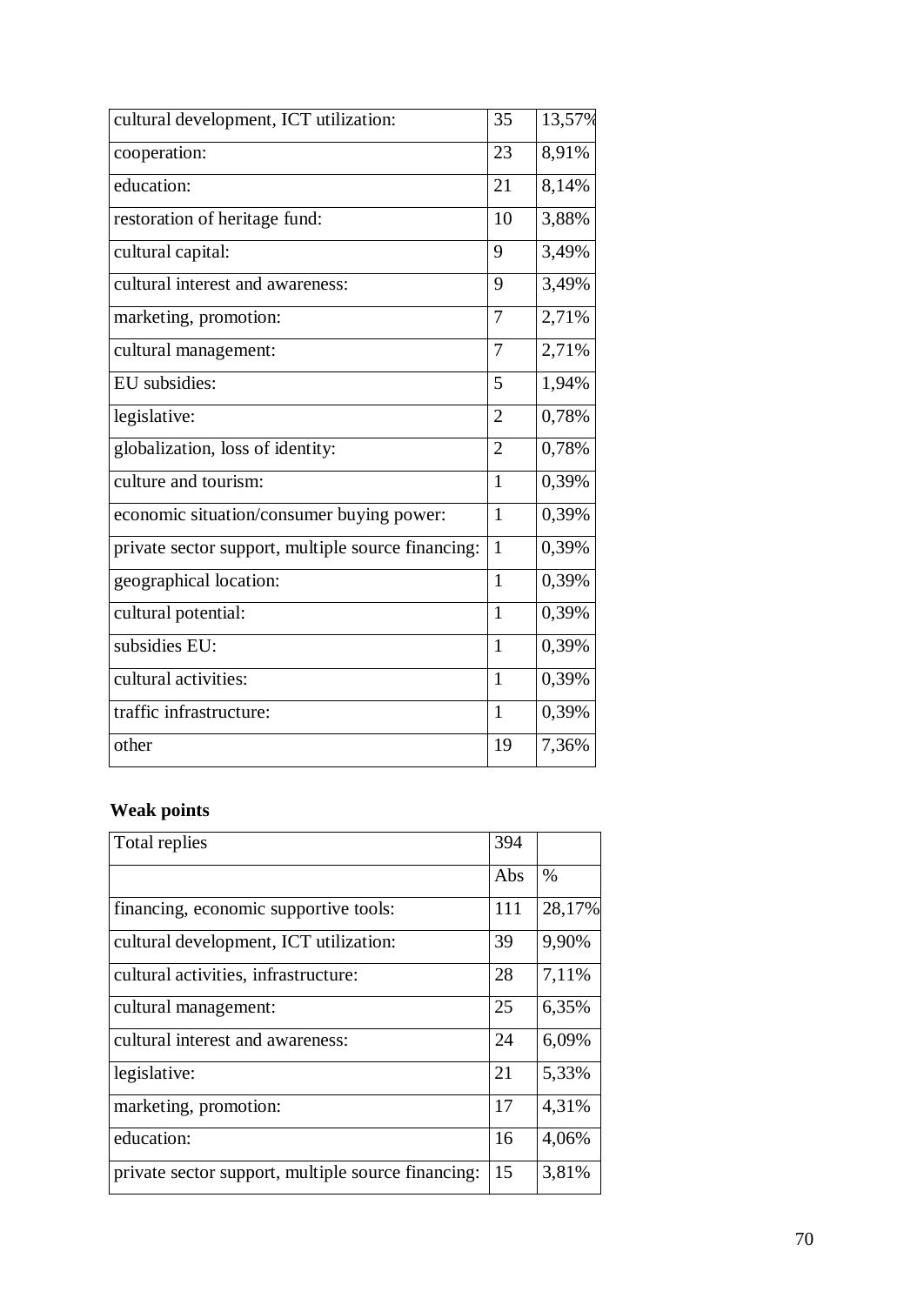| restoration of heritage fund:                      | 9              | 2,28% |
|----------------------------------------------------|----------------|-------|
| cultural development, ICT utilization:             | 8              | 2,03% |
| cooperation:                                       | 7              | 1,78% |
| EU subsidies:                                      | 7              | 1,78% |
| education:                                         | $\overline{4}$ | 1,02% |
| culture and tourism:                               | $\overline{4}$ | 1,02% |
| traffic infrastructure:                            | 3              | 0,76% |
| globalization, loss of identity:                   | 3              | 0,76% |
| subsidies EU:                                      | 3              | 0,76% |
| economic situation/consumer buying power:          | $\overline{2}$ | 0,51% |
| globalization, cultural diversity:                 | $\overline{2}$ | 0,51% |
| private sector support, multiple source financing: | 1              | 0,25% |
| private sector support, multiple source financing: | $\mathbf{1}$   | 0,25% |
| quality of cultural management:                    | $\mathbf{1}$   | 0,25% |
| cultural management:                               | 1              | 0,25% |
| geographical location:                             | $\mathbf{1}$   | 0,25% |
| cultural interest and awareness:                   | 1              | 0,25% |
| traffic infrastructure:                            | 1              | 0,25% |
| other                                              | 38             | 9,64% |

# **Opportunities**

| Total replies                          | 137  |               |
|----------------------------------------|------|---------------|
|                                        | Abs. | $\frac{0}{0}$ |
| cultural capital:                      | 35   | 25,55%        |
| geographical location:                 | 11   | 8,03%         |
| cultural activities, infrastructure:   | 10   | 7,30%         |
| cultural potential:                    | 10   | 7,30%         |
| cultural interest and awareness:       | 8    | 5,84%         |
| financing, economic supportive tools:  | 8    | 5,84%         |
| cooperation:                           | 7    | 5,11%         |
| cultural development, ICT utilization: | 6    | 4,38%         |
| restoration of heritage fund:          | 5    | 3,65%         |
| education:                             | 5    | 3,65%         |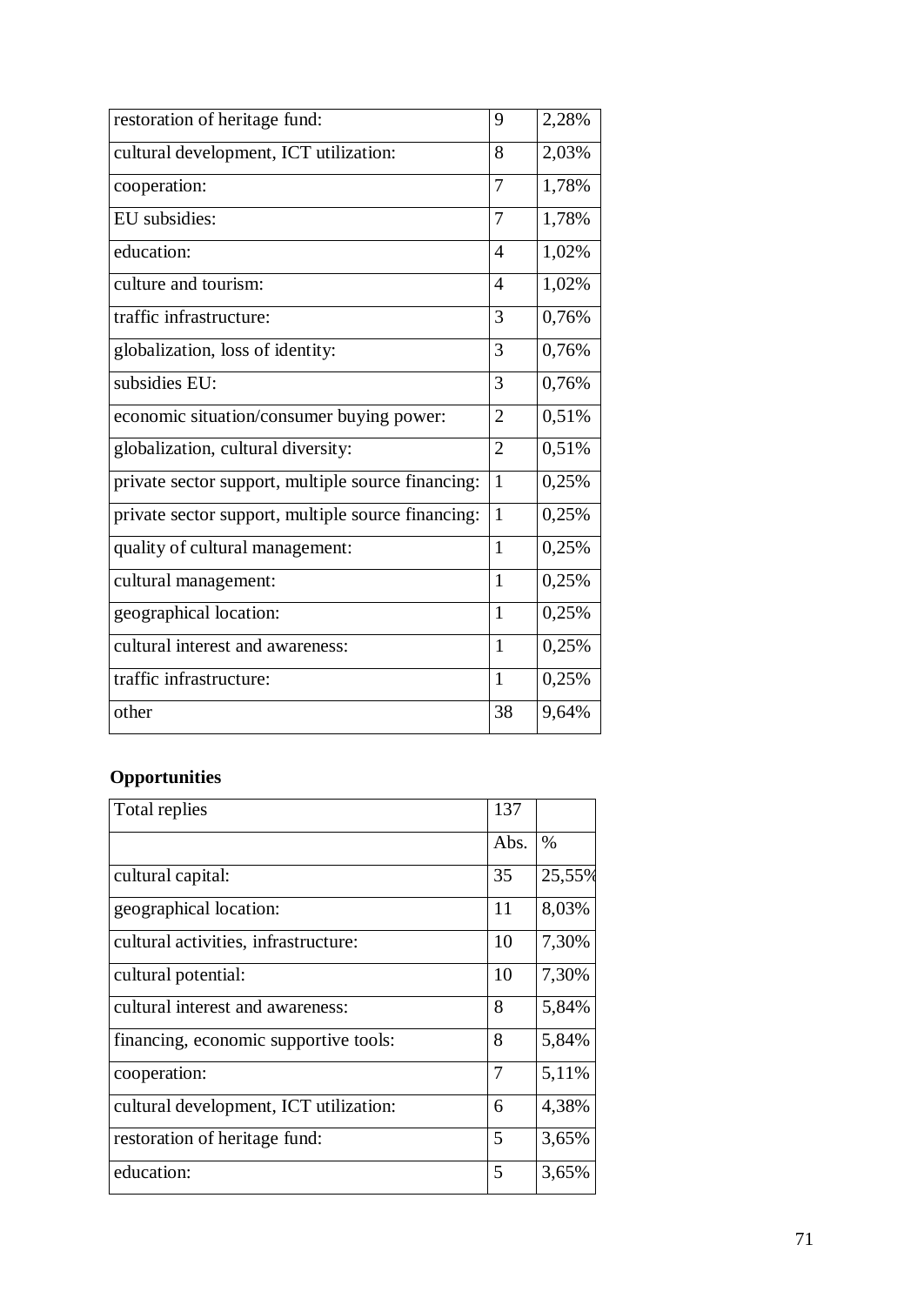| culture and tourism:                               | $\overline{4}$ | 2,92% |
|----------------------------------------------------|----------------|-------|
| EU subsidies:                                      | $\overline{4}$ | 2,92% |
| economic situation/consumer buying power:          | $\overline{2}$ | 1,46% |
| private sector support, multiple source financing: | $\overline{2}$ | 1,46% |
| globalization, loss of identity:                   | $\overline{2}$ | 1,46% |
| globalization, cultural diversity:                 | $\overline{2}$ | 1,46% |
| cultural management:                               | $\overline{2}$ | 1,46% |
| traffic infrastructure:                            | 1              | 0,73% |
| marketing, promotion:                              | 1              | 0,73% |
| other                                              | 12             | 8,76% |

# **Threats**

| Total replies:                                     | 162            |                     |
|----------------------------------------------------|----------------|---------------------|
|                                                    | Abs.           | $\%$                |
| financing, economic supportive tools:              | 25             | 15,43%              |
| restoration of heritage fund:                      | 14             | 8,64%               |
| cultural interest and awareness:                   | 11             | 6,79%               |
| globalization, loss of identity:                   | 10             | 6,17%               |
| cultural activities, infrastructure:               | 8              | 4,94%               |
| cultural management:                               | 8              | 4,94%               |
| globalization, loss of diversity:                  | 7              | 4,32%               |
| education:                                         | 6              | 3,70%               |
| private sector support, multiple source financing: | 5              | 3,09%               |
| economic situation/consumer buying power:          | 5              | 3,09%               |
| cultural capital:                                  | $\overline{4}$ | 2,47%               |
| EU subsidies:                                      | $\overline{4}$ | 2,47%               |
| legislative:                                       | 4              | 2,47%               |
| culture and tourism:                               | 3              | 1,85%               |
| cultural development, ICT utilization:             | 3              | 1,85%               |
| traffic infrastructure:                            | 3              | $\overline{1,85\%}$ |
| geographical location:                             | $\overline{2}$ | 1,23%               |
| marketing, promotion:                              | $\overline{2}$ | 1,23%               |
| economic situation/consumer buying power:          | $\overline{2}$ | 1,23%               |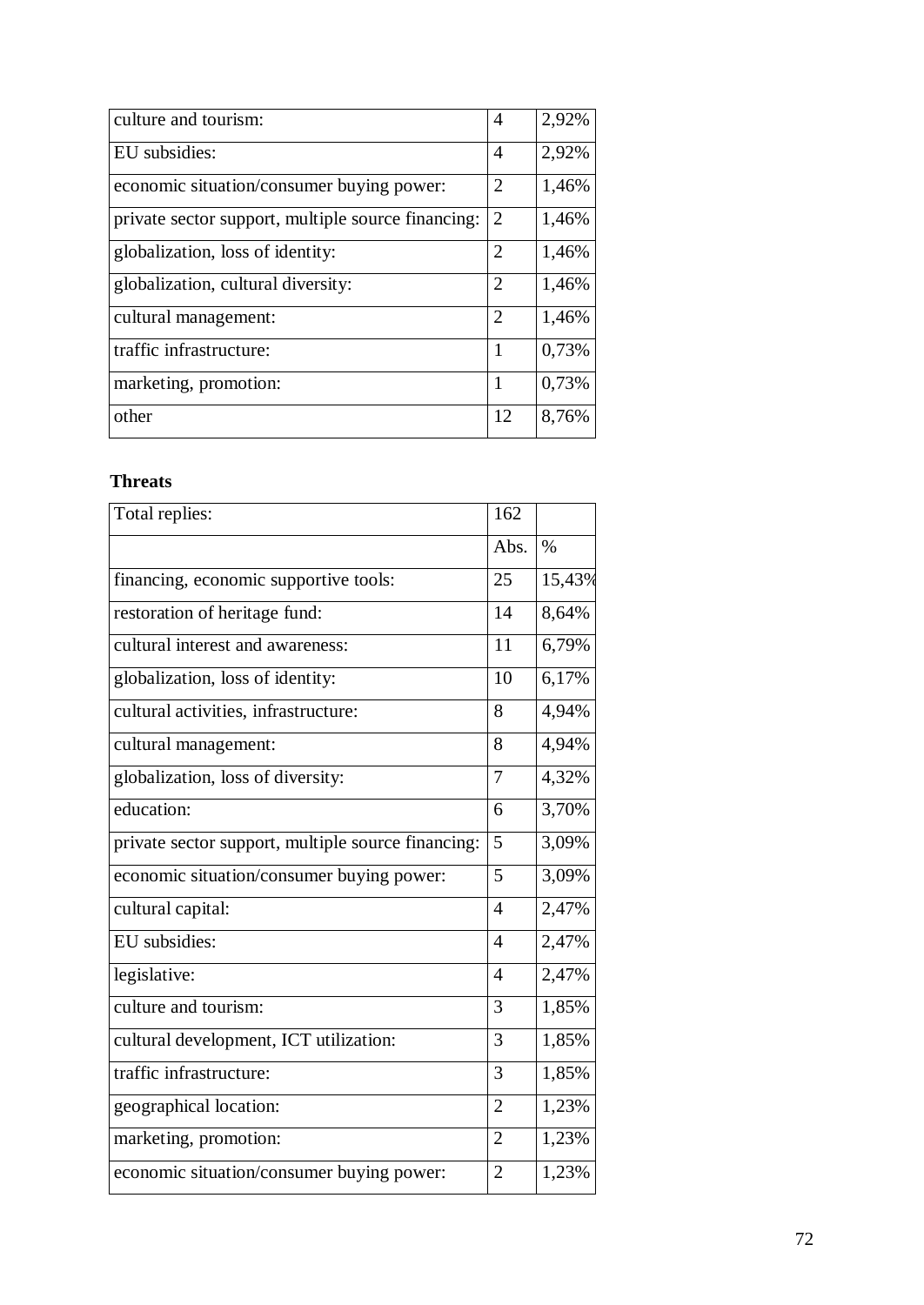| traffic infrastructure: |          | 0.62%  |
|-------------------------|----------|--------|
| other                   | $\Omega$ | 21,60% |

The following categories with the incidence above 5% were selected. Because these categories logically differ in significance in the individual factors the next step was to verbalize these categories according to their significance that they represent in the given factor. The results are included in the chapter 2.2.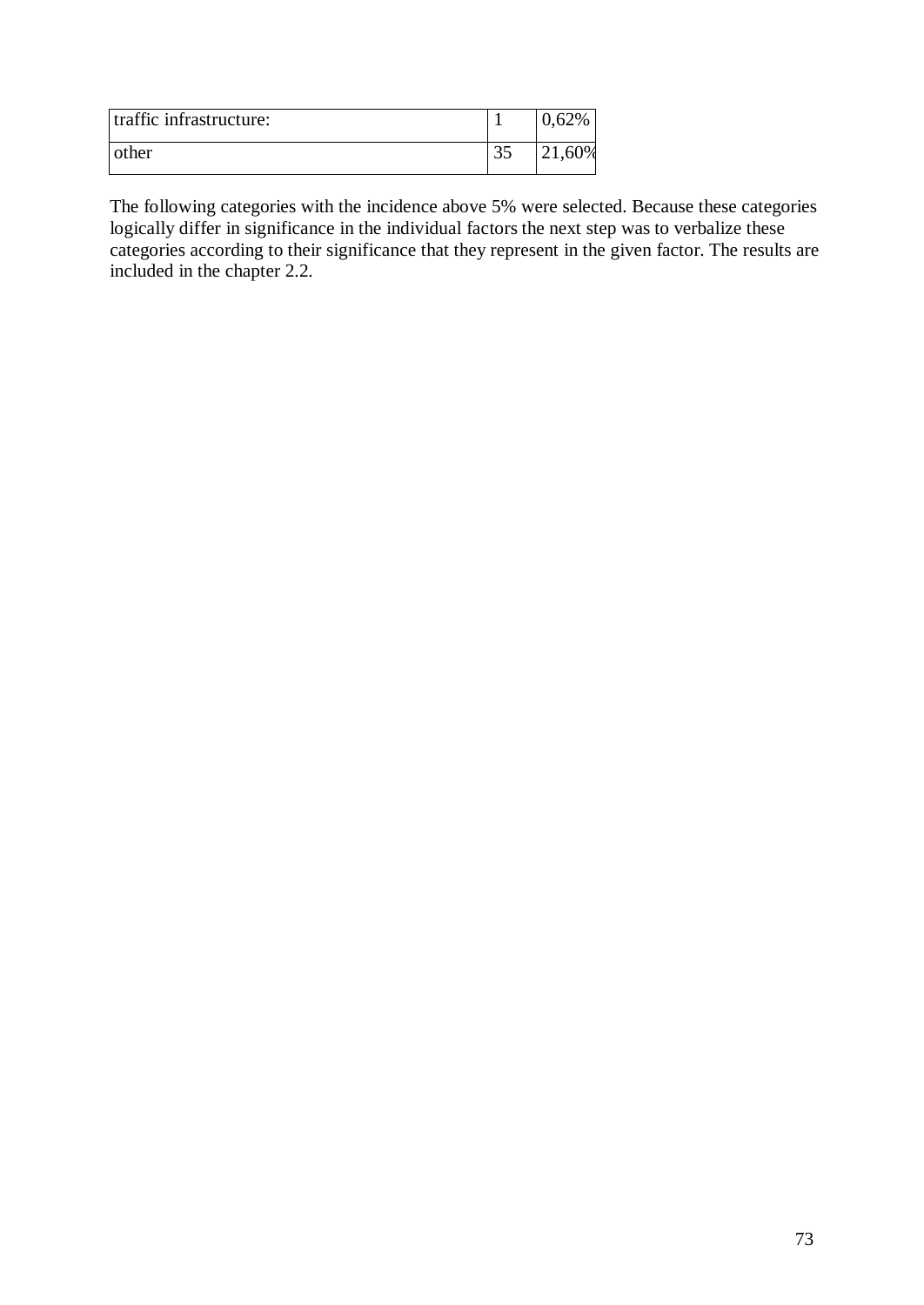## **10. Actual list of grant programs of the Ministry of Culture and relevant subject matters**

| Area                          | Subject matters, program                                                                                     |
|-------------------------------|--------------------------------------------------------------------------------------------------------------|
| <b>European cooperation</b>   | Subsidies supporting project participants, who were given a                                                  |
|                               | grant of the EU Culture program (2007-2013)                                                                  |
|                               | <b>Literature and libraries</b> Publishing Czech and translation literature (non-periodical                  |
|                               | publications)                                                                                                |
|                               | Publishing original illustrated literature for children and                                                  |
|                               | youth                                                                                                        |
|                               | Publishing literary debuts                                                                                   |
|                               | Literary projects (literary periodicals and anthologies,                                                     |
|                               | lectures and seminars)                                                                                       |
|                               | Translations of Czech literature in abroad –                                                                 |
|                               | grant program Public information library services                                                            |
|                               | $21st$ century library<br>Project "Czech library" (Czech library)                                            |
|                               |                                                                                                              |
| <b>Media and audio vision</b> | Selection granting procedure for the year 2008 in the area of                                                |
|                               | cinematography and media                                                                                     |
|                               | Selection granting procedure in supportive program of                                                        |
|                               | distribution and receiving information in languages of                                                       |
|                               | national minorities                                                                                          |
|                               | <b>Museums, galleries and</b> Projects aimed at activities of civic societies and                            |
| movable heritage              | organizations with an international element supporting                                                       |
| protection                    | cultural activities in areas of cultural heritage, museums and                                               |
|                               | galleries                                                                                                    |
|                               | Competition of cultural activities program to support                                                        |
|                               | projects aimed at providing standardized public services of                                                  |
|                               | museums and galleries                                                                                        |
| <b>Historical monuments</b>   | Damage control program                                                                                       |
|                               | Regeneration program of country heritage preservations and                                                   |
|                               | regional preservation areas                                                                                  |
|                               | Preservation program of architectural heritage                                                               |
|                               | Restoration program of movable cultural monuments<br>Regeneration program of town heritage preservations and |
|                               | town preservation areas                                                                                      |
|                               |                                                                                                              |
| <b>Professional art</b>       | State supportive program of professional theatres and                                                        |
|                               | symphonic orchestras and music choirs                                                                        |
|                               | Theatre art                                                                                                  |
|                               | Music art                                                                                                    |
|                               | Dance, motion and non-verbal theatre                                                                         |
|                               | Fine arts                                                                                                    |